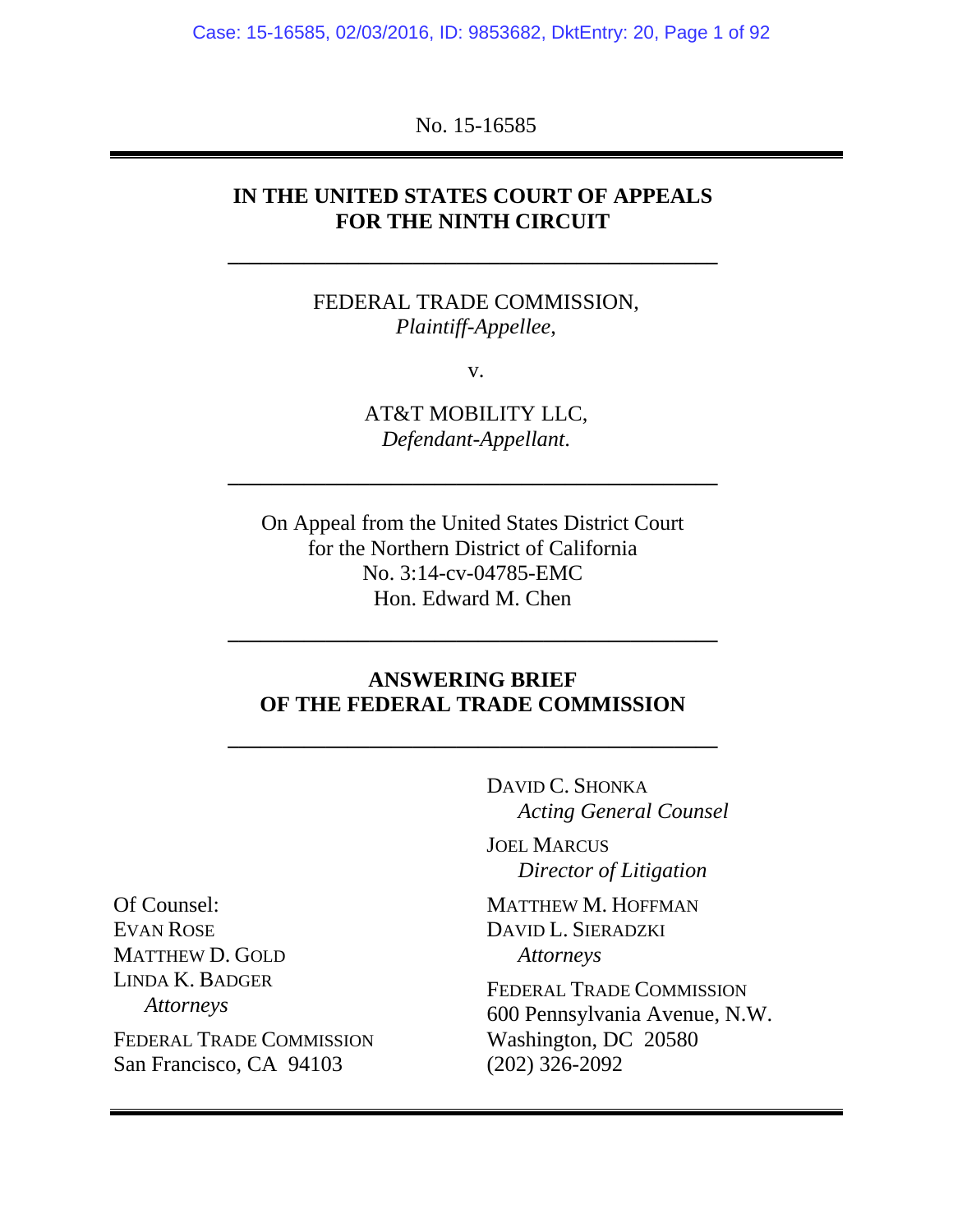# **TABLE OF CONTENTS**

|    |    | Page                                                                                                                                                                          |
|----|----|-------------------------------------------------------------------------------------------------------------------------------------------------------------------------------|
|    |    |                                                                                                                                                                               |
|    |    |                                                                                                                                                                               |
|    |    |                                                                                                                                                                               |
|    |    |                                                                                                                                                                               |
|    |    |                                                                                                                                                                               |
|    |    |                                                                                                                                                                               |
|    |    |                                                                                                                                                                               |
|    |    |                                                                                                                                                                               |
|    |    |                                                                                                                                                                               |
|    |    |                                                                                                                                                                               |
|    |    |                                                                                                                                                                               |
| I. |    | The Common Carrier Exception Does Not Shield AT&T From                                                                                                                        |
|    |    | A. The Language And Legislative History Of Section 5 Show<br>That The Common Carrier Exception Is Activity-based14                                                            |
|    |    | The contemporaneous understanding of "common"<br>1.<br>carrier" and the plain language of the statute show that<br>Congress intended to enact an activity-based exception. 14 |
|    |    | Legislative history confirms that the exception is<br>2.                                                                                                                      |
|    | Β. | Decades Of Judicial Decisions Demonstrate That The                                                                                                                            |
|    |    | C. Post-1914 Amendments To The FTC Act Have No Bearing<br>On Congress's Original Intent And In Any Event Do Not                                                               |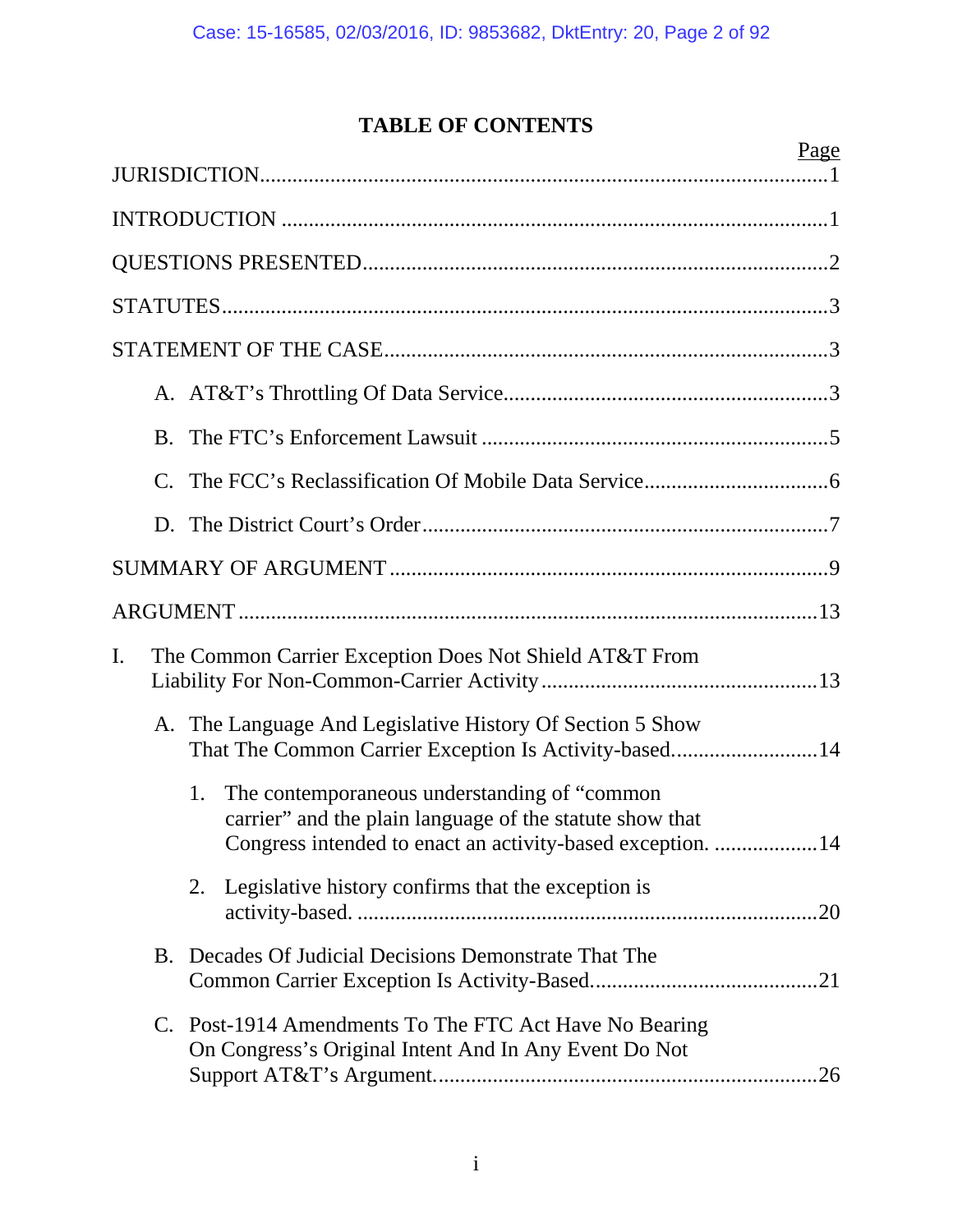|    |    | 1. The Packers and Stockyards exception does not show                                                                     |  |
|----|----|---------------------------------------------------------------------------------------------------------------------------|--|
|    | 2. | The 1973 amendment to Section 6 has no bearing on the                                                                     |  |
|    |    | D. Proposed Amendments To The FTC Act That Congress Did<br>Not Adopt Are Irrelevant To The Meaning Of The Common          |  |
|    |    | 1. An unadopted proposal by a hearing witness shows                                                                       |  |
|    | 2. | FTC proposals to amend or repeal the common carrier                                                                       |  |
|    |    | E. AT&T's Interpretation Of The Common Carrier Exception                                                                  |  |
| П. |    | AT&T's Claim That The FTC May Not Enforce The FTC Act<br>While The FCC Enforces Its Own Regulations Is Meritless49        |  |
|    |    | A. The FCC's Concurrent Jurisdiction Does Not Restrict The                                                                |  |
|    |    | B. The FTC And FCC Enforcement Matters Are Consistent                                                                     |  |
|    |    | C. AT&T's Claim That Mobile Data Service Is Common<br>Carriage Under 2011 FCC Rules Is Both Waived And                    |  |
|    |    | III. The FCC's Reclassification Order Does Not Shield AT&T From                                                           |  |
|    |    | A. The FCC's Order Does Not Retroactively Immunize AT&T's                                                                 |  |
|    |    | B. Section 13(b) Of The FTC Act Authorizes The District Court<br>To Order Equitable Remedies For AT&T's Past Violations59 |  |
|    |    |                                                                                                                           |  |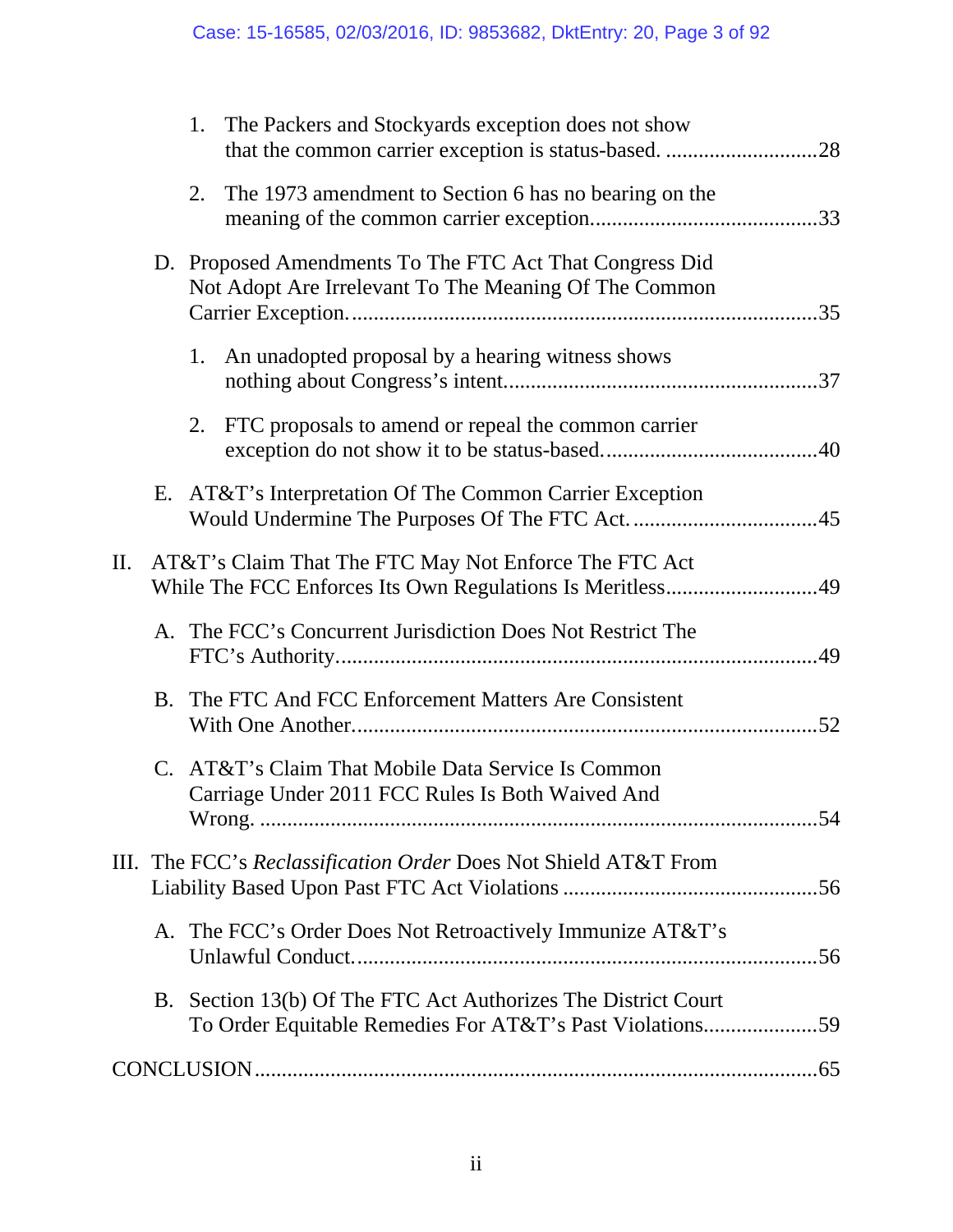# CERTIFICATE OF COMPLIANCE

ADDENDUM

CERTIFICATE OF SERVICE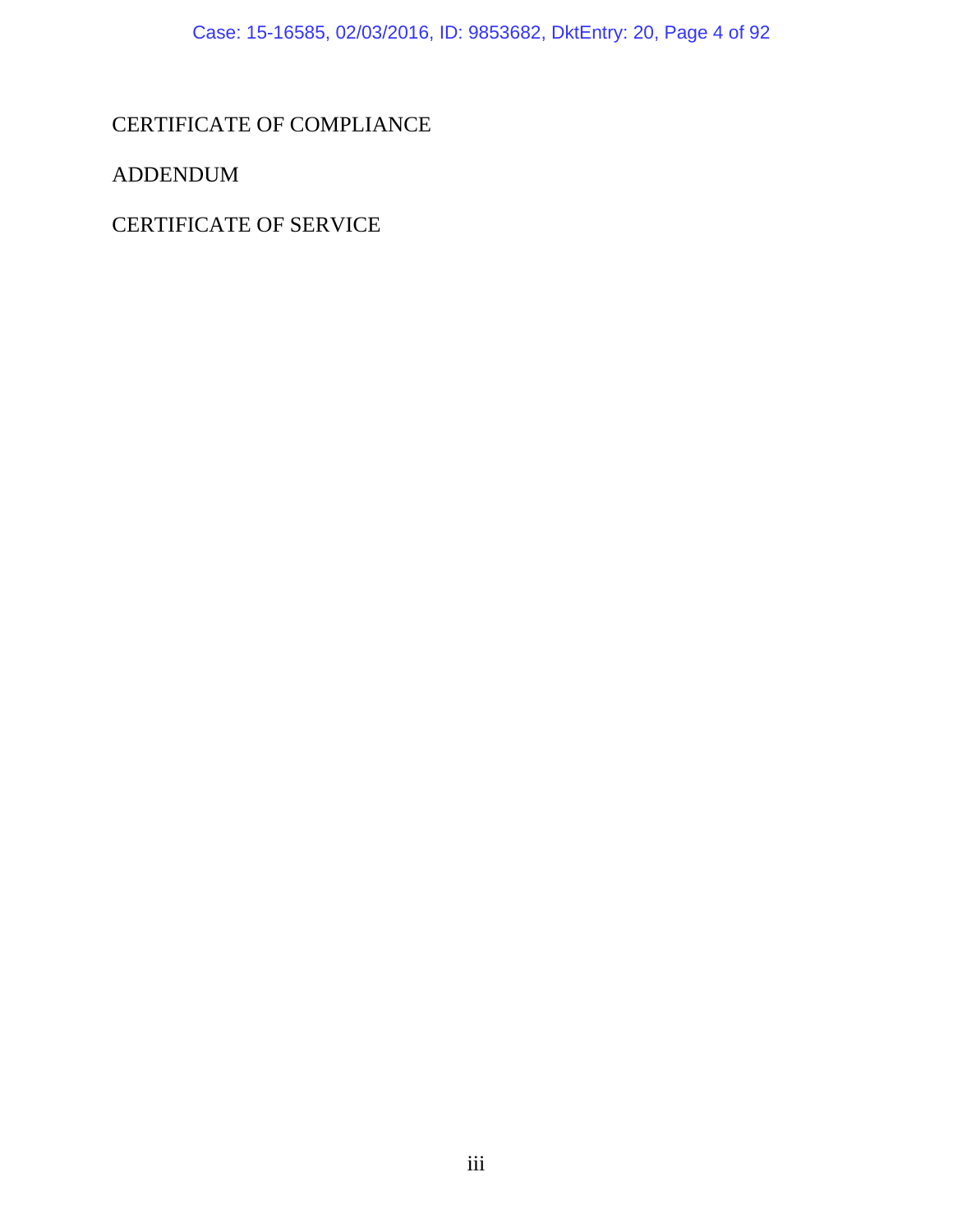# **TABLE OF AUTHORITITES**

# Page

# **CASES**

| American Fin. Servs. v. FTC,                   |  |
|------------------------------------------------|--|
| American Mining Cong. v. EPA,                  |  |
| Arizona Power Auth. v. Morton,                 |  |
| Atlantic Ref. Co. v. FTC,                      |  |
| Babbitt v. Sweet Home Chapter,                 |  |
|                                                |  |
| Broad v. Sealaska Corp.,                       |  |
|                                                |  |
| Caraco Pharm. Labs., Ltd. v. Novo Nordisk A/S, |  |
| Commissioner v. Clark,                         |  |
| Computer & Commc'ns Indus. Assoc. v. FCC,      |  |
| Crosse & Blackwell Co. v. FTC,                 |  |
| FDA v. Brown & Williamson Tobacco Corp,        |  |
|                                                |  |
|                                                |  |
|                                                |  |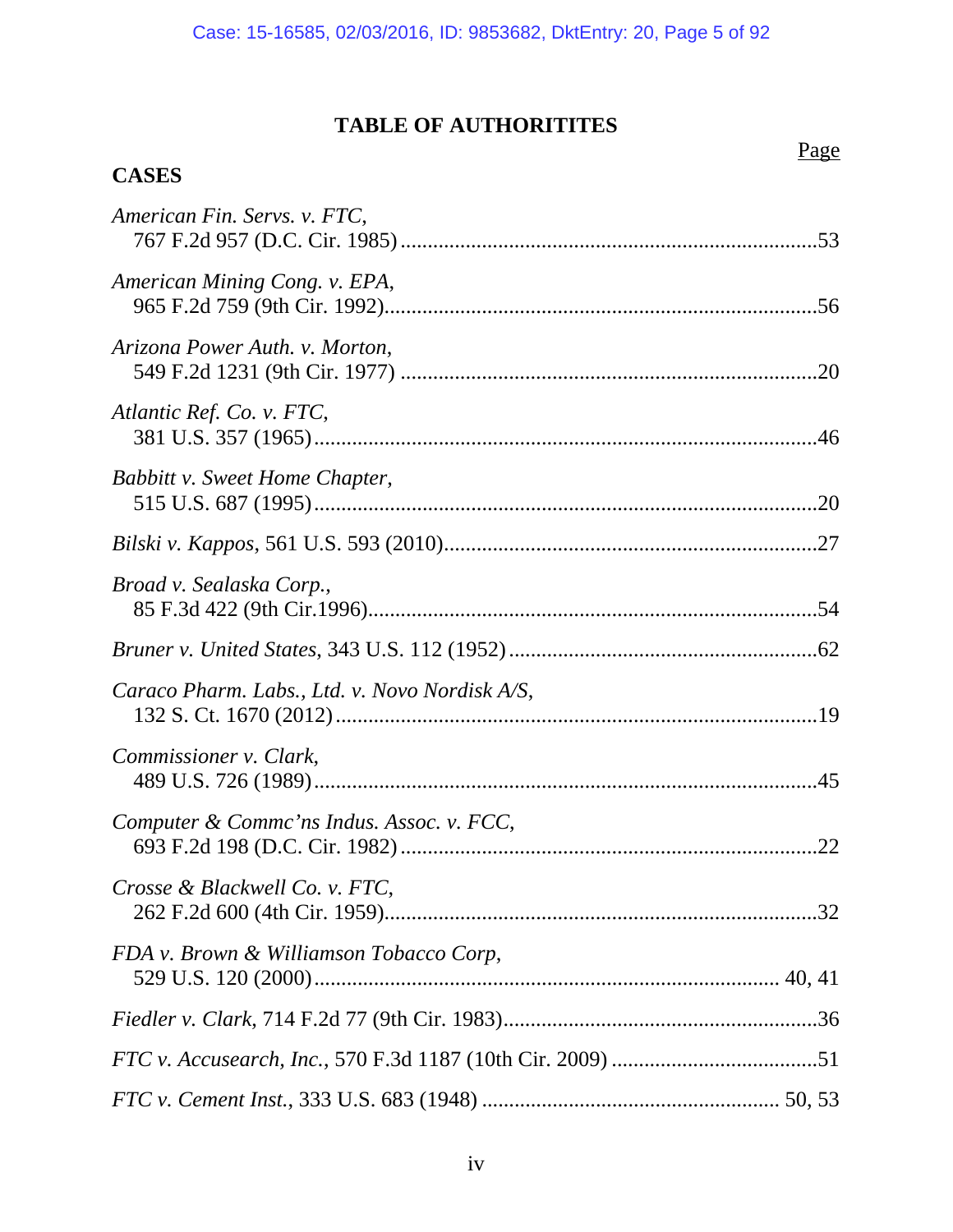| FTC v. CompuCredit Corp,                                           |
|--------------------------------------------------------------------|
| FTC v. Evans Prods. Co.,                                           |
| FTC v. Grant Connect LLC,                                          |
| FTC v. H.N. Singer, Inc.,                                          |
|                                                                    |
|                                                                    |
|                                                                    |
| FTC v. Phoebe Putney Health Sys., Inc.,                            |
|                                                                    |
|                                                                    |
| FTC v. TracFone Wireless, Inc.,                                    |
| FTC v. Trudeau,                                                    |
| FTC v. Verity Int'l, Ltd.,<br>194 F. Supp. 2d 270 (S.D.N.Y. 2002), |
|                                                                    |
| Hughes Aircraft Co. v. United States,                              |
|                                                                    |
|                                                                    |
|                                                                    |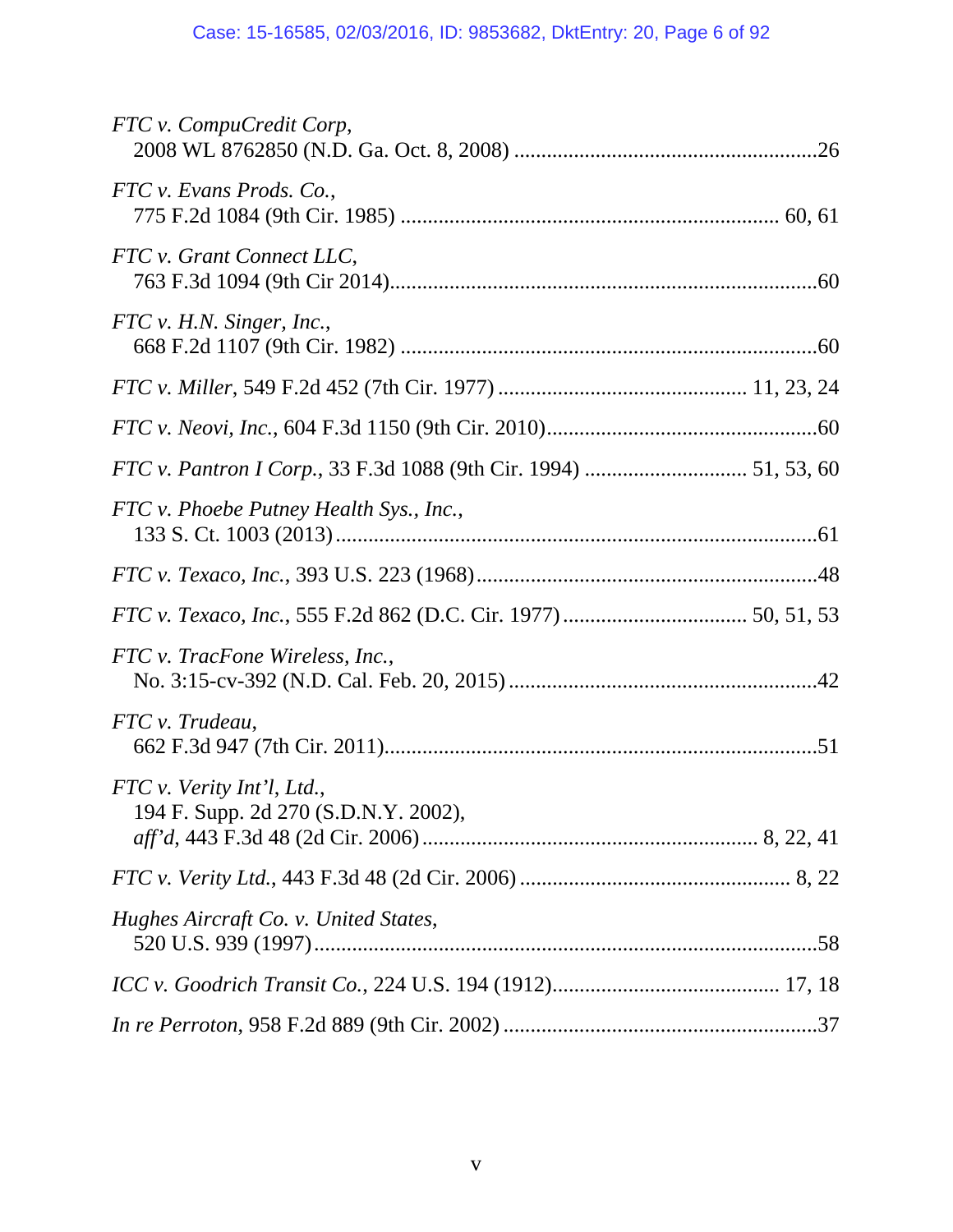| International Alliance of Theatrical Stage Employees v.<br>InSync Show Prod'ns, Inc., |
|---------------------------------------------------------------------------------------|
| J.E.M. Ag Supply, Inc. v. Pioneer Hi-Bred Int'l, Inc.,                                |
|                                                                                       |
| John Hancock Mut. Life Ins. Co. v.                                                    |
| Kansas City Southern Ry. Co. v. United States,                                        |
|                                                                                       |
|                                                                                       |
| McDonnell Douglas Corp. v. Gen. Tel. Co.,                                             |
|                                                                                       |
| Microsoft Corp. v. Commissioner,                                                      |
|                                                                                       |
| National Ass'n of Regulatory Utility Comm'rs v. FCC,                                  |
| National Fed'n of the Blind v. FTC,<br>303 F. Supp. 2d 707 (D. Md. 2004),             |
|                                                                                       |
|                                                                                       |
|                                                                                       |
| Official Airline Guides, Inc. v. FTC,                                                 |
|                                                                                       |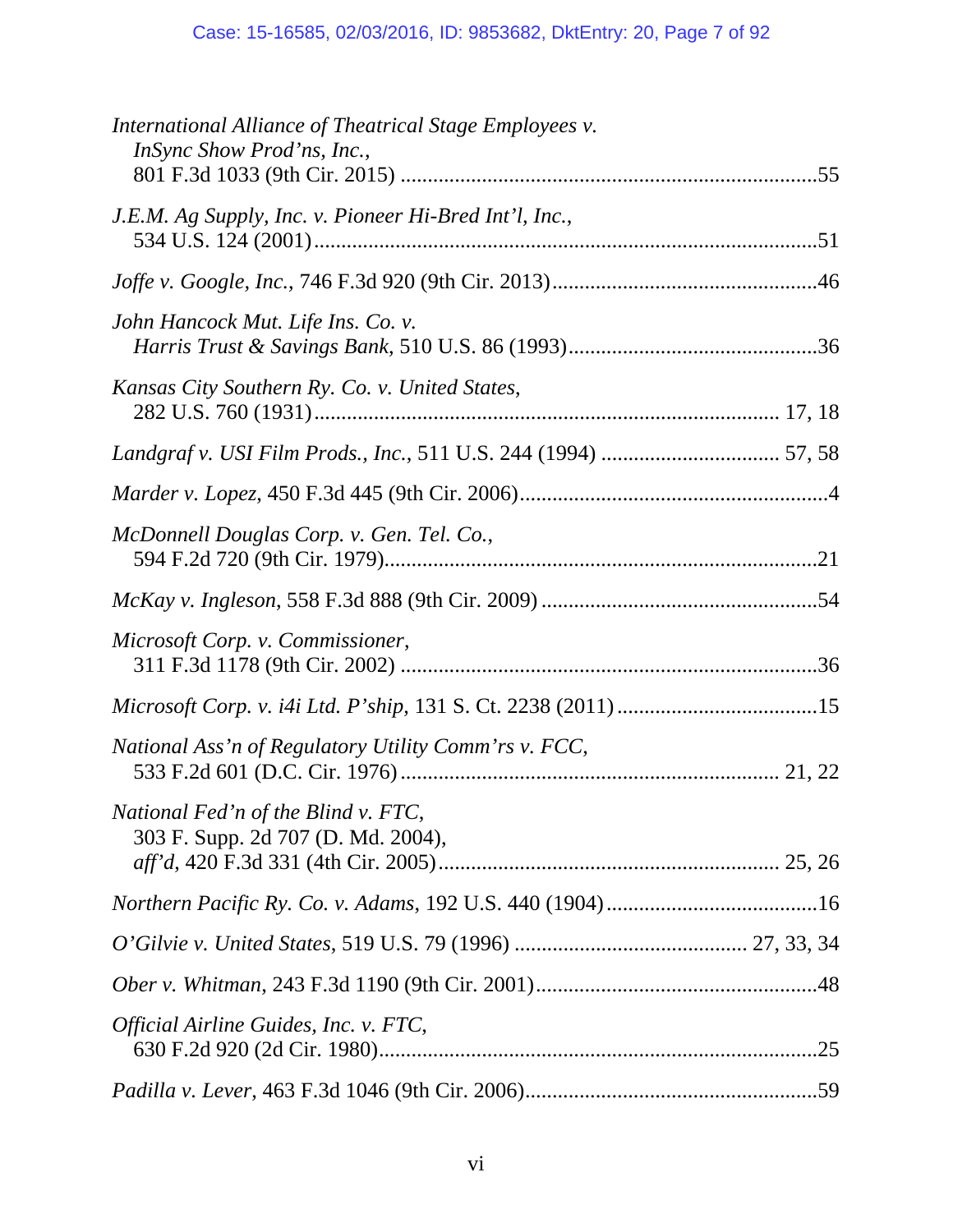| Pentheny, Ltd. v. Government of Virgin Islands, |  |
|-------------------------------------------------|--|
|                                                 |  |
| Posadas v. National City Bank of N.Y.,          |  |
|                                                 |  |
| Railroad Co. v. Lockwood,                       |  |
| Santa Fe, Prescott & Phoenix Ry. Co. v.         |  |
| SEC v. Commonwealth Chem. Sec., Inc.,           |  |
|                                                 |  |
|                                                 |  |
| Southwest Center for Biological Diversity v.    |  |
| Southwestern Bell Tel. Co. v. FCC,              |  |
|                                                 |  |
| Tahoe Reg'l Planning Agency v. McKay,           |  |
| Telesaurus VPC, LLC v. Power,                   |  |
| Thompson Med. Co. v. FTC,                       |  |
|                                                 |  |
|                                                 |  |
| United States v. Lane Labs-USA Inc.,            |  |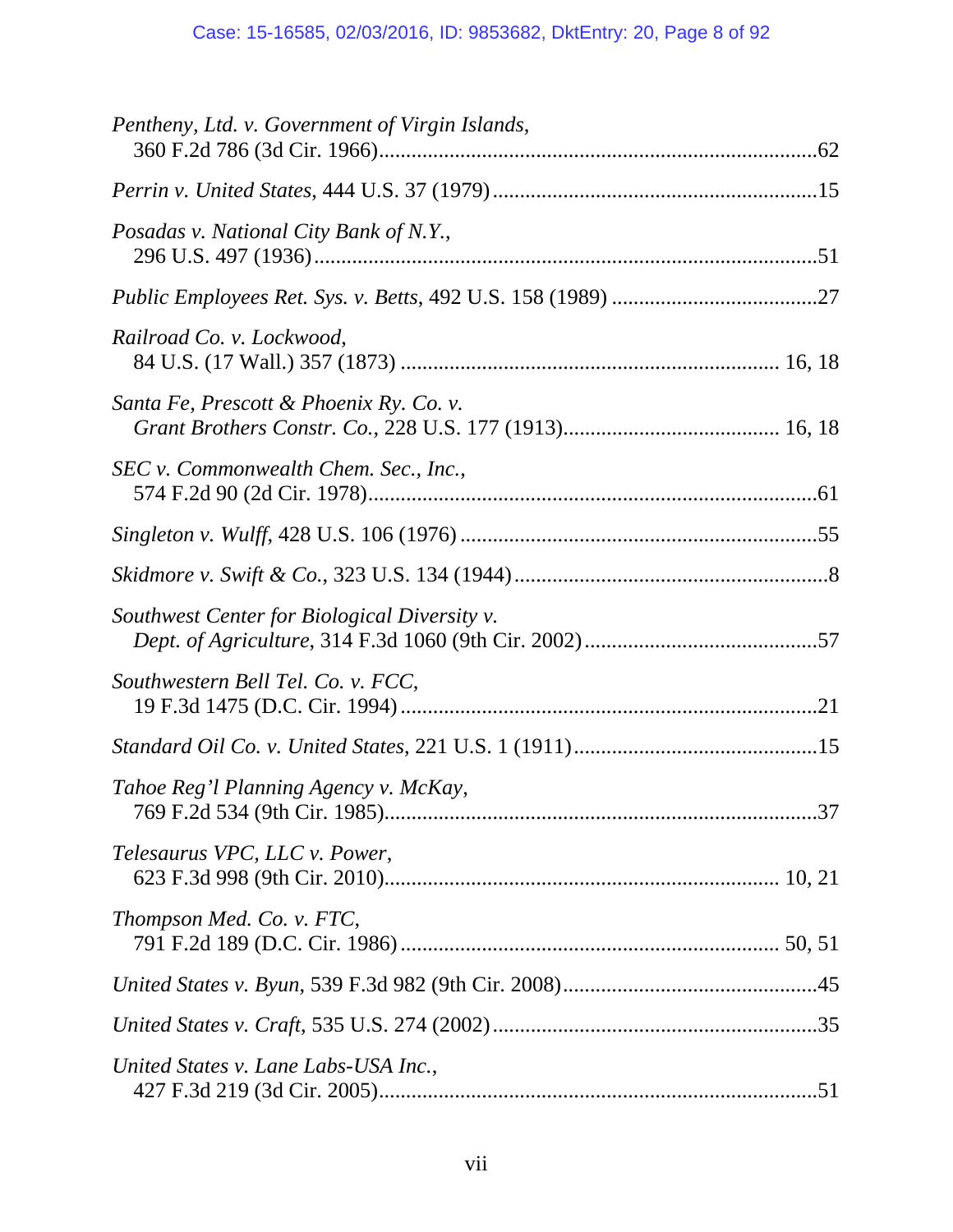| <b>STATUTES</b>               |  |
|-------------------------------|--|
|                               |  |
|                               |  |
|                               |  |
|                               |  |
|                               |  |
|                               |  |
|                               |  |
|                               |  |
| Federal Trade Commission Act, |  |
| Federal Trade Commission Act, |  |
| Mann-Elkins Act,              |  |
| Packers and Stockyards Act,   |  |
| Pub. L. No. 102-242,          |  |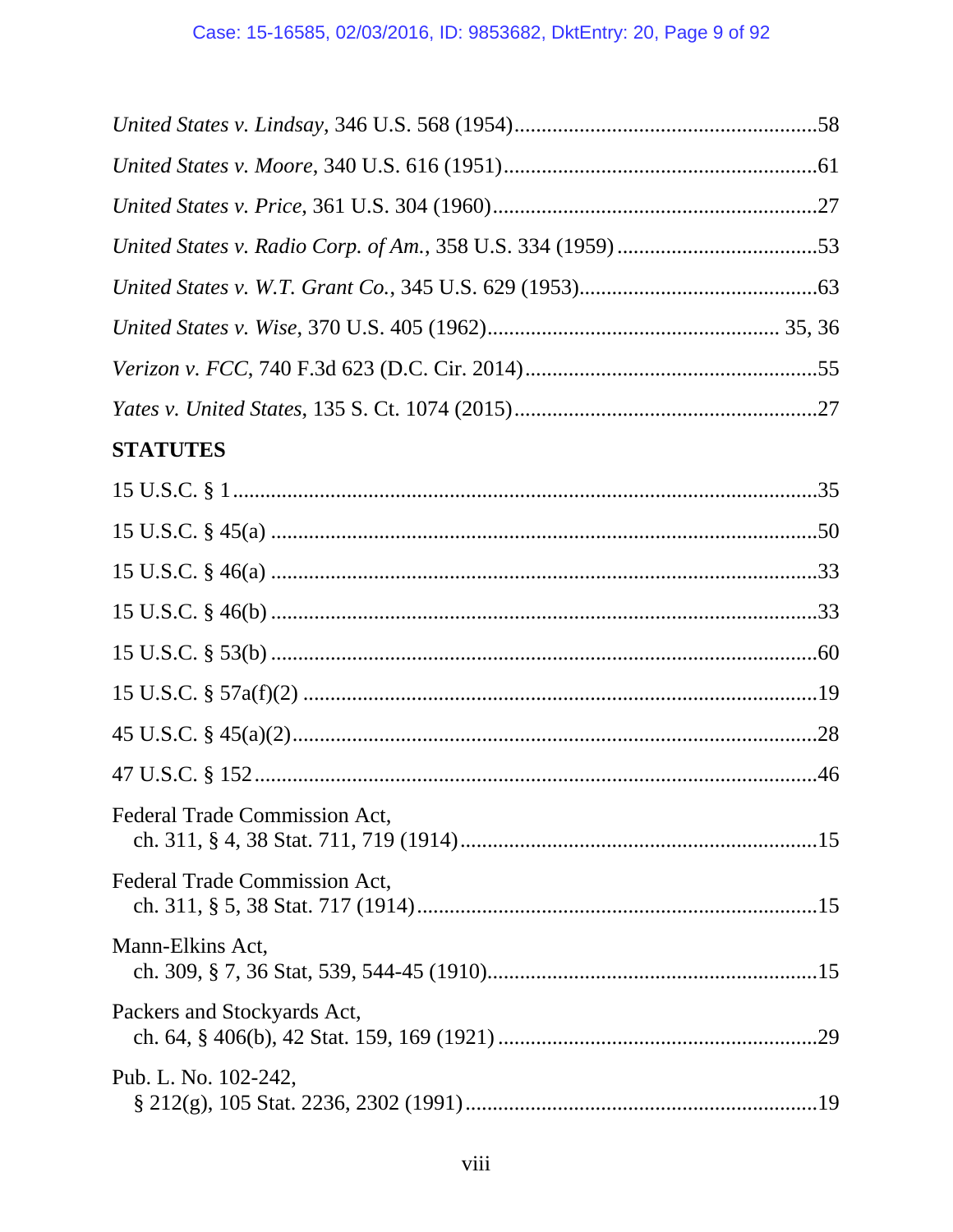| <b>REGULATIONS</b>                                                                                      |
|---------------------------------------------------------------------------------------------------------|
|                                                                                                         |
| <b>FTC DECISIONS</b>                                                                                    |
| America Online, Inc. & Time Warner, Inc.,                                                               |
|                                                                                                         |
| Giant Food Shopping Center, Inc.,                                                                       |
|                                                                                                         |
|                                                                                                         |
| Massachusetts Furniture & Piano Movers Ass'n, Inc.,                                                     |
|                                                                                                         |
| <b>FCC DECISIONS</b>                                                                                    |
|                                                                                                         |
| <b>Appropriate Regulatory Treatment for Broadband Access</b><br>to the Internet Over Wireless Networks, |
|                                                                                                         |
|                                                                                                         |
|                                                                                                         |
|                                                                                                         |
| Protecting and Promoting the Open Internet,                                                             |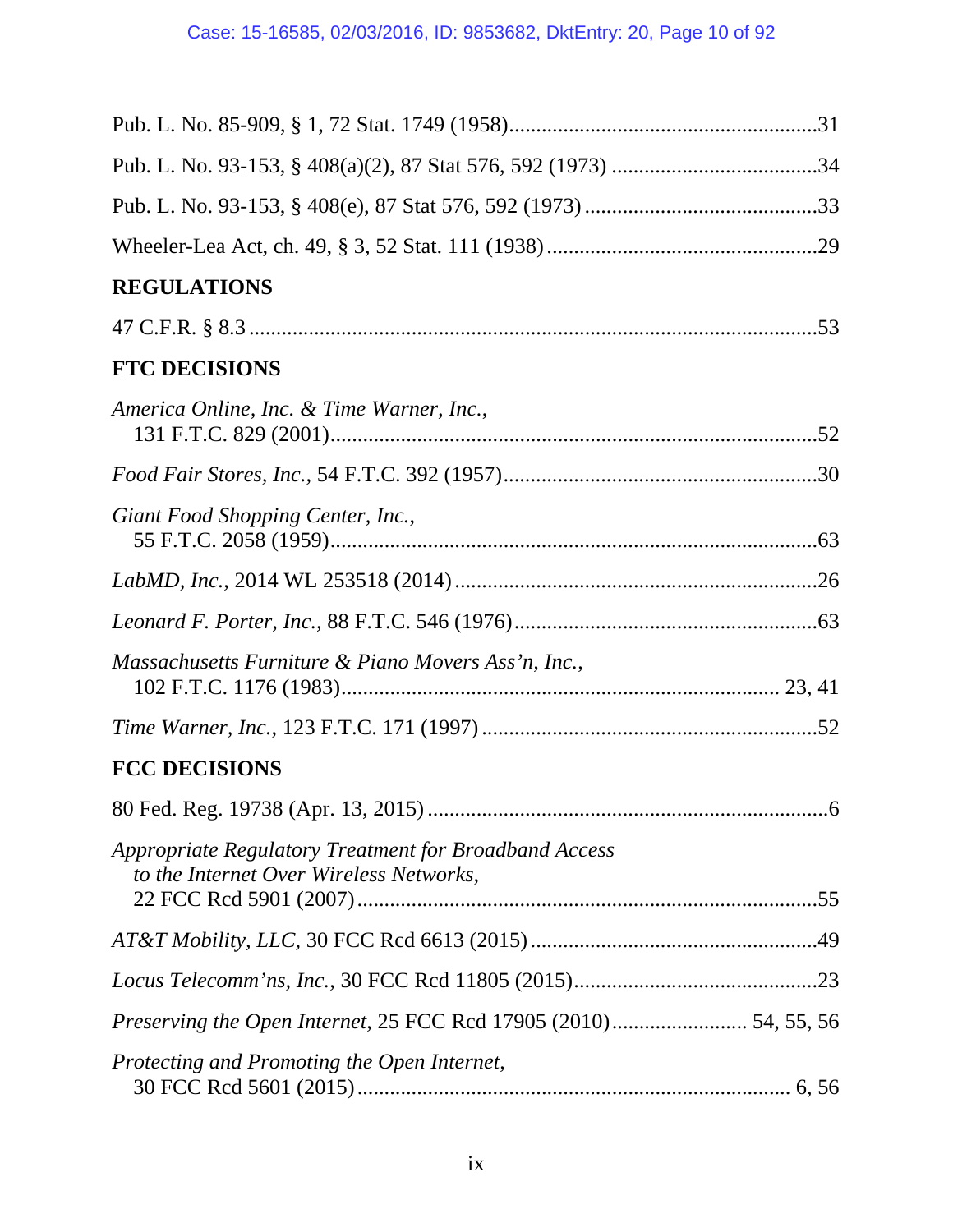# **OTHER ADMINISTRATIVE DECISIONS**

| American Electric Power Co.,                                                                                                                          |
|-------------------------------------------------------------------------------------------------------------------------------------------------------|
| Eddis v. LB&B Assocs., Inc.,                                                                                                                          |
|                                                                                                                                                       |
| <b>LEGISLATIVE HISTORY</b>                                                                                                                            |
|                                                                                                                                                       |
|                                                                                                                                                       |
|                                                                                                                                                       |
|                                                                                                                                                       |
|                                                                                                                                                       |
| FTC Amendments of 1977 and Oversight:<br>Hearings Before the Subcomm. on Consumer Prot. &<br>Fin. of the H. Comm. on Interstate and Foreign           |
| FTC Jurisdiction Over Broadband Internet Access<br>Services, Prepared Statement of the Federal Trade<br>Commission to the S. Comm. on the Judiciary   |
| FTC Reauthorization: Hearing Before the Subcomm. on<br>Consumer Affairs, Foreign Commerce and Tourism of<br>the S. Comm. on Commerce, Sci. & Transp., |
|                                                                                                                                                       |
|                                                                                                                                                       |
|                                                                                                                                                       |
|                                                                                                                                                       |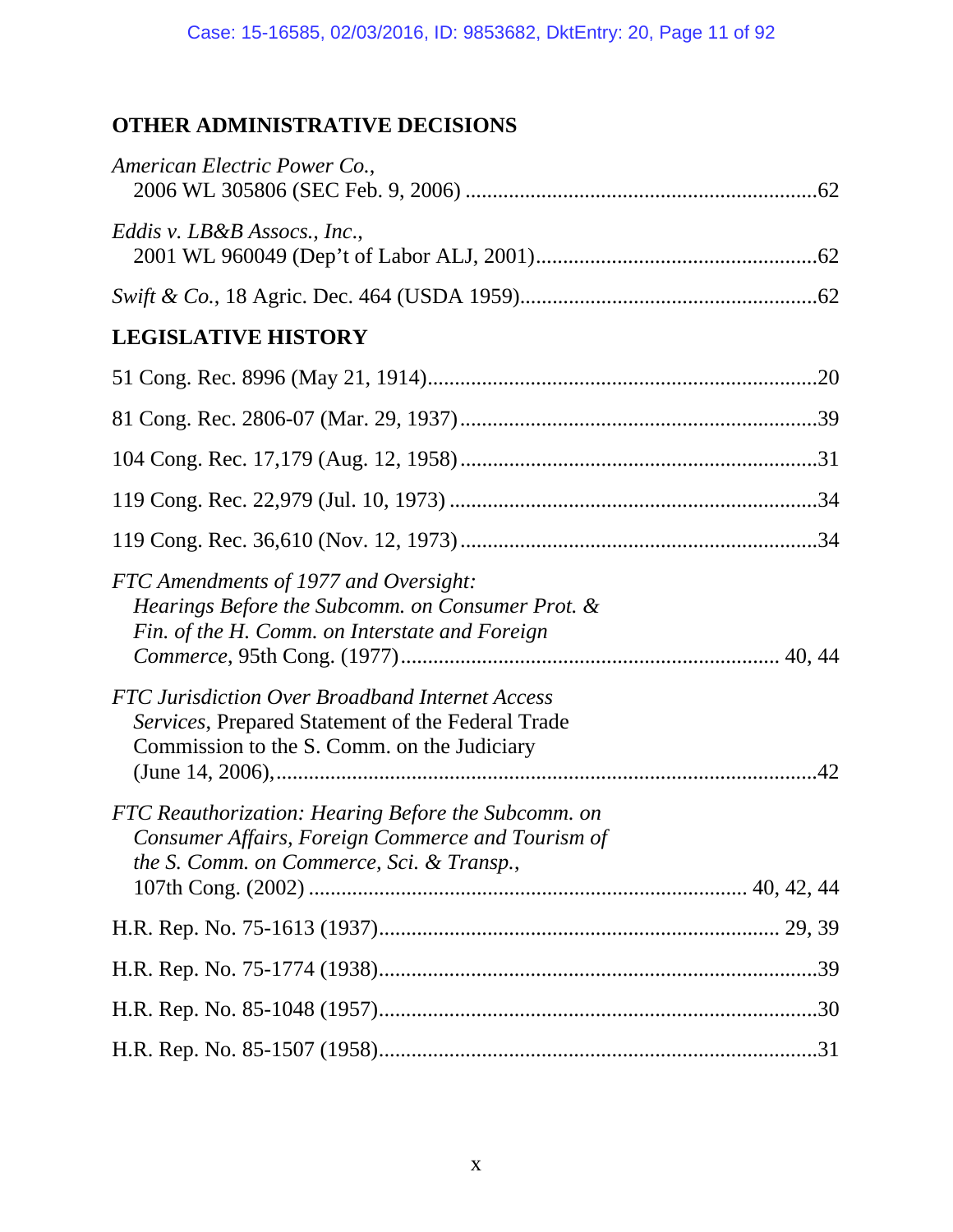| To Amend the Federal Trade Commission Act: Hearing<br>on H.R. 3143 Before the H. Comm. on Interstate and |
|----------------------------------------------------------------------------------------------------------|
| <b>MISCELLANEOUS</b>                                                                                     |
| 1 Robert Hutchinson et al., A Treatise on the Law of                                                     |
| 2A Norman J. Singer, Statutes and Statutory                                                              |
| <b>AT&amp;T Comments, Framework for Broadband Internet</b><br>Service, GN Docket No. 10-127              |
| <b>Broadband Connectivity Competition Policy, FTC Staff</b>                                              |
| <b>FCC-FTC Consumer Protection Memorandum of</b>                                                         |
| FTC's Reply in Further Supp. of Mot. to Dismiss,<br>Stonebridge Life Ins. Co. v. FTC, No. 03-cv-739      |
| Pl. Resp. to Mot. to Dismiss for Lack of Jurisdiction,<br><i>FTC v. Saja, No. 97-cv-0666</i>             |
| United States Telecom Ass'n v. FCC,                                                                      |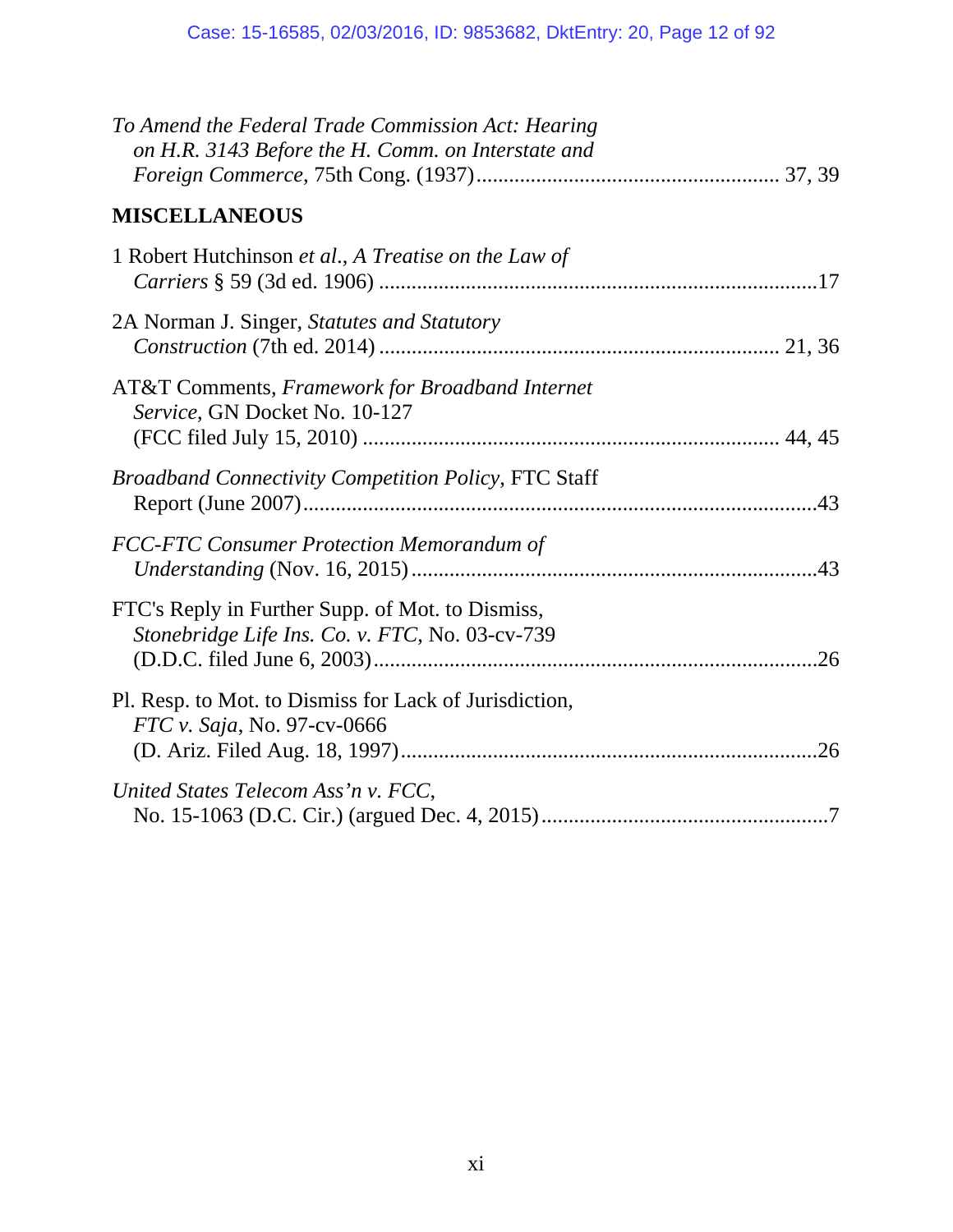Case: 15-16585, 02/03/2016, ID: 9853682, DktEntry: 20, Page 13 of 92

### **JURISDICTION**

The FTC concurs with the statement of jurisdiction in AT&T's brief.

### **INTRODUCTION**

AT&T promised millions of its smartphone customers "unlimited" mobile data usage each month. But when a customer exceeded an arbitrary data-use ceiling, AT&T "throttled" the speed of data transmission for the rest of the month, which degraded the quality of the service and made many common applications virtually unusable. Because AT&T did not adequately disclose the throttling program or its effects on service, the FTC sued it for unfair and deceptive practices in violation of the FTC Act.

AT&T moved to dismiss, claiming immunity from enforcement of the FTC Act under an exception in the Act for "common carriers subject to the Acts to regulate commerce" (which include the Communications Act). It acknowledged that mobile data service was not common carriage, but argued that because other services it provides are common carriage, it has the "status" of a common carrier and is therefore immune from FTC enforcement in all its lines of business.

While AT&T's motion was pending, the Federal Communications Commission issued an order prospectively reclassifying mobile data service as a common-carrier service beginning in June 2015. AT&T then argued that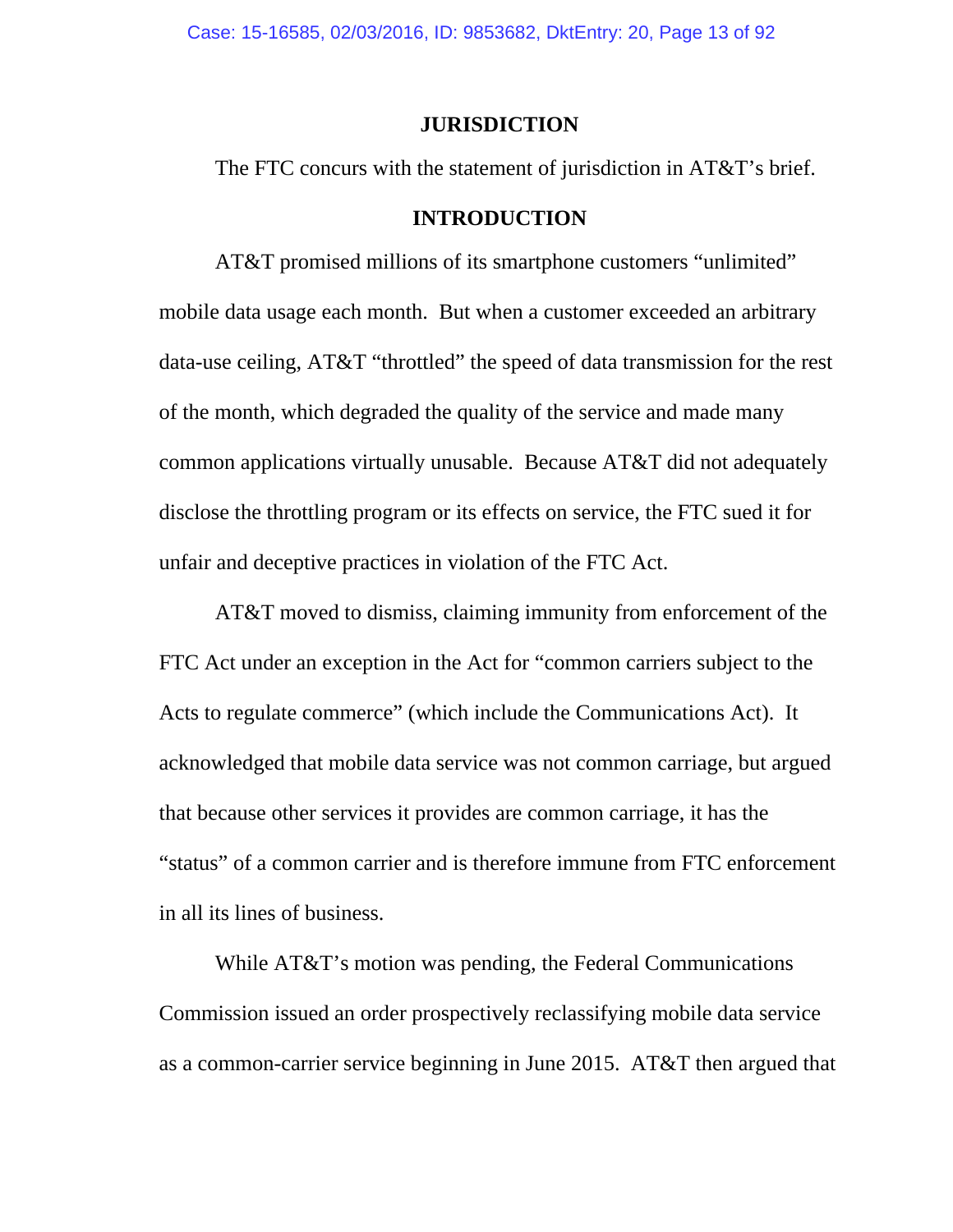even if the FTC has authority to enforce the FTC Act against non-commoncarrier lines of business, the FCC's order stripped the FTC of power over a newly designated common-carrier service.

The district court rejected both arguments. It held that the language of the common carrier exception—in particular, the established meaning of the term "common carrier" when the exception was adopted in 1914—as well as the history and prior application of the exception all demonstrate that it applies to a company only to the extent that it is actually engaged in common-carrier activity. The exception thus does not shield AT&T's mobile data service. The court also held that the FCC's order does not defeat the FTC's case. Those decisions were correct and should be affirmed.

## **QUESTIONS PRESENTED**

1. Whether the common carrier exception shields AT&T's noncommon-carrier lines of business from FTC enforcement.

2. Whether FCC regulation of AT&T's mobile data service precludes FTC enforcement of the FTC Act against AT&T's violations of the Act.

3. Whether the FCC's prospective reclassification of mobile data as a common-carrier service retroactively immunizes AT&T from liability for FTC Act violations committed before the order's effective date.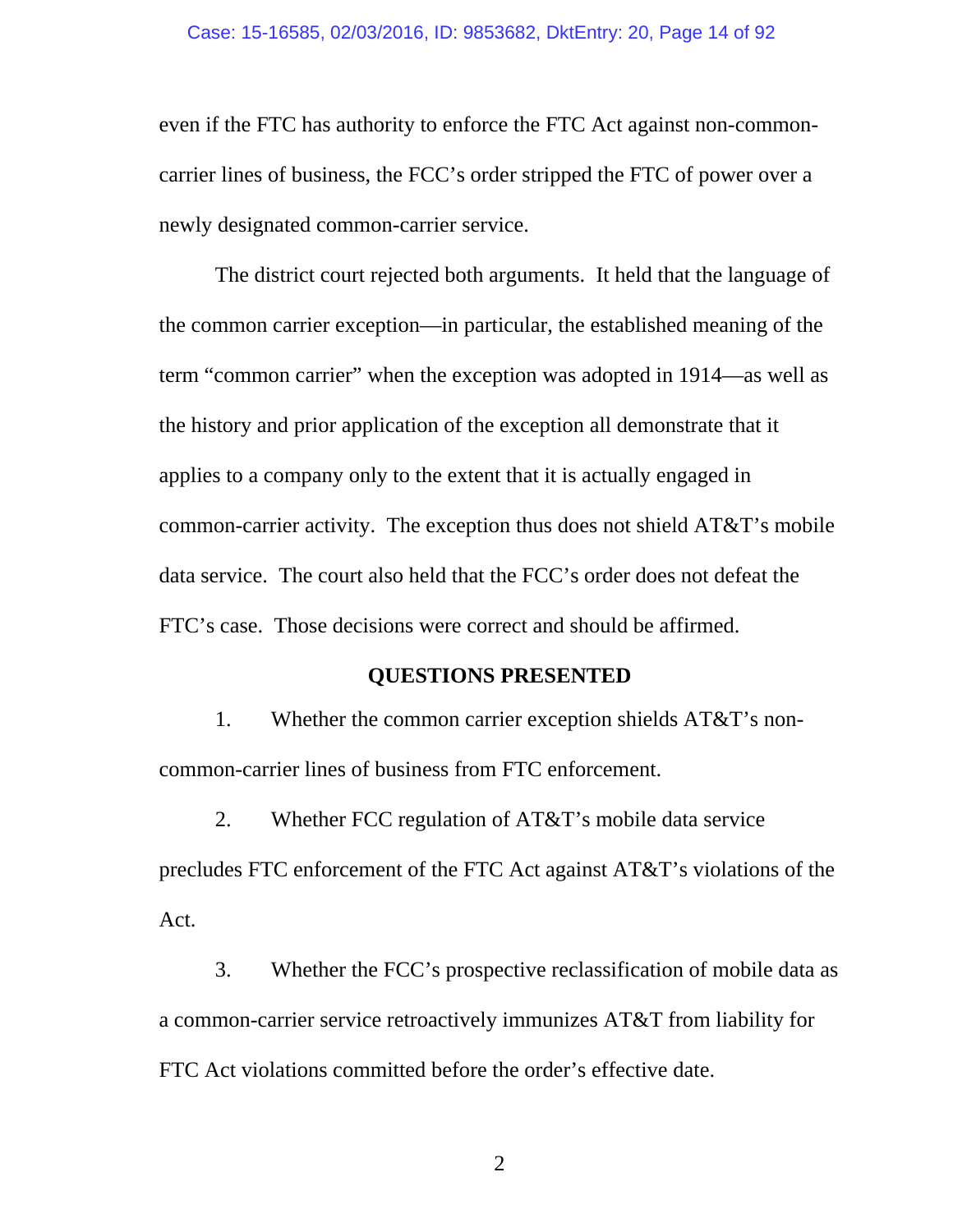Case: 15-16585, 02/03/2016, ID: 9853682, DktEntry: 20, Page 15 of 92

### **STATUTES**

Relevant statutes are reproduced in the Addendum.

## **STATEMENT OF THE CASE**

#### **A. AT&T's Throttling Of Data Service**

In 2007, AT&T became the exclusive provider of mobile data service (Internet access via cell phones and other wireless devices) for the newly introduced iPhone. Compl. ¶10 (ER138). To attract customers, AT&T offered service plans that promised "unlimited" mobile data for a flat monthly fee. *Id.* It later offered the same plans for other smartphones. *Id.* Millions of customers signed up for unlimited data plans. *Id.* ¶12. In June 2010, AT&T stopped offering unlimited plans to new customers, but to minimize loss of existing customers to competitors, AT&T allowed them to keep their unlimited service plans. *Id*. **[1**] 1-13. New customers had to choose among "tiered" plans that offered progressively higher quantities of data at correspondingly higher monthly rates. *Id*. ¶11. Millions of customers chose to keep their existing plans based on AT&T's assurance that they would continue to enjoy flat-rate unlimited mobile data. *Id.* ¶14 (ER139).

Instead of honoring that promise, however, AT&T developed a scheme to circumvent it. Beginning in October 2011, AT&T began to restrict data throughput speeds—a practice known as "data throttling"—when a customer's usage during a billing cycle exceeded an arbitrary limit set by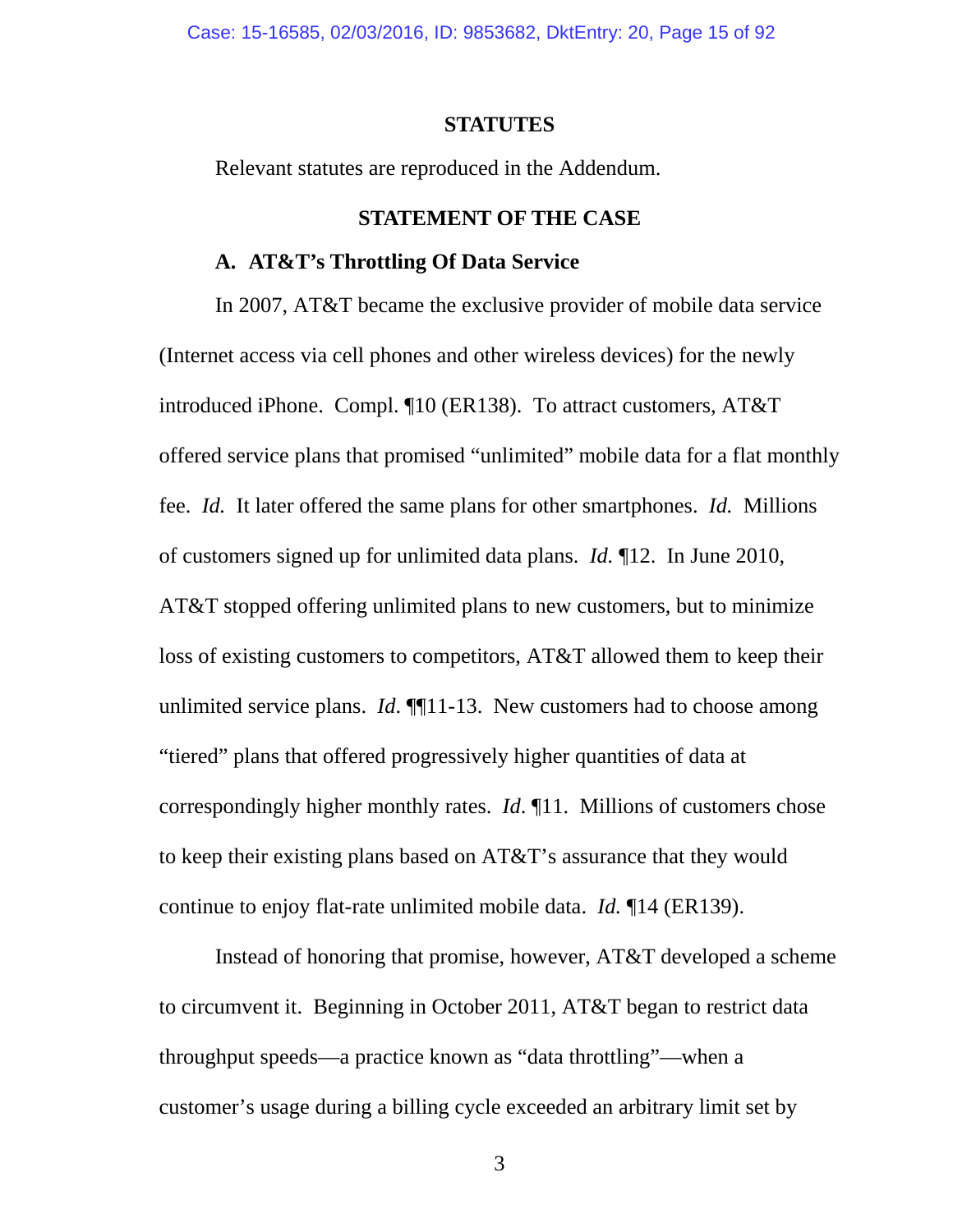AT&T. *Id*. ¶¶15-18 (ER139). For example, some unlimited-data customers who used more than 3 gigabytes of data in a billing cycle would be throttled for the remainder of that cycle. *Id.* ¶17. AT&T slowed data transmission as much as 95%, degrading many everyday applications—such as web browsing, GPS navigation, and video streaming—so severely that some became practically unusable. *Id.* ¶20 (ER140)*.*

AT&T did not throttle customers simply to protect its network. It throttled only subscribers with unlimited monthly service plans and not those with tiered plans, no matter how much data they used. *Id*. ¶29 (ER142). Nor did the restrictions address network congestion. Customers were throttled even when AT&T's network had capacity to carry their data. *Id*. ¶26  $(ER142).$ <sup>1</sup>

AT&T made only token efforts to disclose the throttling program and its effect on service. *Id.* ¶¶31-37 (ER145-47). For example, when customers renewed unlimited mobile service contracts, AT&T did not tell them about the throttling program and its consequences. *Id. ¶*34 (ER145). AT&T told most customers only through short messages on their July or August 2011

 $\frac{1}{1}$  The Court should disregard AT&T's purported justifications for its throttling policy (Br. 8-12), which go beyond the allegations of the complaint and are not properly part of the record here. *See Marder v. Lopez*, 450 F.3d 445, 448 (9th Cir. 2006) (review limited to allegations in complaint).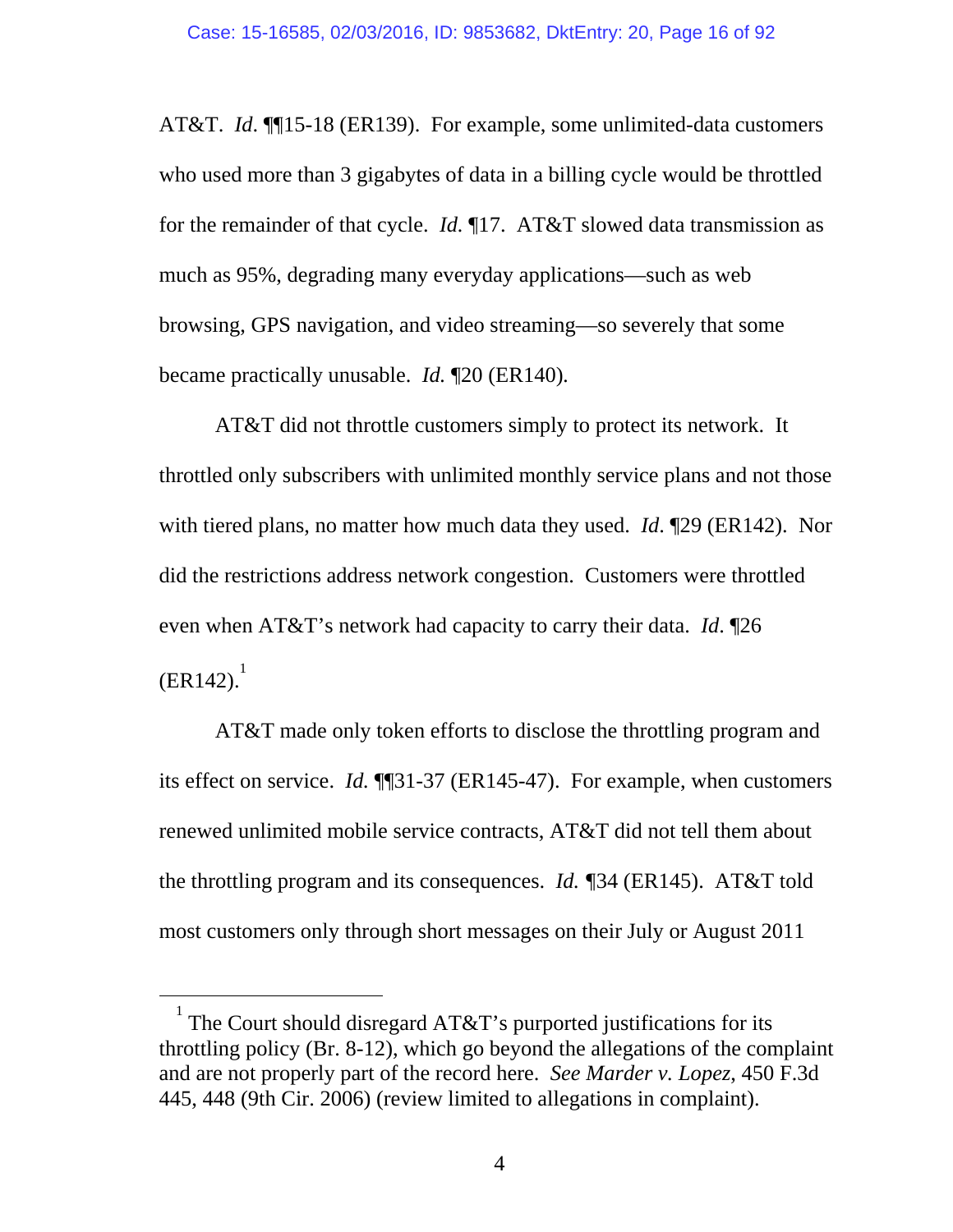bills; those who neared or passed the throttling threshold were text messaged or emailed. The company never adequately disclosed the degree of data speed reduction or its effect on the service. *Id.* ¶35 (ER145-46).

Since October 2011, AT&T has throttled more than 3.5 million unique customers more than 25 million times, for an average of twelve days per month each time. *Id*. ¶27 (ER142). Thousands of customers complained about the practice to government and private consumer agencies; more than 190,000 customers contacted AT&T directly about throttling. *Id*. ¶¶23-25 (ER140-42).

## **B. The FTC's Enforcement Lawsuit**

The FTC sued AT&T in October 2014, charging that its throttling of customers to whom it had promised unlimited data was an unfair practice and that the inadequate notice made it deceptive. Compl. ¶¶45-49 (ER147-48). The agency seeks equitable relief, including monetary redress for consumers. ER148-49.

AT&T moved to dismiss. It did not dispute that the facts alleged in the complaint stated a viable claim of unfair and deceptive practices. Instead, AT&T argued that it is immune from FTC enforcement under an exception to Section 5 of the FTC Act for "common carriers subject to the Acts to regulate commerce." 15 U.S.C. §45(a)(2). The Communications Act is one of those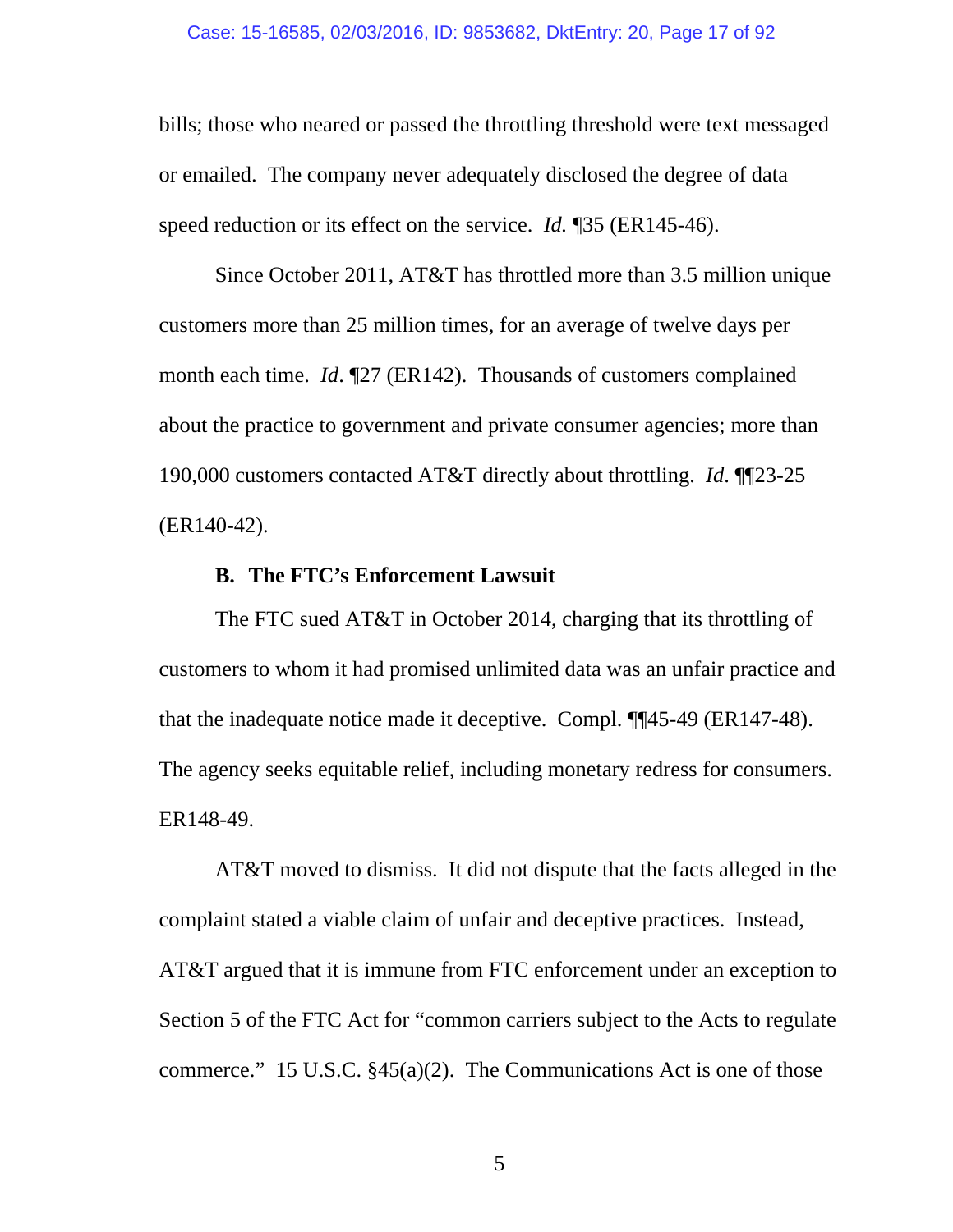Acts. *See* 15 U.S.C. § 44. AT&T conceded that "mobile data services are not regulated as common-carrier services." Mot. to Dismiss (Dkt. No.29) at 9 (Jan. 5, 2015). AT&T nonetheless argued that because it also provides common-carrier services such as mobile *voice* service, it has common carrier "status" and is therefore immune from FTC enforcement in *all* of its lines of business.

In response, the FTC showed that the common carrier exception does not turn solely on the basis of common-carrier status. Rather, the exception applies only to common-carrier services. Because mobile data service was not common carriage under existing FCC rules, AT&T's practices in providing that service were subject to FTC Act enforcement.

### **C. The FCC's Reclassification Of Mobile Data Service**

While AT&T's motion was pending, the FCC issued an order reclassifying broadband Internet access service, including mobile data service, as common carriage under the Communications Act. *Protecting and Promoting the Open Internet*, 30 FCC Rcd 5601 (2015) (*Reclassification Order*). The FCC made clear that the reclassification would apply "only on a prospective basis" starting on the Order's effective date of June 12, 2015. *Id*. at 5734 n.792; 80 Fed. Reg. 19738, 19783 (Apr. 13, 2015). AT&T and other companies promptly challenged the order, arguing that the FCC's action was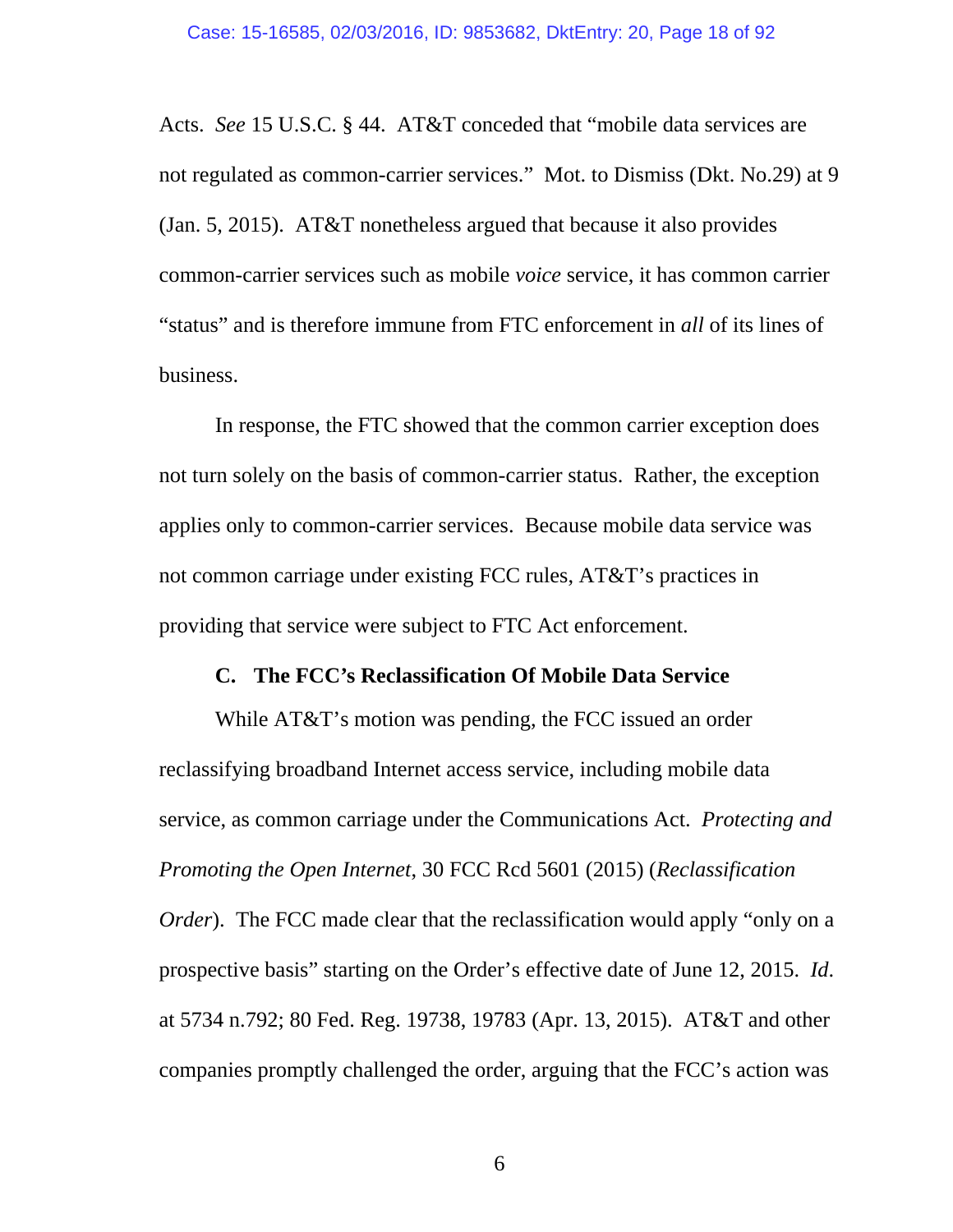unlawful. *United States Telecom Ass'n v. FCC*, No. 15-1063 (D.C. Cir.) (argued Dec. 4, 2015).

At the same time, however, AT&T argued to the district court in *this* matter that even if the common carrier exception were activity-based, the FCC's reclassification of mobile data service as common carriage retroactively immunized AT&T from FTC enforcement for service provided on a non-common-carriage basis before the order's effective date. The FTC responded that the FCC's order applied only prospectively and did not shield AT&T from liability for its past misconduct.

## **D. The District Court's Order**

The district court denied AT&T's motion to dismiss. ER1-23. It held that the term "common carrier" in Section 5 must be read as Congress understood it when it enacted the statute in 1914. Then, "an entity was deemed a common carrier and regulated as such under the common law only where it was actually engaged in common carrier activity." ER6. Thus, "the term 'common carrier' encompassed not only a 'status' but also an 'activity' component: an entity was deemed a common carrier when it had the status of common carrier *and* was actually engaging in common carriage services." ER8. The court found that reading supported by the statute's text and legislative history, as well as practical considerations—specifically, the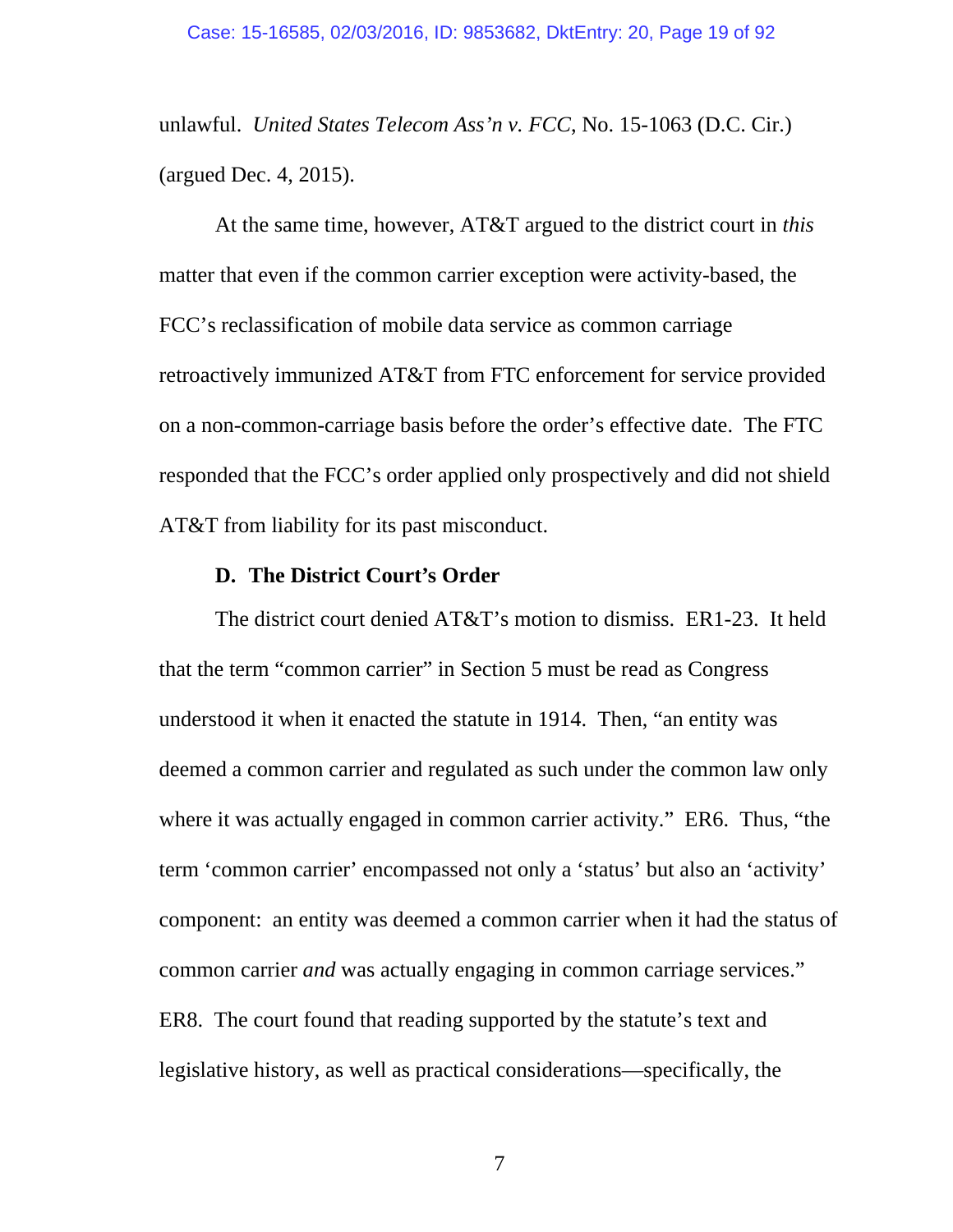possibility that consumers would be unprotected if the FTC could not enforce Section 5 when companies engage in non-common-carrier activities. ER8-10.

The court noted that its interpretation was consistent with the only other judicial opinion to address the issue, which held that the common carrier exception is activity-based. *See FTC v. Verity Int'l*, *Ltd.*, 194 F. Supp. 2d 270, 274-77 (S.D.N.Y. 2002) (*Verity I*), *aff'd in part on other grounds*, 443 F.3d 48 (2d Cir. 2006) (*Verity II*). ER16-17. The court noted further that the FTC Act is a remedial statute that should be construed broadly. ER17-18. It also held that the FTC's consistently articulated position that "the common carrier exception should be viewed both in terms of status and activity, and not just status alone" was entitled to some deference under *Skidmore v. Swift & Co.*, 323 U.S. 134 (1944). ER18-19. The district court found unpersuasive AT&T's arguments, based largely on post-1914 amendments or proposed amendments to the FTC Act, that the common carrier exception is purely status-based.

The district court also rejected the argument that the *Reclassification Order* retroactively immunizes AT&T's past misconduct from FTC enforcement. ER19-23. Reclassification changed the FTC's authority over future services, the court held, but it should not be given retroactive effect because doing so would affect the substantive rights of already-injured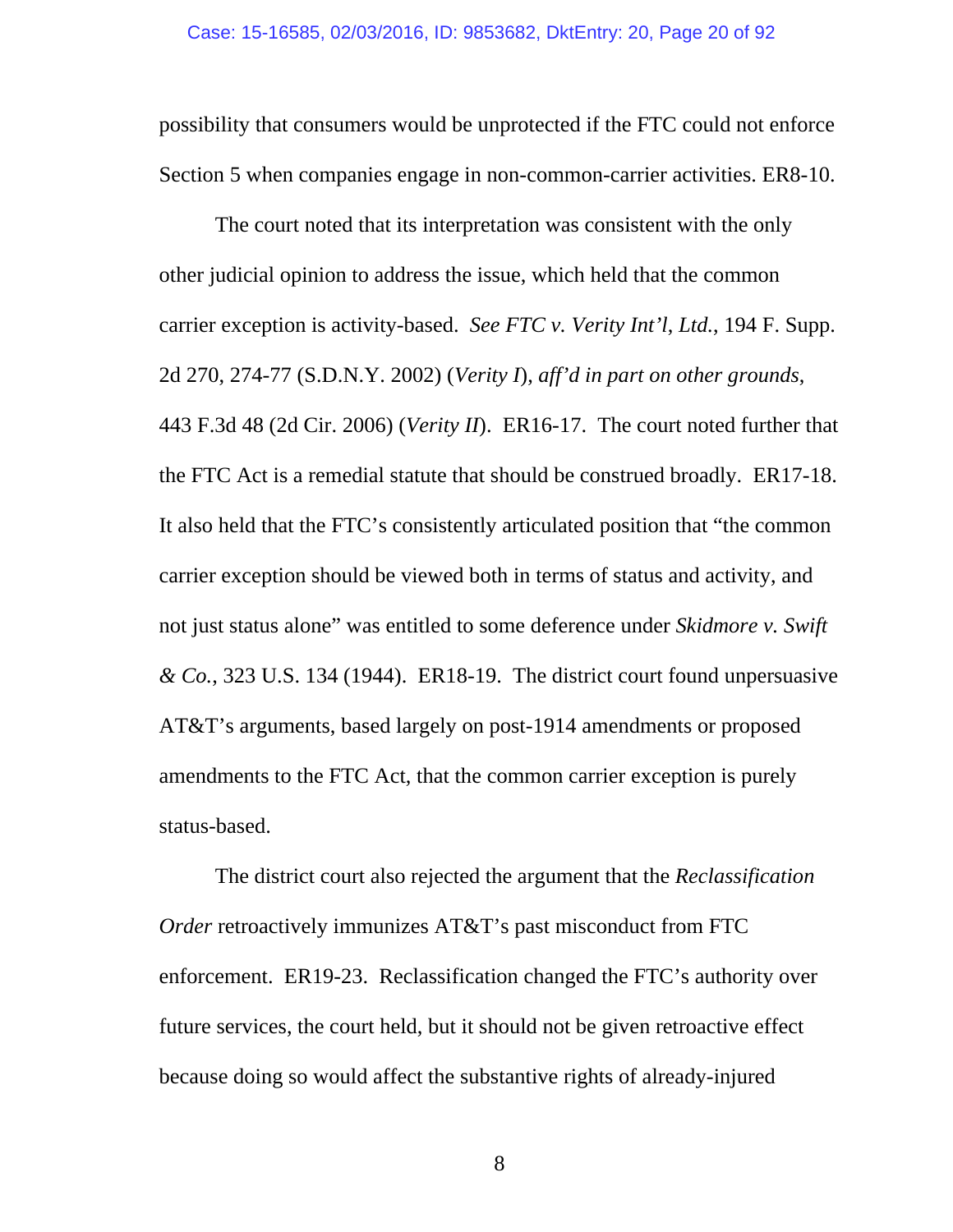consumers. ER20-21. Thus, the *Reclassification Order* does "not deprive the FTC of any jurisdiction over *past* alleged misconduct." ER23.

## **SUMMARY OF ARGUMENT**

1. The FTC Act exception for "common carriers subject to the Acts to regulate commerce" shields a company from FTC enforcement only with respect to its common-carrier activities. AT&T was not acting as a common carrier when it committed the unfair and deceptive practices at issue here because at the time mobile data service was not common carriage. AT&T therefore cannot invoke the common carrier exception as a defense in this action.

The district court correctly held that common-carrier "status" does not by itself trigger the exception. Instead, the exception applies only to such an entity's common-carrier activities. That activity-based interpretation is firmly grounded in the commonly accepted meaning of the term "common carrier" at the time Congress wrote the FTC Act. It is further supported by the statute's plain language and legislative history. AT&T's preferred interpretation not only is inconsistent with those ordinary tools of statutory interpretation, but also would undermine the goals of the FTC Act.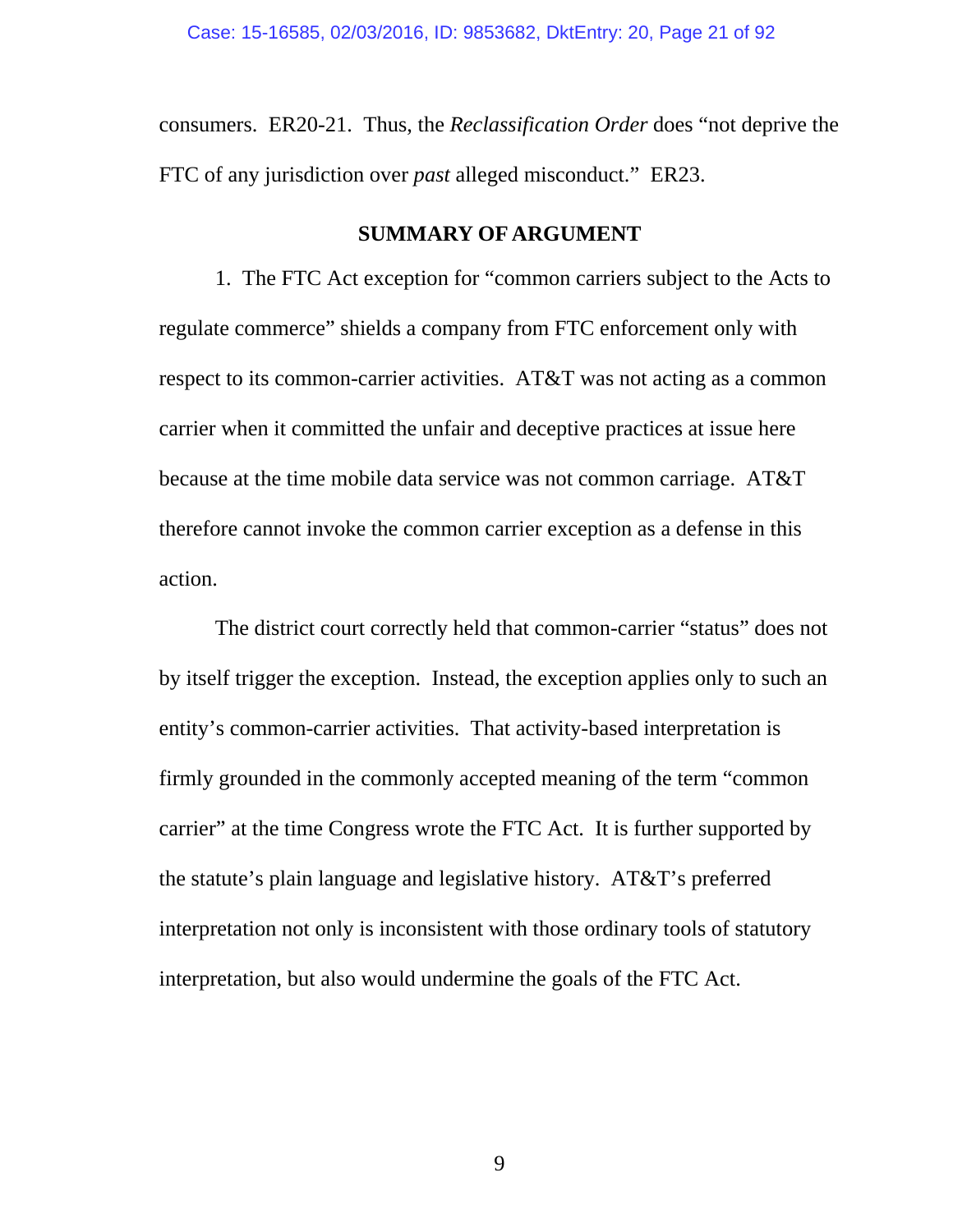The FTC Act neither defines "common carrier" nor explains what it means to be "subject to" the Acts to regulate commerce. Congress wrote the common carrier exception in 1914 and has not changed it since then. At the time, courts had established that treatment as a common carrier turned on the specific activity at issue and that only common-carrier activities were "subject to" the Interstate Commerce Act. The plain language of Section 5 confirms that understanding. As originally enacted, it excepted just two categories of businesses: "banks" and "common carriers subject to the Act to regulate commerce." The unqualified exception for banks contrasts with the conditional one for common carriers, demonstrating that the latter one does not apply across the board to all entities with common carrier status. The legislative history confirms that Congress intended the exception to apply only to common-carrier activities—the floor manager of the bill said so directly.

Decades of subsequent judicial decisions support an activity-based reading of the common carrier exception. Courts (including this one) have consistently held that a company can be a common carrier for some purposes but not others, depending on the particular practice at issue. *E.g.*, *Telesaurus VPC, LLC v. Power*, 623 F.3d 998, 1005 (9th Cir. 2010). The Seventh Circuit decision on which AT&T relies, *FTC v. Miller*, 549 F.2d 452 (7th Cir.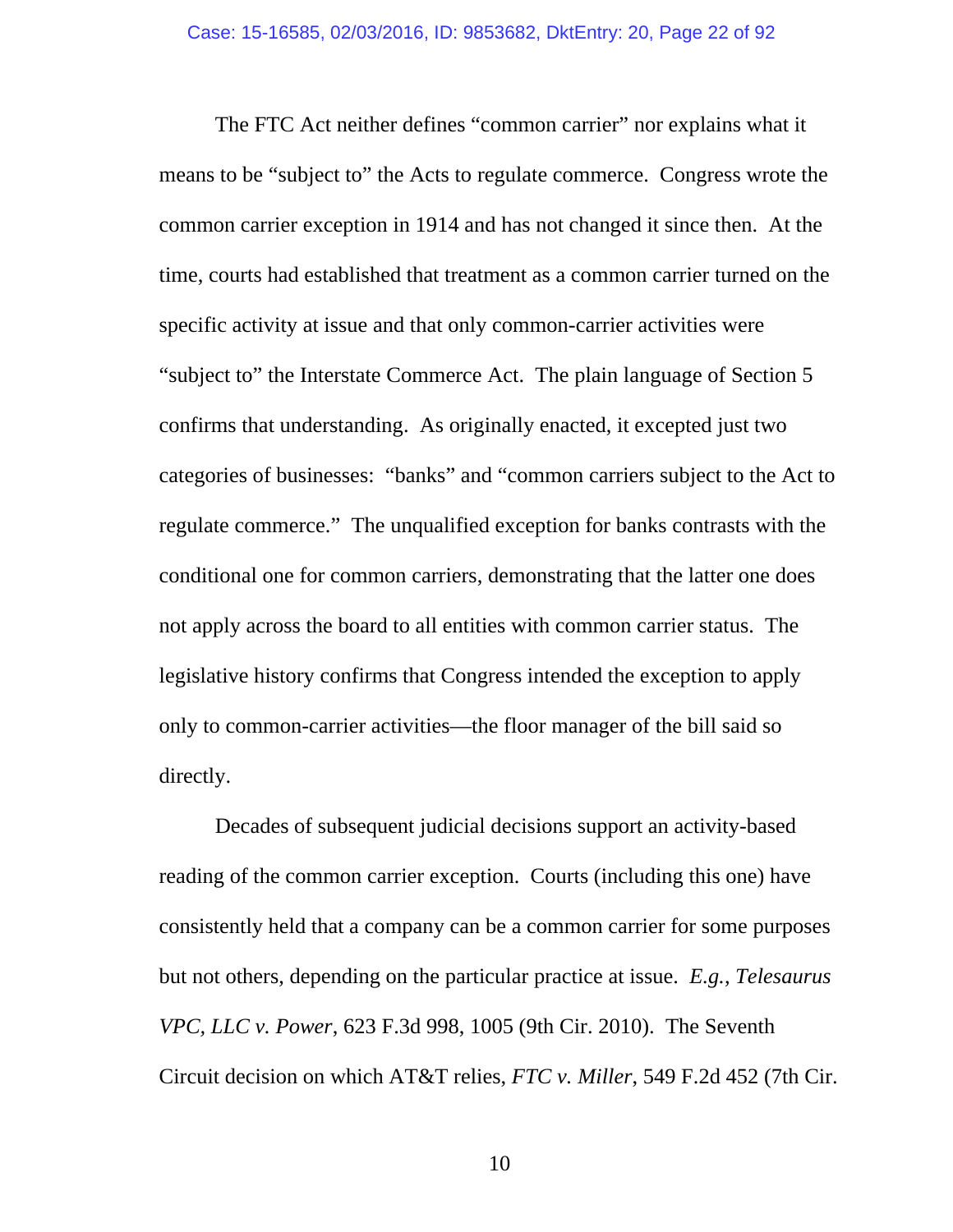1977), did not hold otherwise. *Miller* expressly did not reach the question presented here. It had no need to because, unlike AT&T, the company at issue provided *only* common-carrier service.

Other Section 5 exceptions do not support AT&T's status-based interpretation. Those provisions were added to the statute decades after enactment of the common carrier exception and thus have no interpretive bearing on Congress's intent in 1914. They would not prove AT&T's point even if they were relevant. For example, when Congress first added the Packers and Stockyards exception to the FTC Act in 1938, it expressly intended the exception to be activity-based—and it phrased that exception identically to the common carrier exception. Twenty years later, Congress amended the language of the Packers and Stockyards exception by adding more explicitly activity-based wording, but it did not intend to change the existing scope of the exception. Similarly, when Congress added a proviso to Section 6 of the FTC Act that refers to FTC authority over companies "incidentally" engaged in common-carrier business, Congress intended to allow the FTC to investigate otherwise exempt common-carrier activities. The proviso does not reflect Congress's understanding that the common carrier exception is status-based and is fully consistent with an activity-based reading.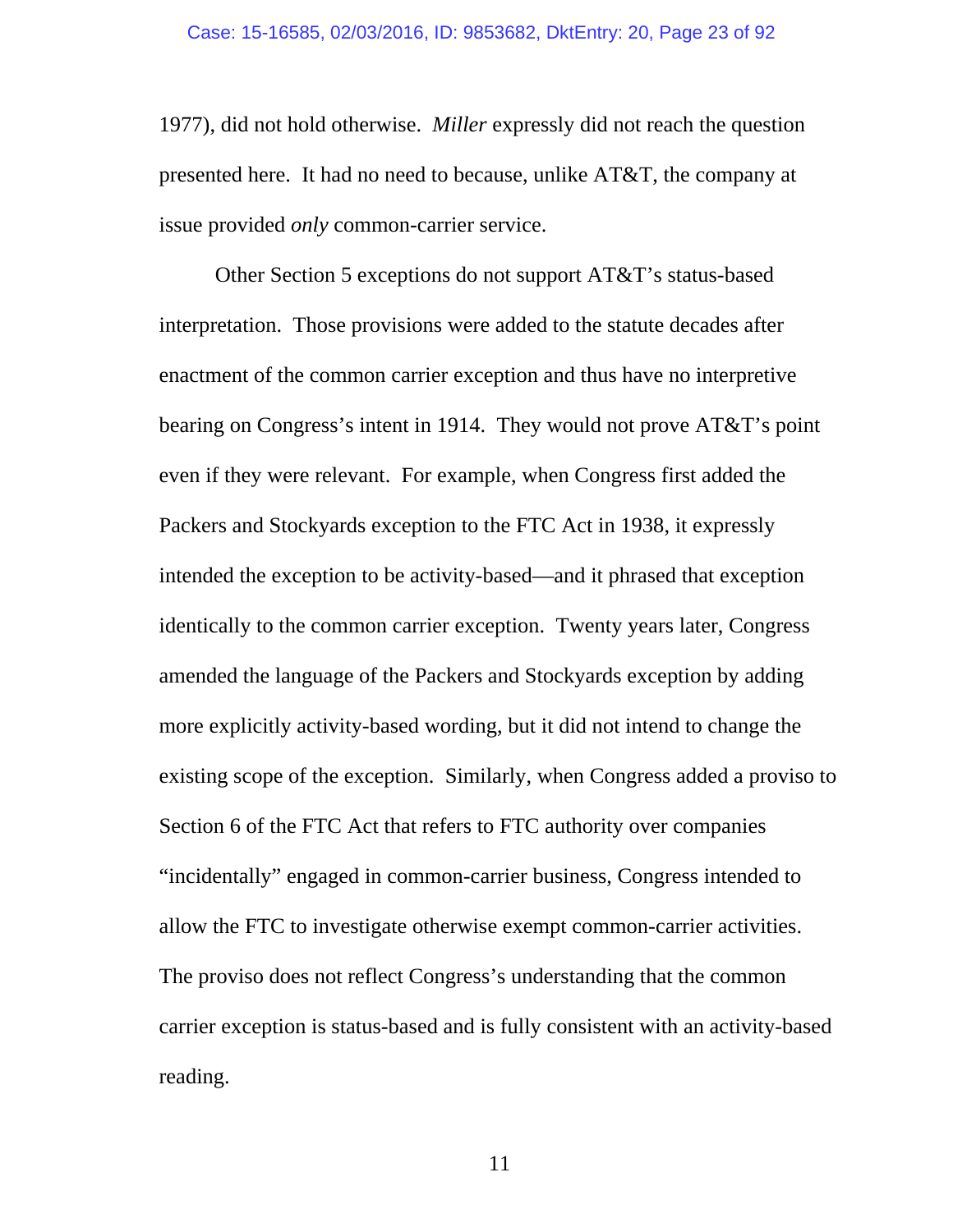Proposed amendments that Congress did *not* adopt provide even less support for AT&T's case. Failed legislative proposals shed no light on the meaning of an existing statute—and those on which AT&T relies are unquestionably inapposite. One was never even put before Congress, but was suggested by a hearing witness who acknowledged that the existing common carrier exception was activity-based and disavowed any intent to change its scope. The FTC's unsuccessful requests to modify or repeal the common carrier exception show only that the FTC sought new authority to protect consumers of common-carrier services in addition to its existing authority over non-common-carrier services.

AT&T's interpretation of the common carrier exception would thwart Congress's intent to empower the FTC to protect consumers across the economy. AT&T's approach would give it (or any other company that has or acquires the status of a common carrier) the ability to operate a pyramid scheme, sell phony products, or otherwise cheat consumers without fear of FTC enforcement. Such a result is plainly inconsistent with the FTC Act.

2. The FCC's authority to regulate mobile data service has no effect on this case. If AT&T's conduct violates both the FTC Act and FCC rules, then both agencies may concurrently enforce their respective laws. Courts established long ago that, where two statutes apply to the same conduct,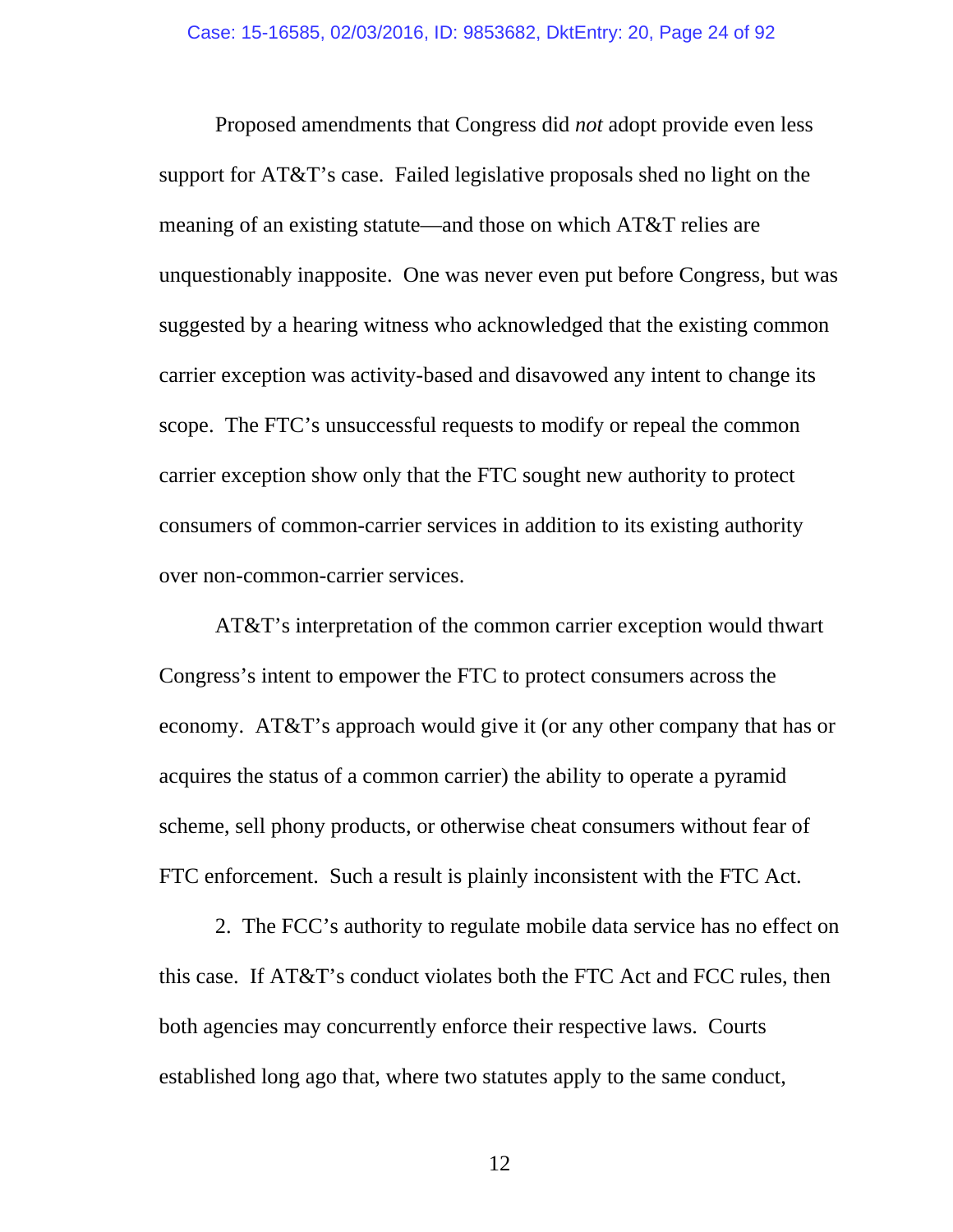parties must comply with, and courts must give effect to, both wherever possible. It is immaterial that both the FTC and the FCC have pending enforcement proceedings challenging AT&T's throttling practices, since there is no genuine possibility that the two agencies will impose conflicting requirements.

3. The FCC's *Reclassification Order* does not strip the FTC of enforcement authority over AT&T's unlawful acts committed before that order took effect. The order states explicitly that it applies only prospectively. Yet AT&T's attempt to change the consequences of its past acts would give the order the very retroactive effect it disavows. AT&T's theory that the FCC's reclassification of mobile data service terminated the FTC's enforcement authority is unfounded. The argument has no basis in the language of Section 5, which "empowers" the FTC to enforce its requirements. It also ignores entirely Section 13(b) of the FTC Act, which authorizes the agency to sue to challenge any violation of the FTC Act.

### **ARGUMENT**

## **I. THE COMMON CARRIER EXCEPTION DOES NOT SHIELD AT&T FROM LIABILITY FOR NON-COMMON-CARRIER ACTIVITY**

The district court correctly rejected AT&T's claim that it is immune from liability under the FTC Act because it has the "status" of a common carrier, properly concluding instead that "the common carrier exception …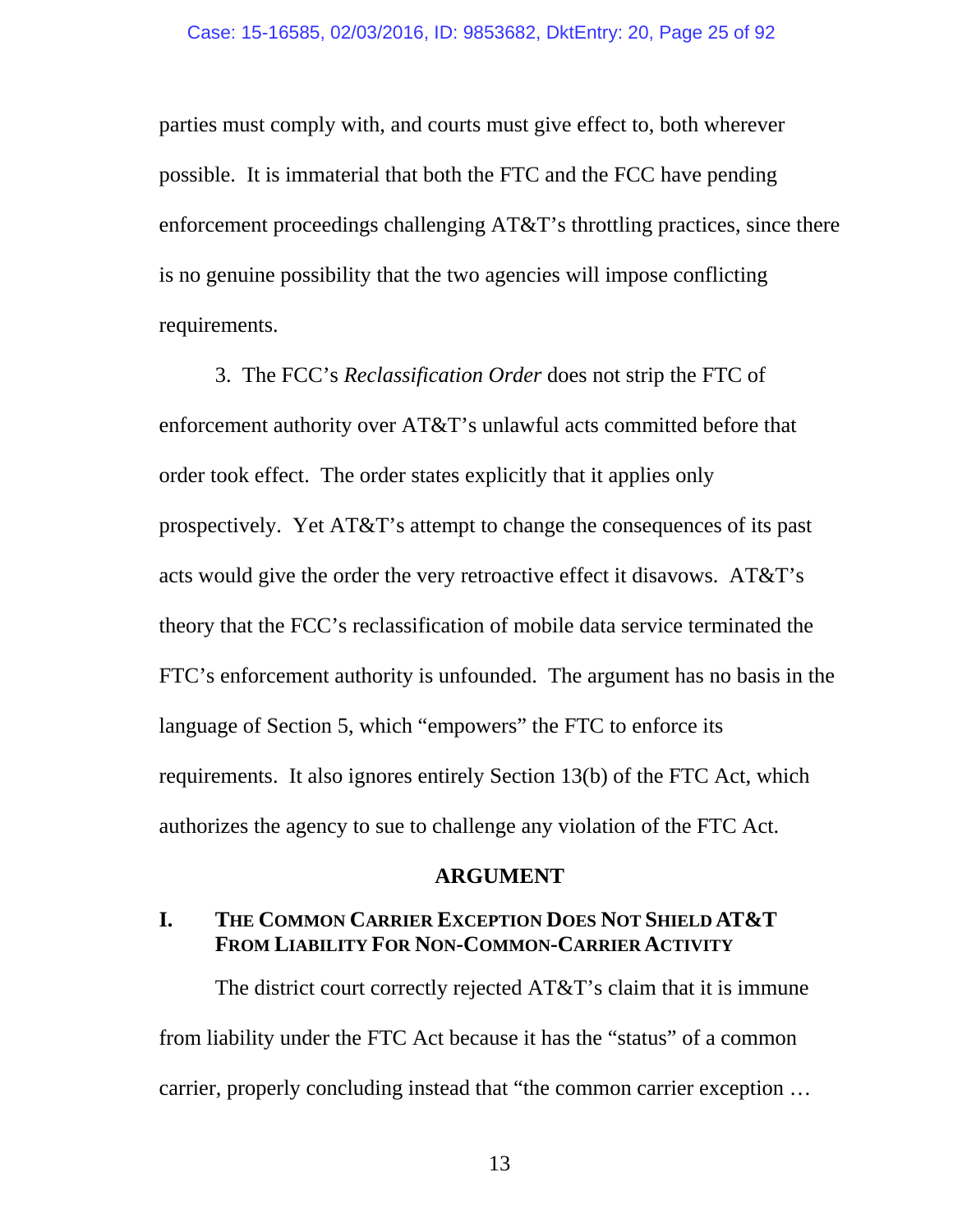requires consideration of both status and activity, and not just status alone."

ER10. The court's interpretation is supported by the statutory text and

legislative history, as well as decades of judicial precedent. AT&T's contrary

interpretation of the exception is unsupported by any of those interpretive

tools and would undermine the purposes of the FTC Act by leaving

consumers unprotected in major areas of the economy.

## **A. The Language And Legislative History Of Section 5 Show That The Common Carrier Exception Is Activitybased.**

AT&T argues (Br. 25) that the common carrier exception "plainly"

applies only to "entities" and not activities. Ordinary tools of statutory

construction show otherwise.

# **1. The contemporaneous understanding of "common carrier" and the plain language of the statute show that Congress intended to enact an activity-based exception.**

When it crafted the common carrier exception, Congress used the

phrase "common carriers subject to the Acts to regulate commerce" to refer to

entities only to the extent they provided common-carrier services that fell

within the jurisdiction of the Interstate Commerce Commission. The

common carrier exception was part of the original FTC Act and has not been

changed since then. As written in 1914, Section 5 provided in relevant part: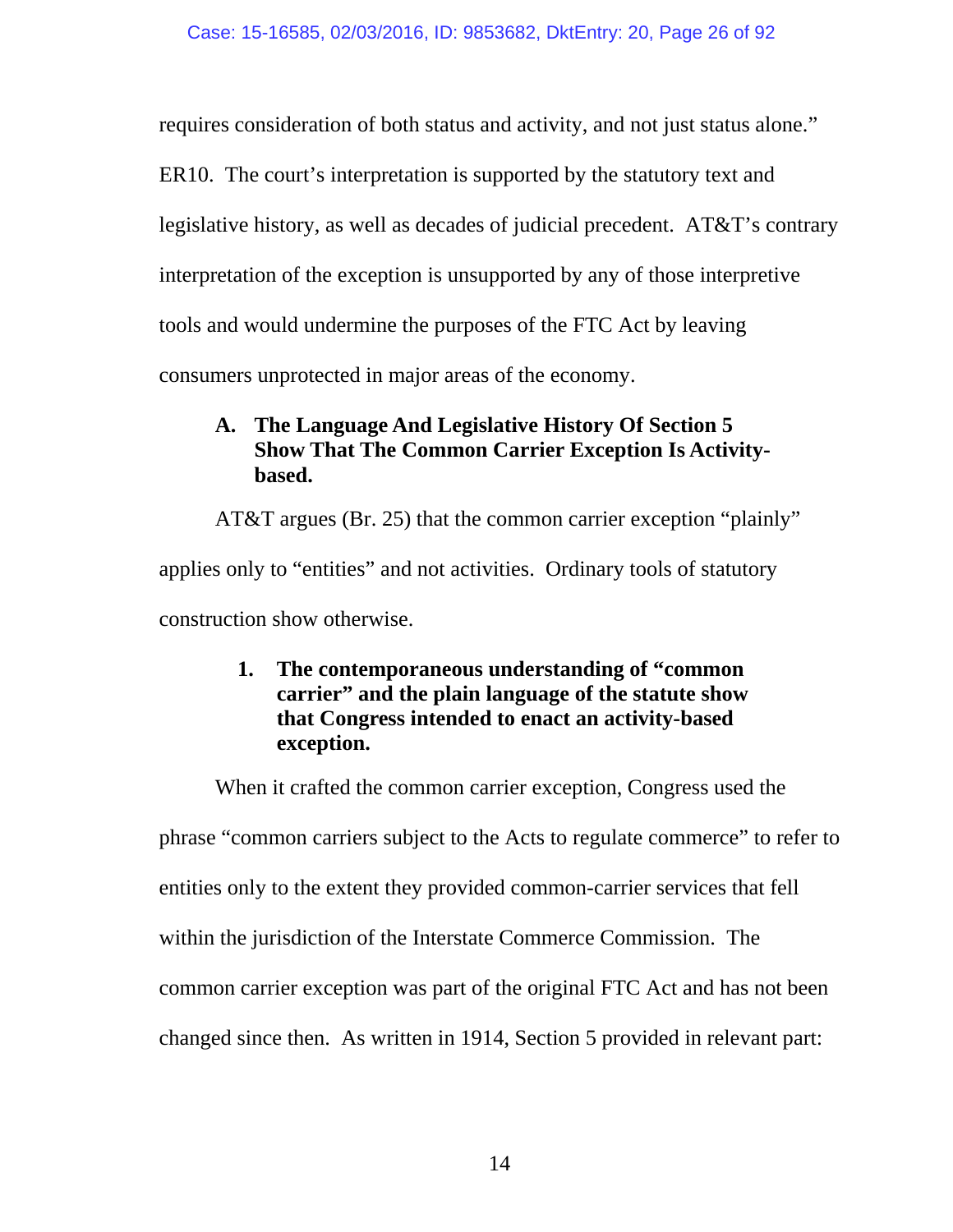The commission is hereby empowered and directed to prevent persons, partnerships, or corporations, except banks, and common carriers subject to the Acts to regulate commerce, from using unfair methods of competition in commerce*.* 

FTC Act, ch. 311, § 5, 38 Stat. 717, 719 (1914). The phrase "Acts to regulate commerce" was defined separately in Section 4 to mean the Interstate Commerce Act (which at the time applied to common carriers by rail and pipeline as well as telecommunications companies). *Id.* § 4, 38 Stat. at 719; *see also* Mann-Elkins Act, ch. 309, § 7, 36 Stat, 539, 544-45 (1910) (amending Interstate Commerce Act).

Congress did not define "common carrier" or explain what it meant to be "subject to the Acts to regulate commerce." The contemporaneous meaning of that language therefore controls the interpretation of the exception. "Where Congress uses terms that have accumulated settled meaning under ... the common law," courts infer "that Congress means to incorporate the established meaning of those terms." *Microsoft Corp. v. i4i Ltd. P'ship*, 131 S. Ct. 2238, 2246 (2011) (citations and internal alterations omitted); *accord Standard Oil Co. v. United States*, 221 U.S. 1, 59 (1911) (words that have "a well-known meaning at common law or in the law of this country" are "presumed to have been used in that sense"); *Perrin v. United States*, 444 U.S. 37, 42 (1979).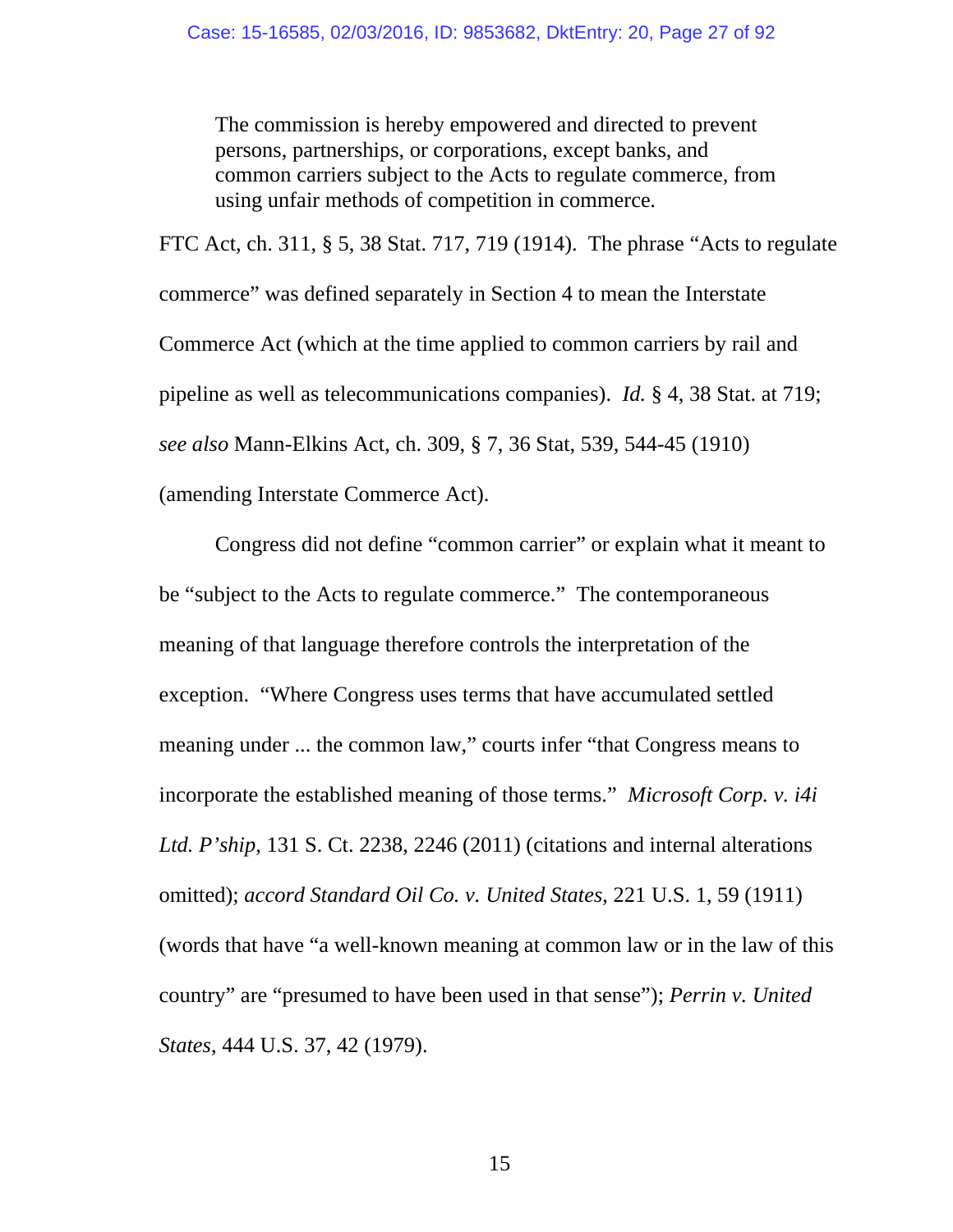By 1914, it was well established that the term "common carrier" referred to a firm only to the extent it performed common-carrier activities and that the same entity could be a common carrier for some purposes but not others. For example, at common law, common carriers were insurers for the goods they carried and could not shift the risk of loss by contract. *See Railroad Co. v. Lockwood*, 84 U.S. (17 Wall.) 357 (1873). But they were *not* subject to that restriction when not acting as common carriers. Thus, in *Santa Fe, Prescott & Phoenix Ry. Co. v. Grant Bros. Construction Co.*, 228 U.S. 177 (1913), a railroad hired a construction company to build a new line and transported its equipment by rail. When the equipment was destroyed en route, the construction company argued that the railroad was required to indemnify the loss. The Supreme Court disagreed because the railroad was "acting outside the performance of its duty as a common carrier." *Id.* at 185. Likewise, in *Lockwood*, the Court explained that a company might be treated as a common carrier when engaged in its usual line of business, but not "when … [it] undertakes to carry something which it is not his business to carry." 84 U.S. at 377; *see also Northern Pacific Ry. Co. v. Adams*, 192 U.S. 440, 453 (1904) (railroad could shift liability for negligence to passengers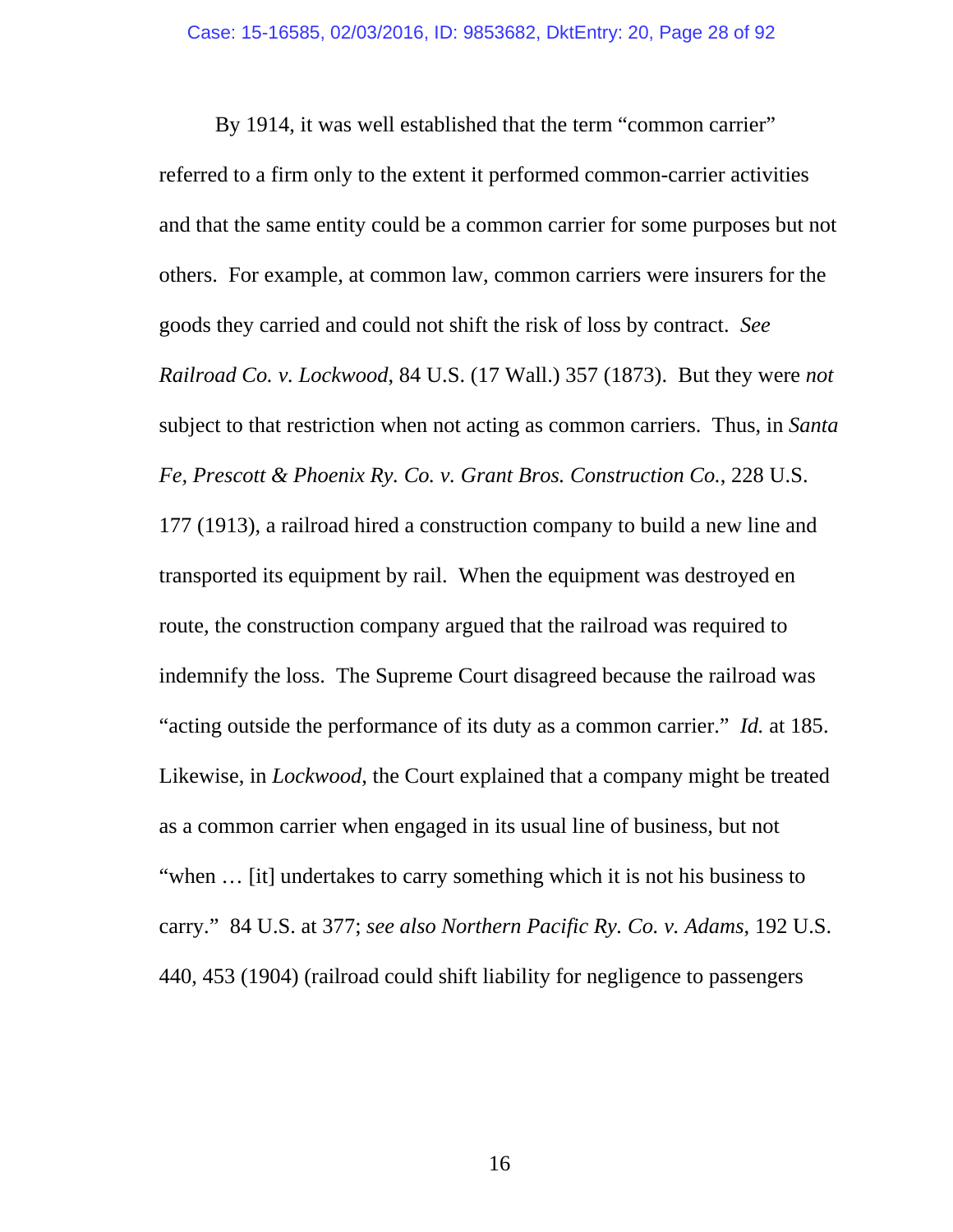riding without charge because it was not acting as a common carrier as to such passengers).<sup>2</sup>

It was also established by 1914 that a carrier was "subject to" the Interstate Commerce Act only to the extent it engaged in common-carrier activity. For example, in *ICC v. Goodrich Transit Co.*, 224 U.S. 194 (1912), a rail and water common carrier also operated amusement parks that included "lunch-stands, merry-go-rounds, bowling alleys, bath houses, etc." *Id.* at 205. The Supreme Court held that although the ICC could impose accounting rules applicable to all of the company's operations in order to ensure proper operation of the common-carrier business, the agency could not "regulate the affairs of the corporation not within its jurisdiction." *Id.* at 211.In other words, non-common-carrier activities were generally not subject to ICC jurisdiction. The Court reiterated this point explicitly—and in language that parallels the FTC Act—in *Kansas City Southern Railway Co. v. United States*, 282 U.S. 760 (1931), explaining that "[t]here is no doubt that common carriers, subject to the Interstate Commerce Act, may have *activities* which

 $\frac{1}{2}$ *See also* 1 Robert Hutchinson *et al*., *A Treatise on the Law of Carriers*  §§ 59, 60 (3d ed. 1906) ("A common carrier is … not liable as such where … he undertakes to carry a class of goods which it is not his business to carry" or "to carry goods by unusual and exceptional methods or routes.").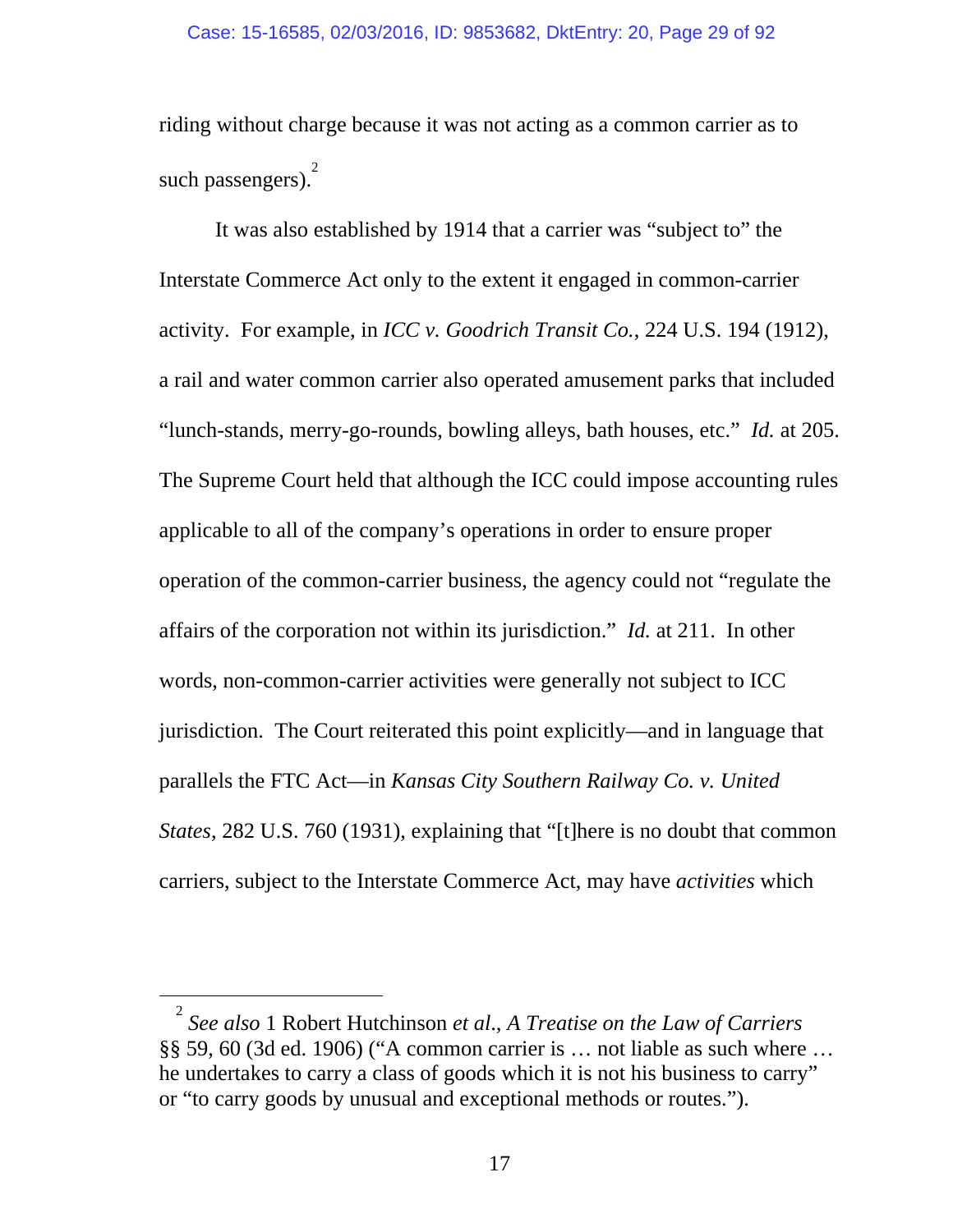lie outside the performance of their duties as common carriers and are *not subject to the provisions of the Act*." *Id.* at 764 (emphasis added).

AT&T largely ignores the consistent judicial interpretation of "common carrier" to mean a company only to the degree it engages in common-carrier activity. It does not address *Santa Fe* or *Kansas City* at all, even though the district court placed significant weight on those cases. It ignores *Lockwood*'s determination that companies are not treated as common carriers when they act outside that business. Instead, AT&T points to a statement in *Lockwood* that common carriers are defined "'by virtue of their occupation, not by virtue of the responsibilities under which they rest.'" Br. 28 (quoting *Lockwood*, 84 U.S. at 376). Read in context, *Lockwood* plainly used the term "occupation" (and, later in the same paragraph, the synonymous terms "employment" and "nature of his business") to refer to the specific business activity in which the railroad engaged. AT&T likewise fails to distinguish *Goodrich Transit*, which held that because non-carrier activities were not "subject to" the Interstate Commerce Act, the ICC could not "regulate the affairs of the corporation not within its jurisdiction." 224 U.S. at 211.

The plain language of the two exceptions in the original version of Section 5 confirms the contemporary understanding of the term "common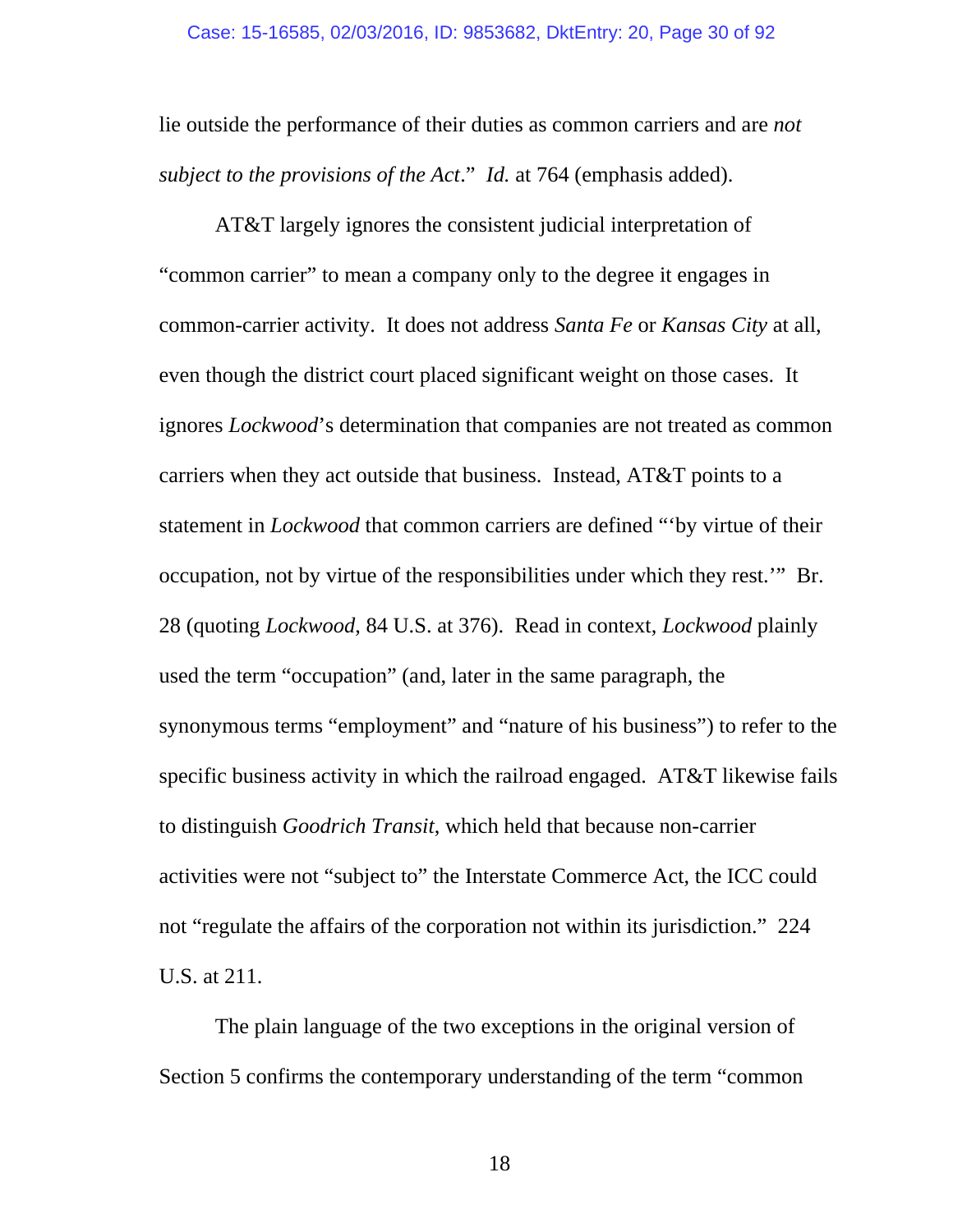carrier." As originally enacted, the FTC Act used different language to describe the two business categories excepted from Section 5. Banks were excepted without any qualification.<sup>3</sup> Common carriers, by contrast, were excepted only when they were "subject to the Acts to regulate commerce." Congress's use of the phrase "subject to" for common carriers—but not for banks—shows that the bank exception was categorical but the common carrier exception was not.

AT&T argues that Congress "could easily have crafted" a clearer exception by stating that common carriers were excepted "insofar as" they were engaged in common carrier activities. Br. 28. But "the mere possibility of clearer phrasing cannot defeat the most natural reading of a statute." *Caraco Pharm. Labs., Ltd. v. Novo Nordisk A/S*, 132 S. Ct. 1670, 1682 (2012). There was no need here for  $AT&T$ 's proposed phrasing because by its plain terms and ordinary usage "common carrier subject to" the Interstate Commerce Act referred to a company only to the extent it actually engaged in common-carrier activity.

 $\frac{1}{3}$  The FTC Act did not define "bank" until 1991. *See* Pub. L. No. 102-242, § 212(g), 105 Stat. 2236, 2302 (1991) (codified at 15 U.S.C. § 57a(f)(2)).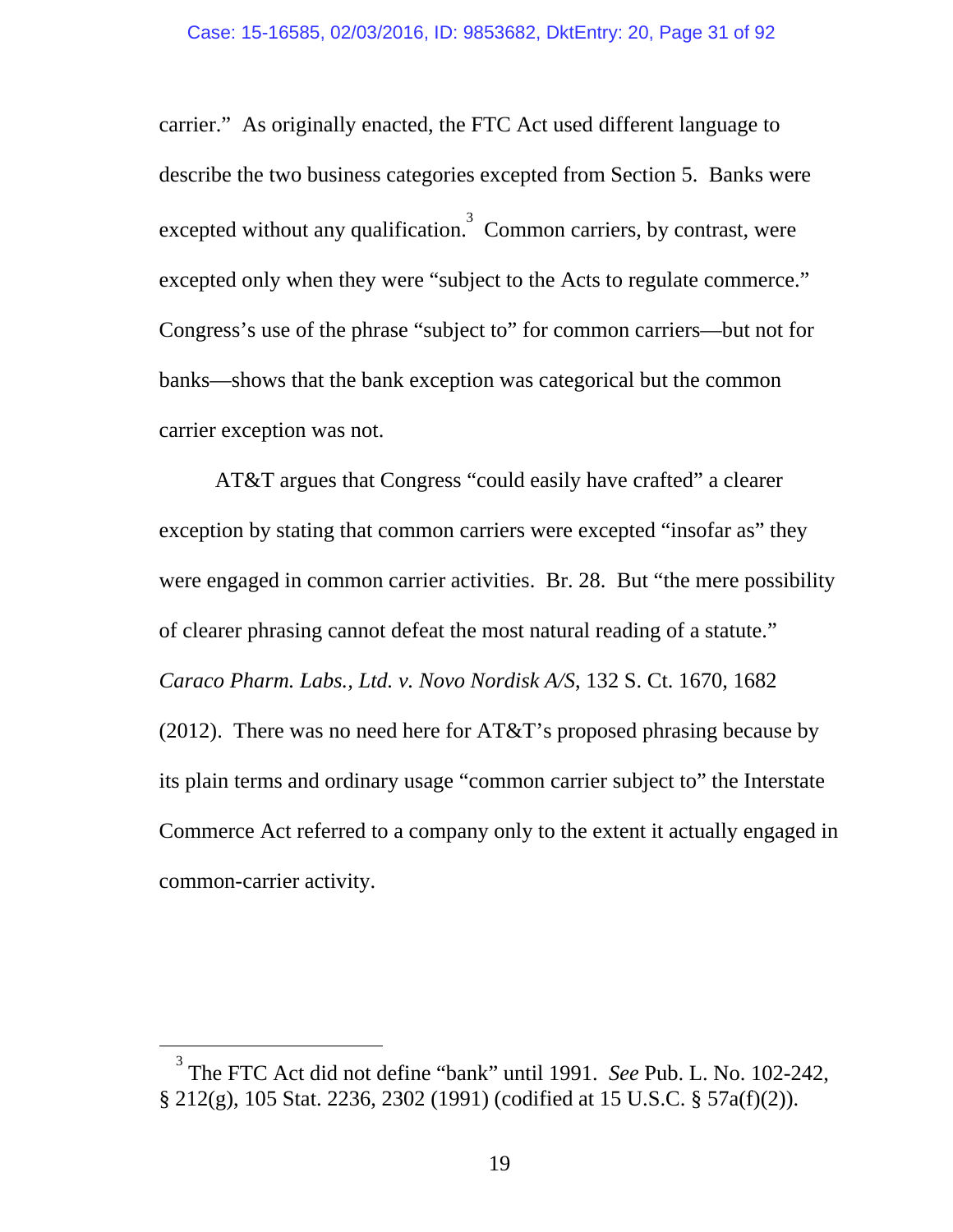## **2. Legislative history confirms that the exception is activity-based.**

Legislative history confirms that Congress intended the exception to be activity-based. During debate on the House bill that ultimately became the FTC Act, Representative Frederic Stevens, a manager of the bill, plainly envisioned an activity-based reading of the exception. He explained that "where a railroad company engages in work *outside of that of a public carrier …* such work ought to come within the scope of this commission." 51 Cong. Rec. 8996 (May 21, 1914) (emphasis added). He added that the powers of the Commission would apply to "every corporation engaged in commerce except common carriers, and, even as to them I do not know but that we include their operations *outside of public carriage regulated by the interstatecommerce acts*." *Id.* (emphasis added).

AT&T fails to address that legislative history and the district court's thorough analysis of it. AT&T merely asserts in a passing footnote (Br. 36 n.23) that statements of individual legislators have little significance. But because Representative Stevens was a floor manager of the bill, his statements are "entitled to substantial weight." *Arizona Power Auth. v. Morton*, 549 F.2d 1231, 1250 (9th Cir. 1977); *accord Babbitt v. Sweet Home Chapter*, 515 U.S. 687, 705 (1995) (relying on floor manager statement). Indeed, the very treatise cited by AT&T explains that statements of the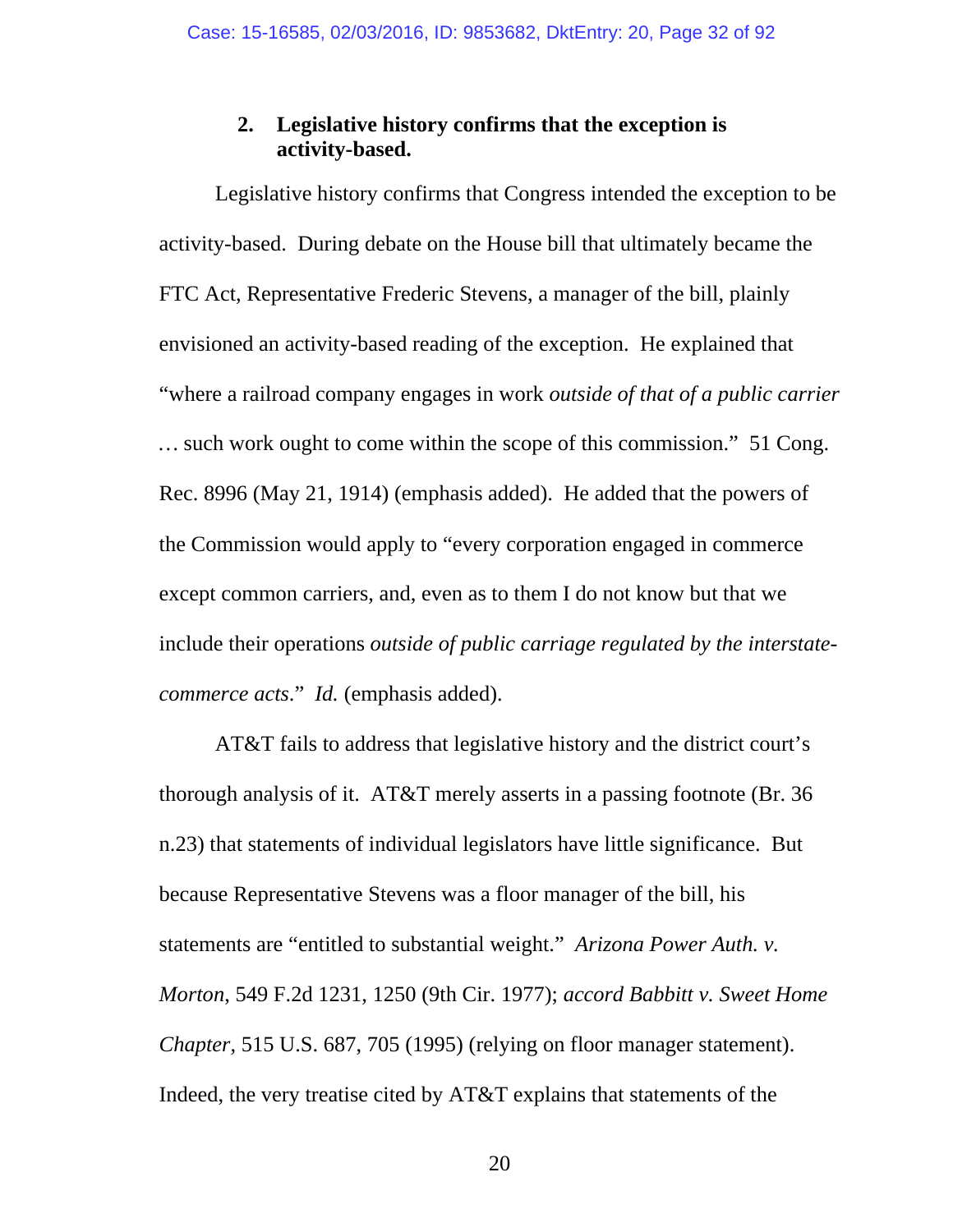"committeeman in charge of a bill … have the same interpretive weight as formal committee reports." 2A Norman J. Singer, *Statutes and Statutory Construction* § 48.14 (7th ed. 2014).

## **B. Decades Of Judicial Decisions Demonstrate That The Common Carrier Exception Is Activity-Based.**

Consistent with the common law meaning of "common carrier," courts, including this one, have regularly construed the term to refer to an entity only to the degree it engages in common-carrier activities. For example, interpreting the Communications Act, this Court recognized that "[w]hether an entity in a given case is to be considered a common carrier or [not] turns on the particular practice under surveillance." *Telesaurus VPC, LLC v. Power*, 623 F.3d 998, 1005 (9th Cir. 2010) (quoting *Southwestern Bell Tel. Co. v. FCC*, 19 F.3d 1475, 1481 (D.C. Cir. 1994). Thus, a company may be a common carrier "in some instances but not in others, depending on the nature of the activity which is subject to scrutiny." *McDonnell Douglas Corp. v. Gen. Tel. Co.*, 594 F.2d 720, 724 n.3 (9th Cir. 1979).

Those decisions relied in turn on earlier decisions of the D.C. Circuit, which likewise established that whether an entity is a common carrier turns on "the actual activities he carries on." *National Ass'n of Regulatory Utility Comm'rs v. FCC*, 533 F.2d 601, 608 (D.C. Cir. 1976) (*NARUC*). Emphasizing that "one can be a common carrier with regard to some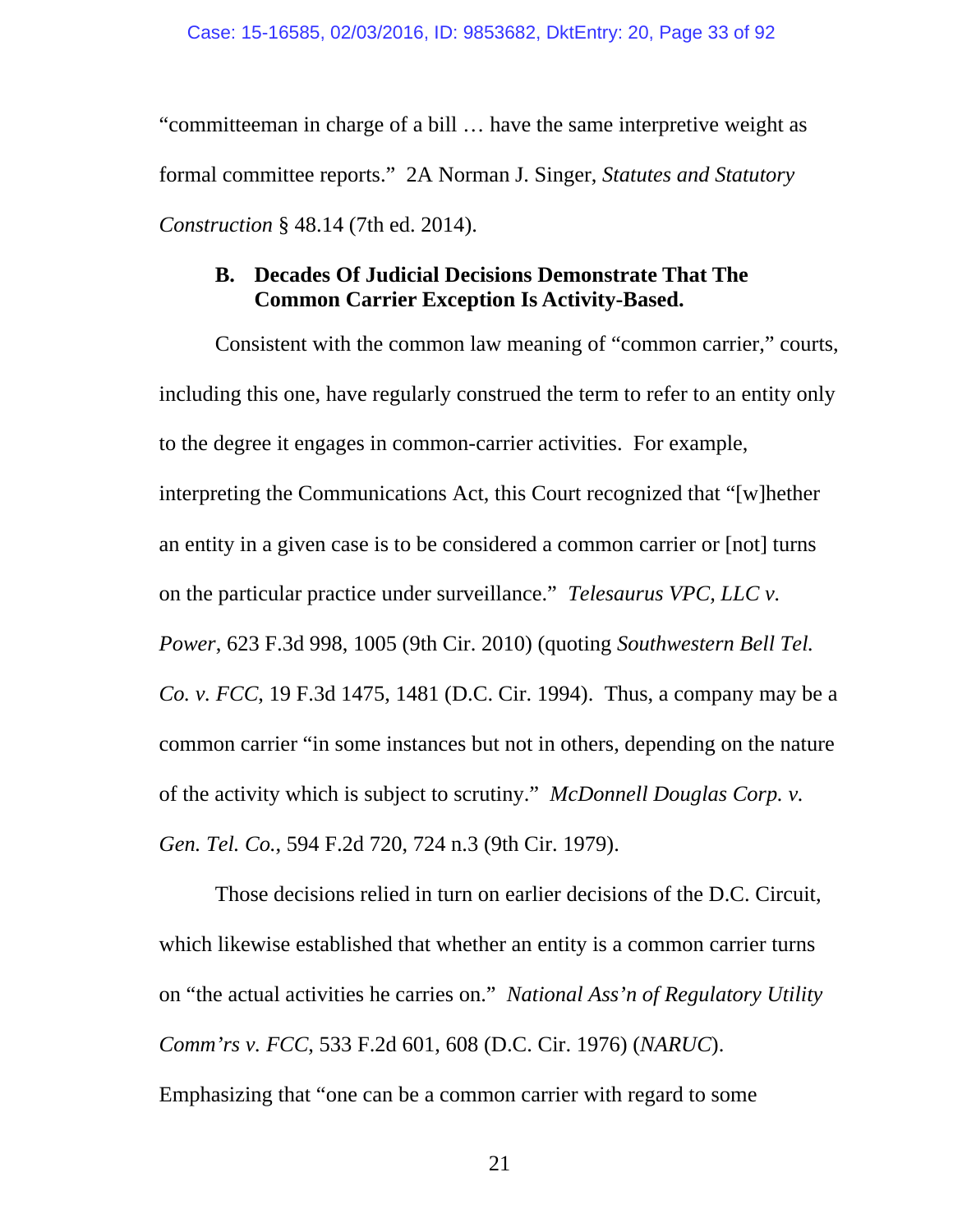activities but not others," the court held that the determination turns on examination of "particular activities." *Id*. at 608; *see id*. ("a common carrier is such by virtue of … the actual activities [it] carries on"). Thus, where a single entity "carr[ies] on many types of activities," it necessarily could "be a common carrier with regard to some activities but not others." *Id.* In short, the term "common carrier" is "used to indicate not an entity but rather an activity as to which an entity is a common carrier." *Computer & Commc'ns Indus. Assoc. v. FCC*, 693 F.2d 198, 209 n.59 (D.C. Cir. 1982).

Relying on those authorities, the district court in *Verity I*—the only prior court ever to dispositively address the issue in this case—rejected as "fundamentally erroneous" the claim that a company engaged in some common-carrier activity was "a common carrier for all purposes and thus entirely beyond the reach of the FTC." *Verity I*, 194 F. Supp. 2d at 274. Consistent with the decades of precedent, the court held instead that the common carrier exception does not cover non-common-carrier activities. *Id.* at 275. Although the Second Circuit resolved the case on the ground that the appellant was not a common carrier at all, it construed "common carrier" consistent with the D.C. Circuit decisions cited above. *Verity II*, 443 F.3d at 58 (citing *NARUC*, 533 F.2d at 608-09).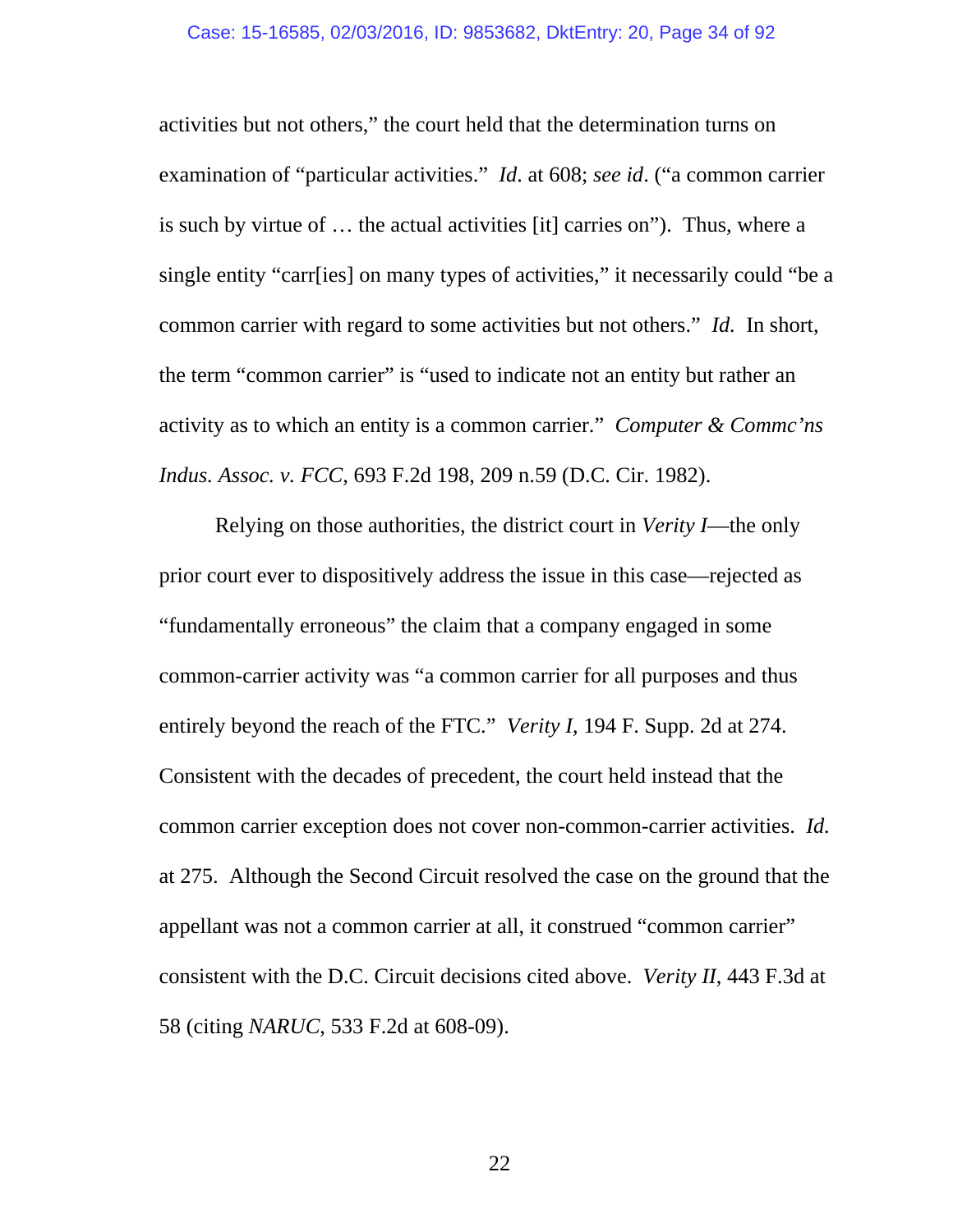AT&T does not confront the consistent precedent holding that "common carrier" refers to specific activities and not merely status. Instead, it relies on *FTC v. Miller*, 549 F.2d 452 (7th Cir. 1977), for the proposition that "the case law" interprets the common carrier exception "as turning on status and not activity." Br. 39. *Miller* held no such thing. To begin with and dispositively—the Seventh Circuit expressly declined to decide the issue presented here: "We need not decide whether … the non-carrier activities of a common carrier do not fall within the scope of the … exemption." 549 F.2d at 458.

*Miller* did not need to reach that question because the company involved "engaged *solely* in [common] carrier activities," 549 F.2d at 458 (emphasis added), and the activity in question—allegedly deceptive advertising relating to motor-carriage service—was part and parcel of the common-carrier service itself. *Id.* at  $454<sup>4</sup>$ . The Seventh Circuit held only that the FTC could not regulate the practices of a common carrier providing a common-carrier service. *Id.*; *see also Massachusetts. Furniture & Piano Movers Ass'n, Inc.*, 102 F.T.C. 1176, 1213 n.7 (1983) (*Miller* "expressly

 $\frac{1}{4}$  Similarly, the FCC deems advertising of common-carrier telecommunications services part of the service itself, and deceptive advertising can violate the Communications Act. *See, e.g.*, *Locus Telecomm'ns, Inc.*, 30 FCC Rcd 11805, 11808-09 (2015).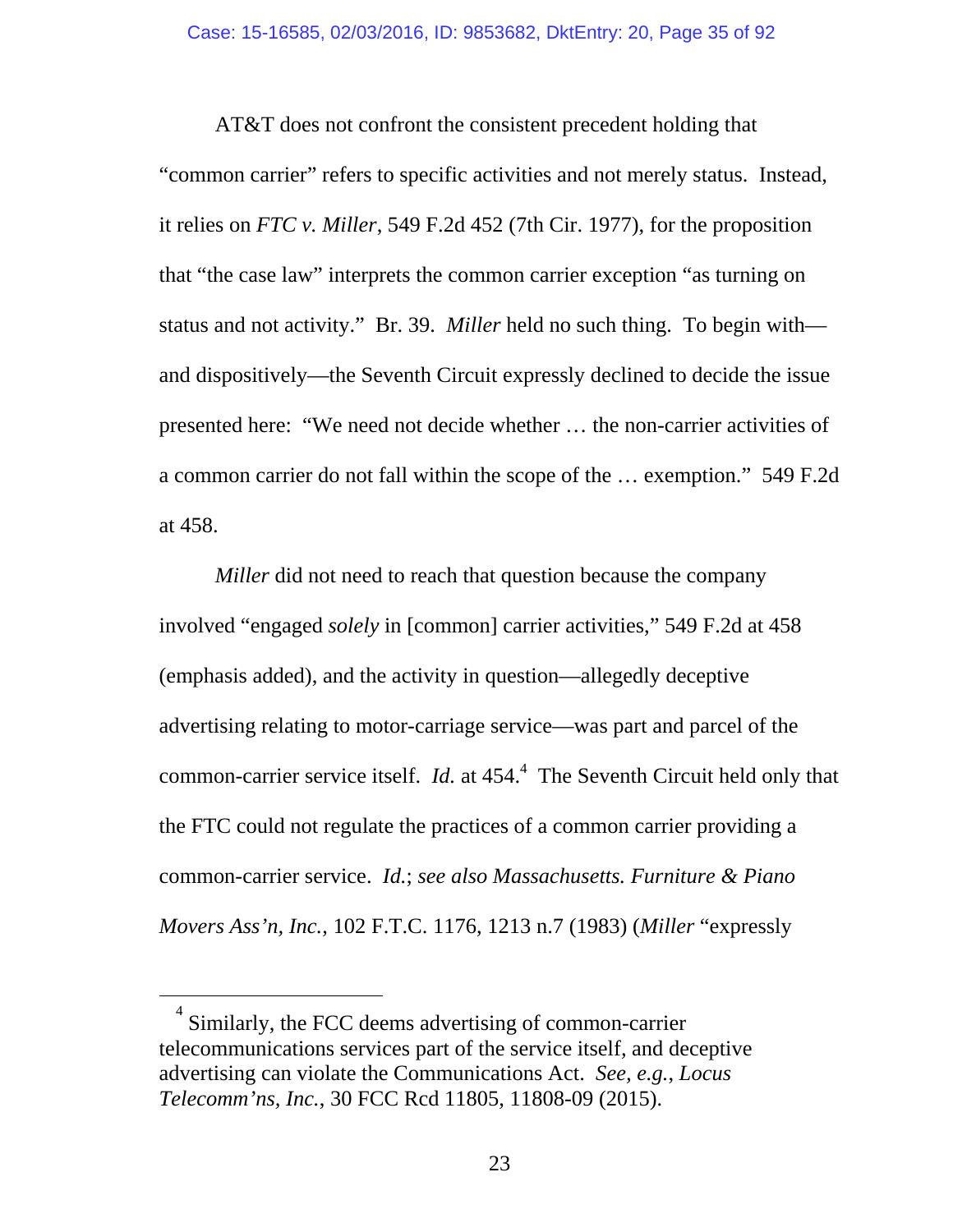declined to decide whether 'non-carrier activities of a common carrier' qualify for exemption from the FTC Act.").

AT&T mistakenly relies on *Miller*'s statement that the common carrier exception is "in terms of status as a common carrier subject to the Interstate Commerce Act, not activities subject to regulation under that Act." 549 F.2d at 455. In that statement, the court rejected the FTC's argument that it could regulate the common carrier's advertising because the ICC did not, whether or not the advertising was related to the common carriage activity. *Id.* at 457- 58. Read in context, the court's statement means that where a company provides solely common-carrier services, a particular activity related to its common-carrier service does not fall outside the exception just because that activity is not regulated by the ICC. The court did not hold (as AT&T contends it did) that any entity with the "status" of a common carrier is exempt from all FTC regulation when it engages in non-common-carrier lines of business. Indeed, as noted above it expressly declined to reach that very issue.

The district court below correctly rejected *Miller* on the ground that its "basic reasoning … is not persuasive." ER15. A status-based interpretation of the common carrier exception is inconsistent with the overwhelming weight of authority holding that an entity is a common carrier only to the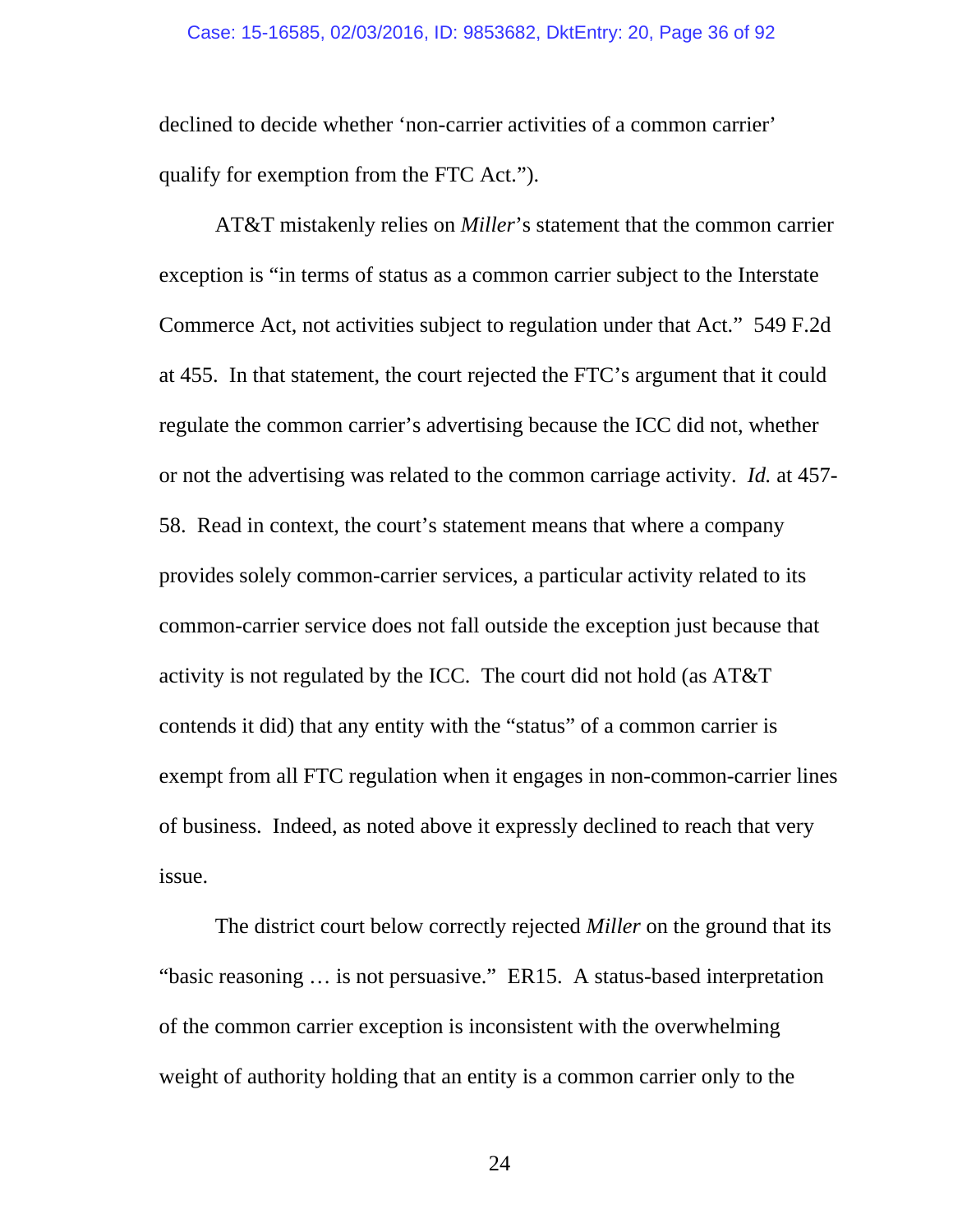extent it actually engages in common-carrier activity. *Miller* did not address the historical meaning of the term "common carrier," its usage in 1914, or the legislative history of the common carrier exception. *Miller*'s analysis of the Packers and Stockyards Act exception is wrong for the reasons explained below at pages 28-32.

AT&T gets no help from cases involving companies that lacked the status of entities subject to other Section 5 exceptions, which show only that common carrier "status" is necessary, but not sufficient, to invoke the exception. As the district court correctly recognized, an entity must both have "the status of common carrier *and* ... actually engag[e] in common carriage services." ER8. For example, *Official Airline Guides, Inc. v. FTC*, 630 F.2d 920 (2d Cir. 1980), involved a publisher of flight schedules that was "not itself an air carrier." *Id.* at 923. Lacking the status of an air carrier, the publisher did not trigger the air carrier exception. The court did not address whether an *air carrier* is excepted from liability when it engages in non-aircarrier activity.

Similarly, *National Federation of the Blind v. FTC*, 303 F. Supp. 2d 707 (D. Md. 2004), *aff'd on other grounds*, 420 F.3d 331 (4th Cir. 2005), involved the FTC's determination that for-profit fundraisers hired by nonprofit organizations are subject to FTC jurisdiction even though the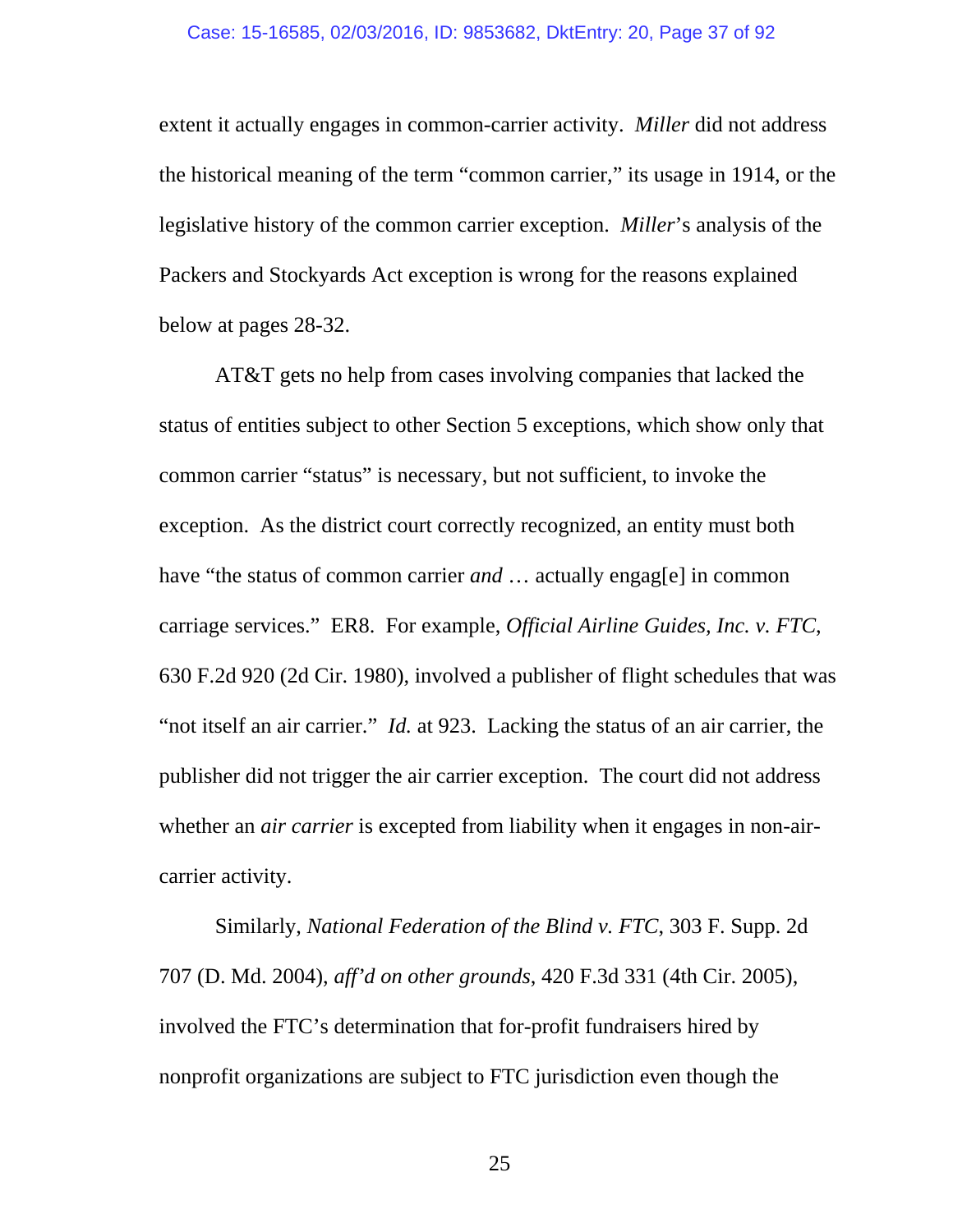nonprofit organizations themselves are not covered by the FTC Act. 303 F.

Supp. 2d at 714. The district court held that without the status of a non-

profit, the fundraisers were subject to FTC jurisdiction. The court did not

address whether a *non-profit* that also engaged in for-profit activities would

be exempt from FTC jurisdiction for those activities.<sup>5</sup>

# **C. Post-1914 Amendments To The FTC Act Have No Bearing On Congress's Original Intent And In Any Event Do Not Support AT&T's Argument.**

Instead of focusing on the common carrier exception as it was drafted

in 1914, AT&T argues that other provisions enacted decades later show the

common carrier exception to be status-based. Its claims are meritless.

AT&T unpersuasively cites an FTC adjudicatory opinion that Section 5 "specifically lists *categories of businesses* whose acts and practices are not subject to the Commission's authority under the FTC Act." Br. 31-32 (quoting *LabMD, Inc.*, 2014 WL 253518 at \*10 (2014). AT&T omits the FTC's immediately preceding explanation that "the FTC Act makes clear that, when Congress wants to exempt a particular category of entities *or activities* from the Commission's authority, it knows how to do so explicitly[.]" Thus, "categories of business" refers to both activities covered by the common carrier exception and entities such as banks covered by other exceptions.

 $\frac{1}{5}$  The FTC's brief in *FTC v. Saja*, No. 97-cv-0666 (D. Ariz. Filed Aug. 18, 1997) likewise shows that an entity without an excepted status cannot qualify for an exception based on its conduct. ER130-31. *FTC v. CompuCredit Corp*, 2008 WL 8762850 at \*4 (N.D. Ga. Oct. 8, 2008), involved a non-bank that provided services for banks. It is similarly irrelevant. The FTC's reply brief in *Stonebridge Life Ins. Co. v. FTC*, No. 03-cv-739 (D.D.C. filed June 6, 2003), concerns the exceptions for "banks, savings and loan institutions, and federal credit unions," which as shown at page 19, *supra*, *are* status-based.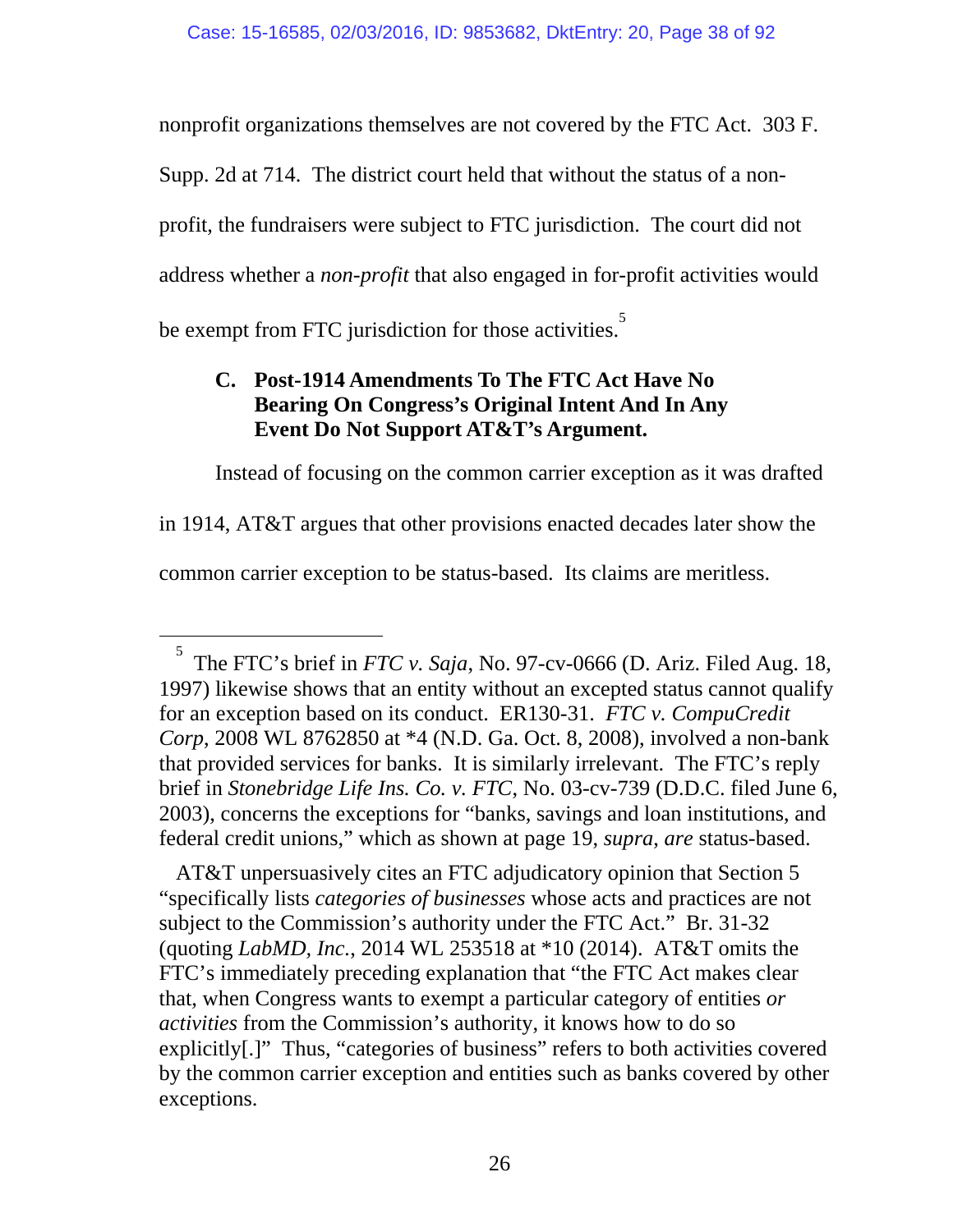The Supreme Court has emphasized that "the view of a later Congress cannot control the interpretation of an earlier enacted statute." *O'Gilvie v. United States*, 519 U.S. 79, 90 (1996). Subsequent amendments always "form a hazardous basis" for inferring the intent of an earlier Congress, *United States v. Price*, 361 U.S. 304, 313 (1960), especially where—as here—many years elapsed between the original statute and the amendment. "When a later statute is offered as an expression of how the Congress interpreted a statute passed by another Congress a half century before, such interpretation has very little, if any, significance." *Bilski v. Kappos*, 561 U.S. 593, 645 (2010) (citation omitted); *see also Public Employees Ret. Sys. v. Betts*, 492 U.S. 158, 168 (1989) ("[T]he interpretation given by one Congress (or a committee or Member thereof) to an earlier statute is of little assistance in discerning the meaning of that statute.").

For that reason, AT&T's reliance on the interpretive canon *noscitur a sociis* (Br. 29) is misplaced. That canon can be useful to interpret "an entire provision passed in proximity as part of the same Act." *Yates v. United States*, 135 S. Ct. 1074, 1085 (2015). AT&T illogically tries to apply the *noscitur* precept to disparate statutory clauses enacted years apart.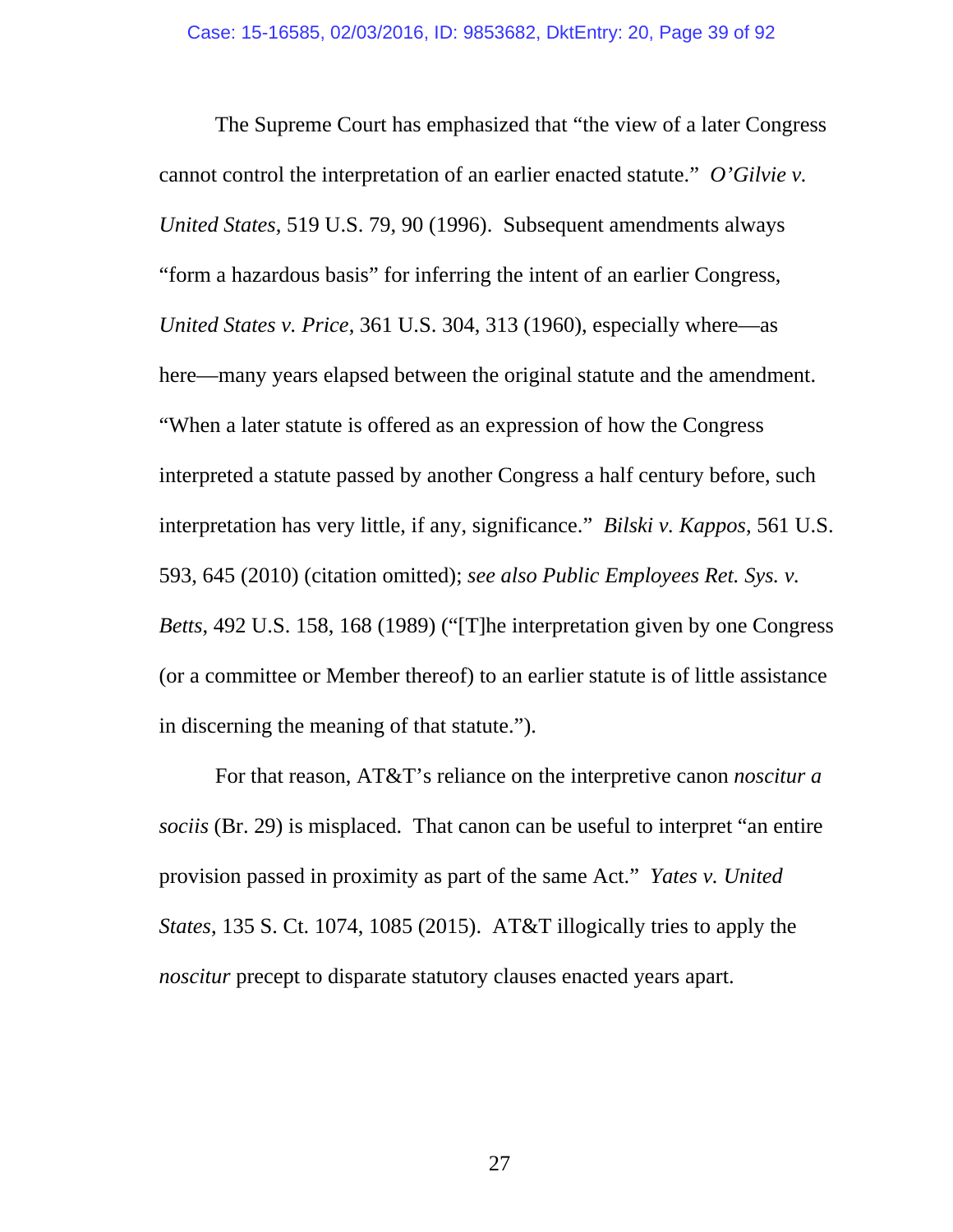But even if later amendments to the FTC Act were relevant to divining Congress's intent in 1914, the two provisions relied on by AT&T do not support its argument.

#### **1. The Packers and Stockyards exception does not show that the common carrier exception is status-based.**

AT&T relies most heavily on the "Packers and Stockyards" exception to Section 5. In its current form, as amended in 1958, the exception applies to "persons, partnerships, or corporations insofar as they are subject to the Packers and Stockyards Act, 1921." 45 U.S.C. § 45(a)(2). AT&T argues that the phrase "insofar as" creates an activity-based exception, in contrast to the phrase "subject to" in the common carrier exception, which, the argument goes, therefore must be status-based.

In fact, the statutory history shows just the opposite. To the degree the later-added exception has any interpretive bearing on the common carrier exception, AT&T's own reasoning demonstrates that common carrier exception is activity-based. Like the common carrier exception, the pre-1958 Packers and Stockyard exception applied to companies "subject to" the Packers and Stockyards Act of 1921. As we show below, the pre-1958 exception was activity-based and Congress did not intend the 1958 amendment to change it.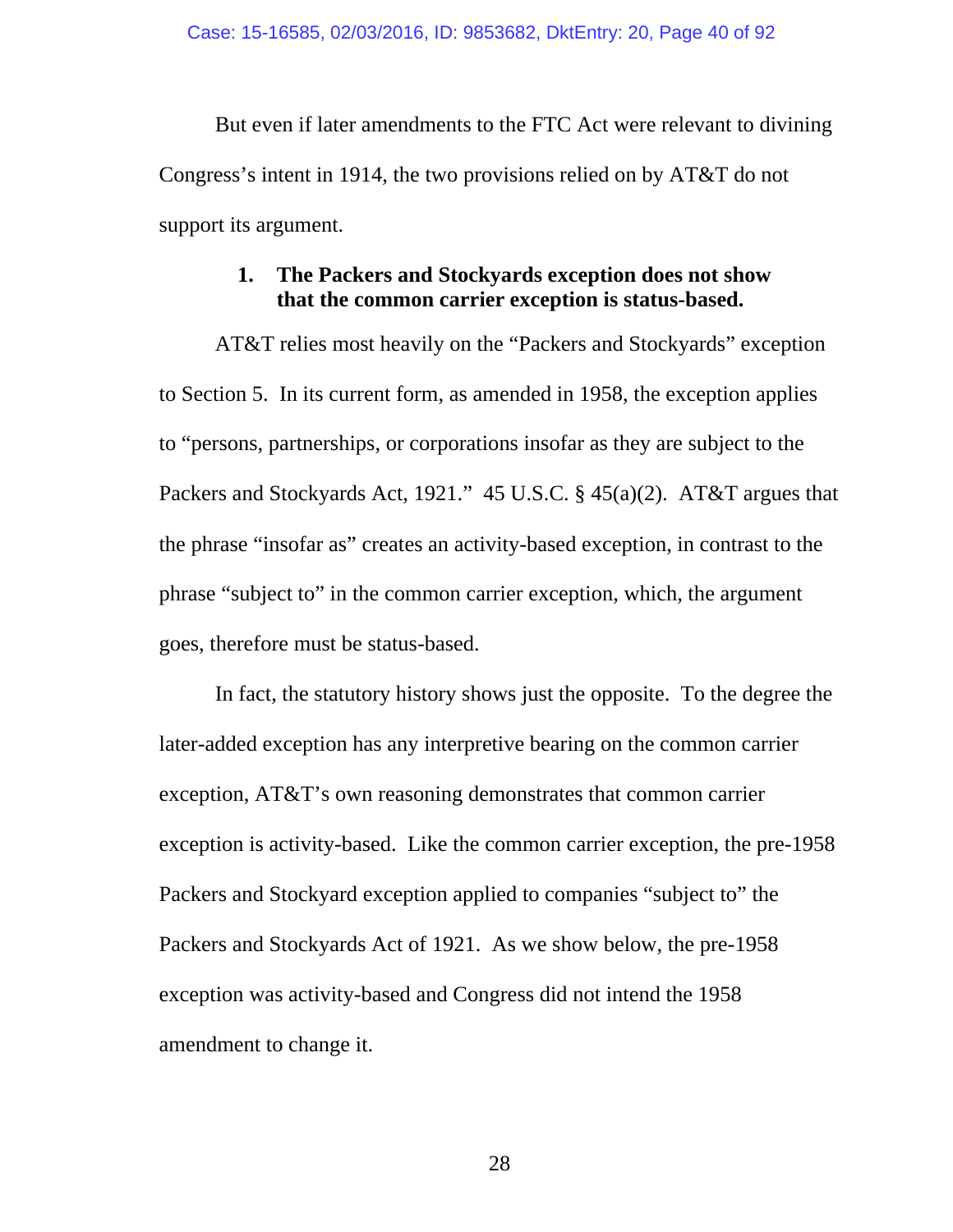The 1921 Packers and Stockyards Act adopted an explicitly activitybased regime. That statute authorized the Secretary of Agriculture to regulate nearly all the practices of "packers" and "stockyards" and stripped the FTC of "power or jurisdiction *so far as* relating to any *matter* which by this Act is made subject to the jurisdiction of the Secretary." Packers and Stockyards Act, ch. 64, § 406(b), 42 Stat. 159, 169 (1921) (emphasis added). In 1938, Congress passed conforming amendments to the FTC Act, adding a new Section 5 exception for "persons, partnerships or corporations *subject to* the Packers and Stockyards Act, 1921." Wheeler-Lea Act, ch. 49, § 3, 52 Stat. 111, 111-12 (1938) (emphasis added).

Congress clearly intended the phrase "subject to" to replicate the activity-based formulation "*so far as* relating to any *matter*" from the 1921 Act. The House report explained that the amendment "*conforms to the existing practice and assures no change* in view of the amendments to the Federal Trade Act. The Federal Trade Commission *would retain its existing jurisdiction* under the provisions of the Stock Yard Act." H.R. Rep. No. 75- 1613, at 3-4 (1937) (emphasis added). The FTC could only have had jurisdiction over a packer or stockyard in the first place if Congress had implemented an activity-based test.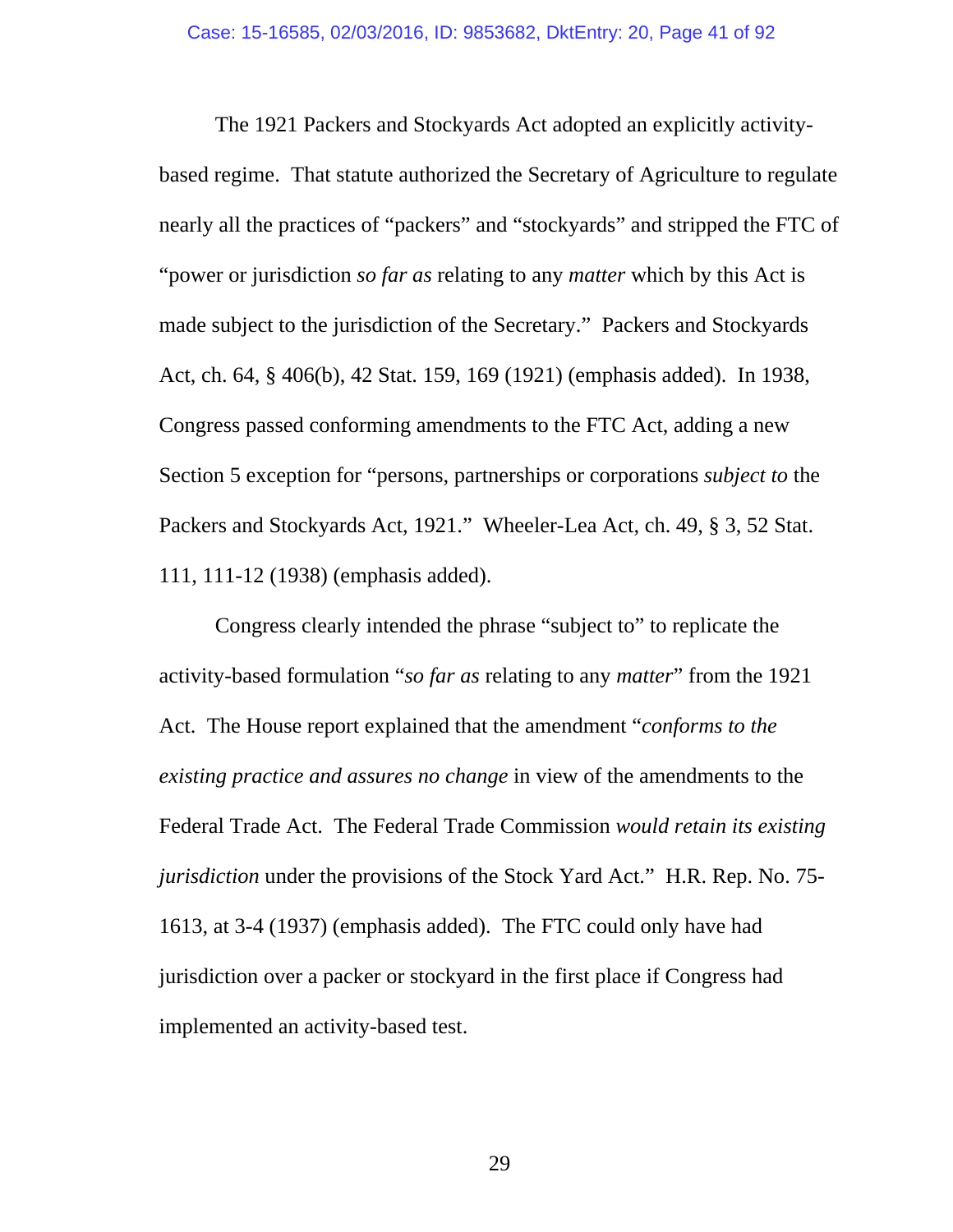Consistent with that history, the Commission held in *Food Fair Stores, Inc.*, 54 F.T.C. 392 (1957), that the phrase "subject to" in the Packers and Stockyards exception did not "remov[e] *all activities* of packers from the jurisdiction of the [FTC], as has been done … in the case of banks." *Id.* at 400 (emphasis added). In that case, a supermarket chain also owned a meatpacking plant and therefore qualified as a "packer" excepted from FTC enforcement for activities under the jurisdiction of the Agriculture Department. *Id*. at 399. The Commission held that packers were not categorically exempt from Section 5, but that Congress "denied jurisdiction only as to any *matter* made subject to the jurisdiction of the Secretary by the Packers and Stockyards Act." *Id*. at 400-01. The scope of the Secretary of Agriculture's jurisdiction over activities subject to the statute, not the store's status as a packer, determined whether the exception applied. Because the matters at issue were within the Secretary of Agriculture's jurisdiction, however, the supermarket was not subject to FTC enforcement. *Id*. at 408.

 $\frac{1}{6}$  AT&T cites a statement in a House report that proposed to amend the Packers and Stockyards Act "so that jurisdiction is predicated not upon the mere fact that a person or firm may fall within the definition of a packer but upon the type of activity carried on by such person." H.R. Rep. No. 85-1048, at 6 (1957). But Congress did not enact this proposed amendment and it is irrelevant to the interpretation of the exception for the reasons discussed at pages 35-36, *infra*.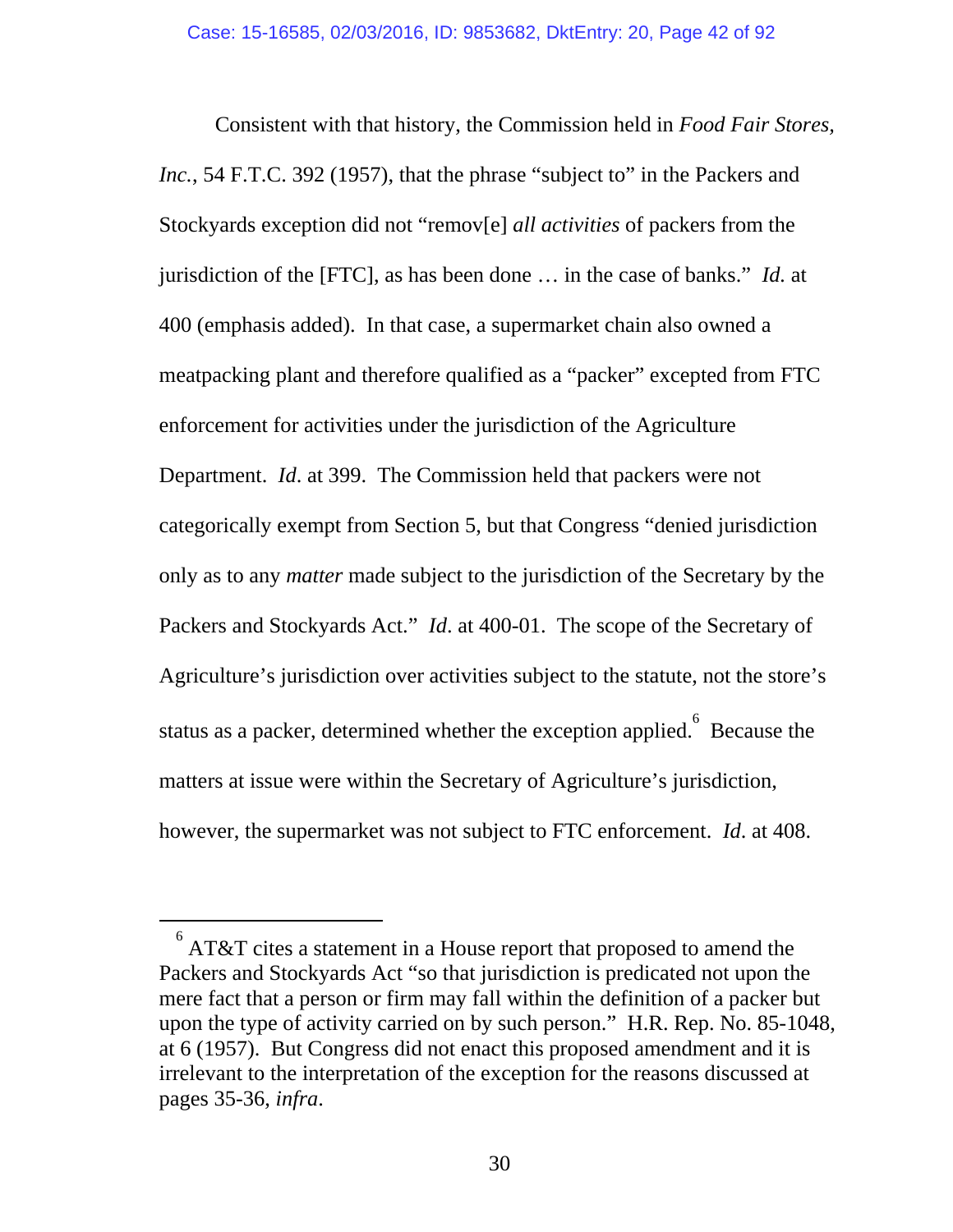The *Food Fair* decision led Congress to amend both the Packers and Stockyards Act and Section 5 of the FTC Act to its current form, but Congress did not intend the change in language to change the meaning of the Packer and Stockyards exception. Following *Food Fair*, other supermarket chains began to buy packinghouse operations so that they would fall within the jurisdiction of the Agriculture Department and thereby evade FTC enforcement. *See* 104 Cong. Rec. 17,179 (Aug. 12, 1958) (statement of Rep. Poage); H.R. Rep. No. 85-1507, at 6 (1958). Congress solved the problem by splitting functional responsibilities: the Secretary would have jurisdiction over *production* of livestock, meat, and related food, and the FTC over *retail sales* of these products. *See* Pub. L. No. 85-909, § 1, 72 Stat. 1749 (1958). Congress also added the "insofar as" clause to the Packers and Stockyards exception in conjunction with these changes. *Id.* § 3, 72 Stat. at 1750. The intent of the changes was only to "enlarge the jurisdiction of the [FTC] to the extent that the jurisdiction of the Secretary of Agriculture is reduced" and to "reduce the jurisdiction of the [FTC] to the extent that the jurisdiction of the Secretary of Agriculture is enlarged." H.R. Rep. No. 85-1507, at 8.

The provenance of the "insofar as" clause thus defeats AT&T's claim that the clause changed the exception from status-based (under the "subject to" formulation) to activity-based (under the new formulation). Because the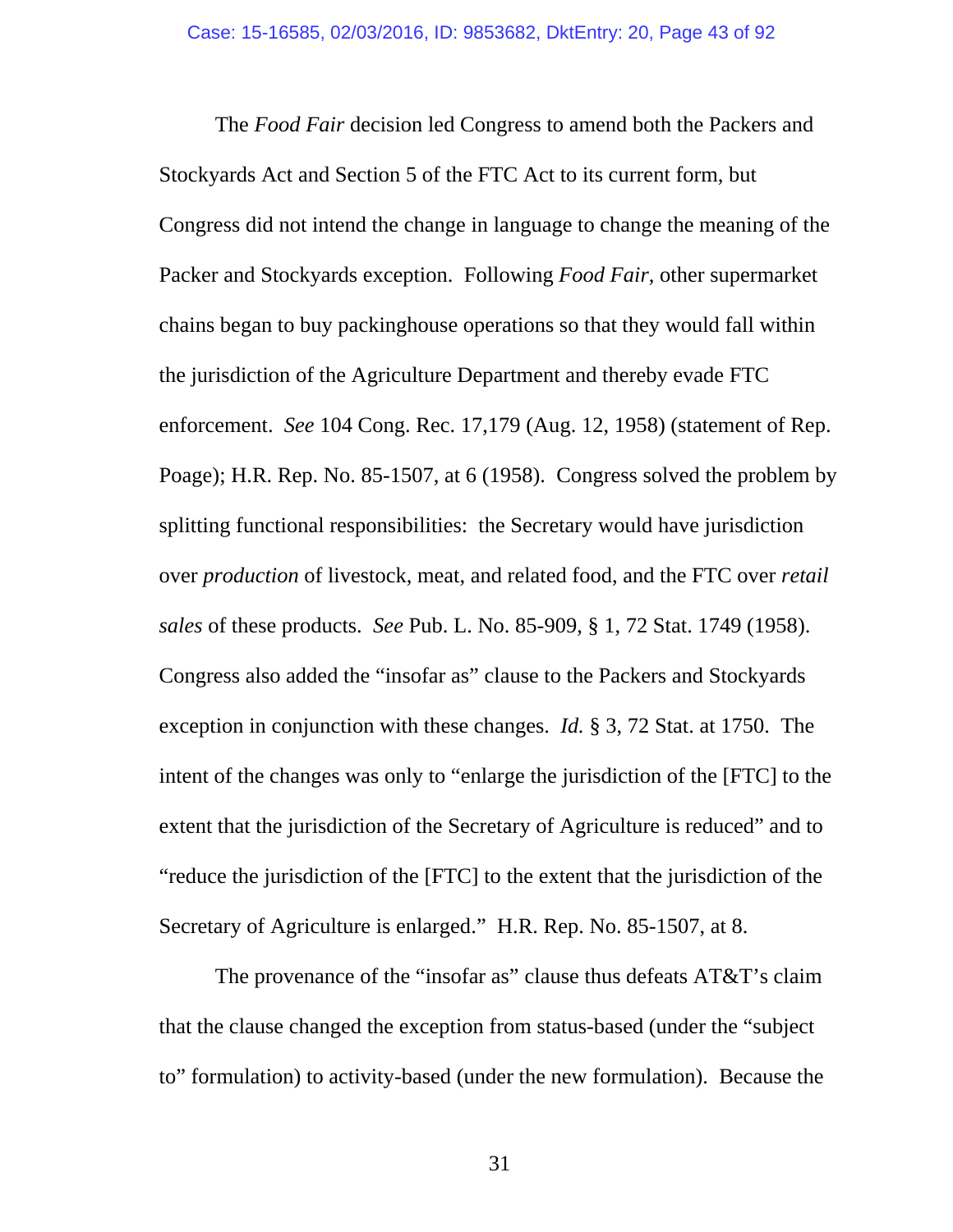original exception was always activity-based, the amendment could not have changed it to activity-based.<sup>7</sup> The "insofar as" clause merely clarified the respective agencies' jurisdiction and made explicit what Congress had already intended years earlier.

The Fourth Circuit's decision in *Crosse & Blackwell Co. v. FTC*, 262 F.2d 600 (4th Cir. 1959), confirms that the 1958 amendment did not change the nature of the exception. The court held that even before the amendment, it was "not reasonable to suppose that the Congress intended the limitations upon the jurisdiction of the [FTC] to be more extensive than the regulatory powers conferred on the Secretary of Agriculture." *Id*. at 605. Rather, the pre-1958 statute must be read "harmonious[ly]" to allow the FTC to exercise jurisdiction over activities not subject to the Packers and Stockyards Act. *Id.*  The 1958 amendment simply removed "[w]hatever doubt there may have been on that score." *Id.*

Congress often clarifies statutes in this manner. For example, *O'Gilvie* involved the Internal Revenue Code's exclusion of personal injury damages from gross income. Congress amended the Code to provide that the exclusion would not apply to punitive damages for nonphysical injury. 519

 $\frac{1}{7}$  A former FTC Chairman's 1977 statement referring to the 1958 amendment (Br. 38) is a feeble basis for AT&T's characterization of the exception and sheds no light at all on the common carrier exception.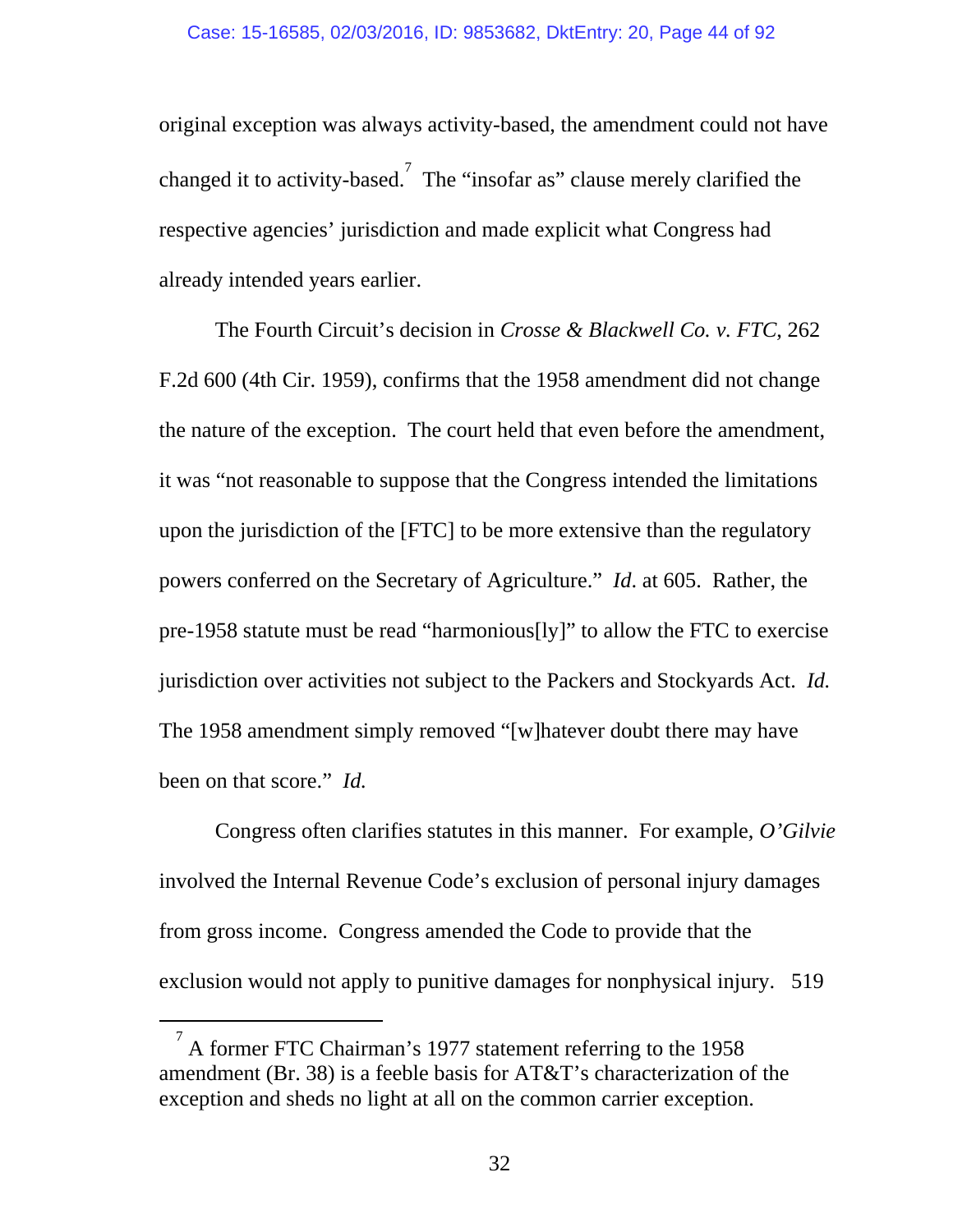U.S. at 81. Similarly to AT&T here, the taxpayers argued that the amendment showed that Congress believed that the pre-amendment exclusion covered *all* punitive damages. *Id*. at 89-90. The Court rejected the argument, explaining that Congress may simply have "wanted to clarify the matter in respect to nonphysical injuries, but … leave the law where it found it in respect to physical injuries." *Id.* at 81. Likewise here, Congress simply clarified the Packers and Stockyards exception even as it left intact the existing activity-based regime.

### **2. The 1973 amendment to Section 6 has no bearing on the meaning of the common carrier exception.**

Section 6 of the FTC Act, part of the original FTC Act, grants the FTC broad investigatory powers, and like Section 5, excepts banks and "common carriers subject to the Act to regulate commerce." 15 U.S.C. § 46(a), (b). In 1973, Congress added a proviso to Section 6 specifying that the FTC may investigate and compel information from any company when "necessary to the investigation of any corporation, group of corporations, or industry which is not engaged or is engaged only incidentally in banking or in business as a common carrier subject to the Act to regulate commerce." Pub. L. No. 93- 153, § 408(e), 87 Stat 576, 592 (1973). AT&T asserts that Congress's use of the word "incidental" shows that it read the common carrier exception as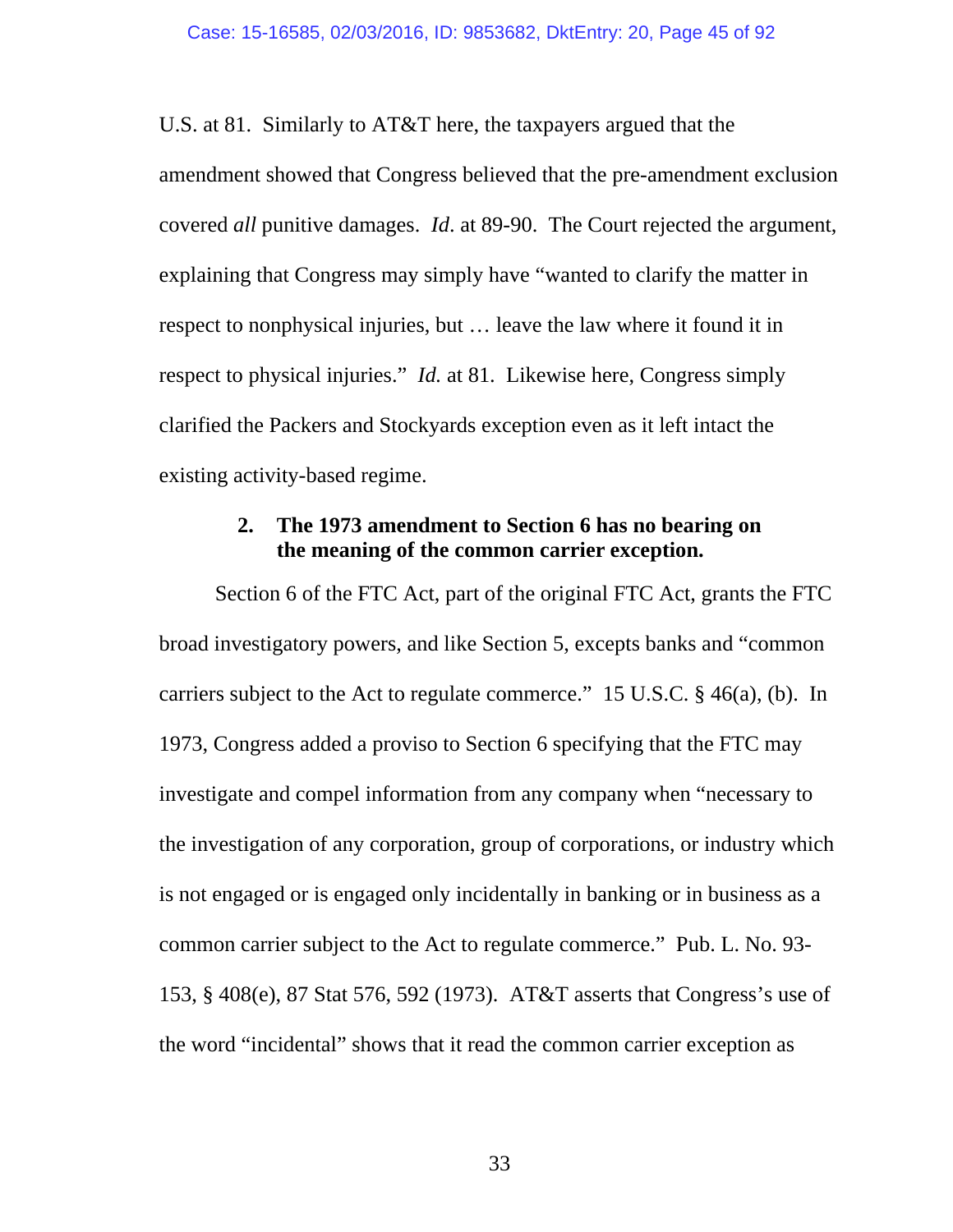status-based. Otherwise, AT&T argues, it "would not be necessary" to refer to incidental common-carrier activities. Br. 27. Not so.

As shown above, Congress's actions in 1973 are irrelevant to the interpretation of a statute enacted six decades earlier. *See*, *e.g.*, *O'Gilvie*, 519 U.S. at 90. The time lag is reason enough to reject AT&T's reliance on the proviso.

AT&T's reading of the Section 6 proviso is also wrong. The proviso and its use of "incidental" are consistent with an activity-based reading of the common carrier exception. Congress adopted the proviso after the FTC encountered "significant delays" in an investigation of the petroleum industry. Pub. L. No. 93-153, § 408(a)(2), 87 Stat. at 592; *see also* 119 Cong. Rec. 22,979, 22,979-80 (Jul. 10, 1973). The inquiry had been hampered in part because the agency could not obtain information about oil pipelines, which are common carriers. Congress thus sought to narrow the effect of the common carrier exception by "clarify[ing] the Commission's authority to compel production of data from pipeline companies, notwithstanding their common carrier status." 119 Cong. Rec. 36,610 (Nov. 12, 1973).

Thus, neither the problem Congress intended to solve nor the solution it chose had to do with a status-based reading of the common carrier exception. The proviso clarifies that the FTC has authority to obtain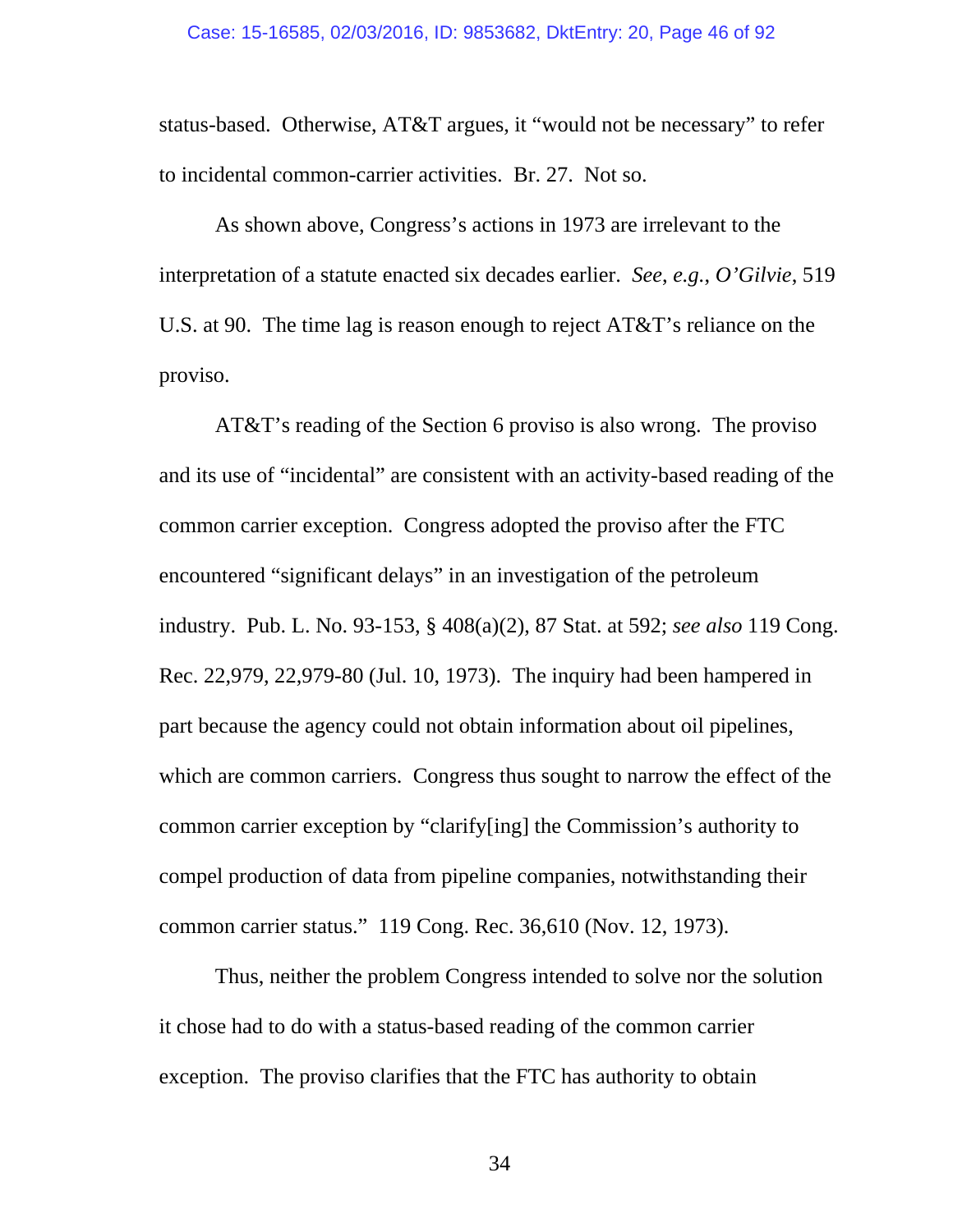information from or about any person—even a bank or common carrier when necessary in the course of an underlying investigation into a company, group of companies, or an industry, so long as banking or common carriage is only incidental to the principal subject of the investigation. Nothing in the text of the amendment or its legislative history suggests that Congress thought the FTC lacked authority to investigate the non-common-carrier activities of an oil company that owned a pipeline and thus had commoncarrier status.

# **D. Proposed Amendments To The FTC Act That Congress Did Not Adopt Are Irrelevant To The Meaning Of The Common Carrier Exception.**

AT&T also argues that Congress's inaction on various proposed amendments to the FTC Act since 1914 supports a status-based interpretation of the common carrier exception. Br. 33-34, 38-39. The argument runs headlong into the Supreme Court's admonition that "failed legislative proposals are a particularly dangerous ground on which to rest an interpretation of a prior statute." *United States v. Craft*, 535 U.S. 274, 287 (2002) (citation and internal quotation marks omitted).

For example, in *United States v. Wise*, 370 U.S. 405 (1962), the defendant argued that the definition of "person" in the Sherman Act, 15 U.S.C. § 1, did not include corporate officers. He relied on a bill proposed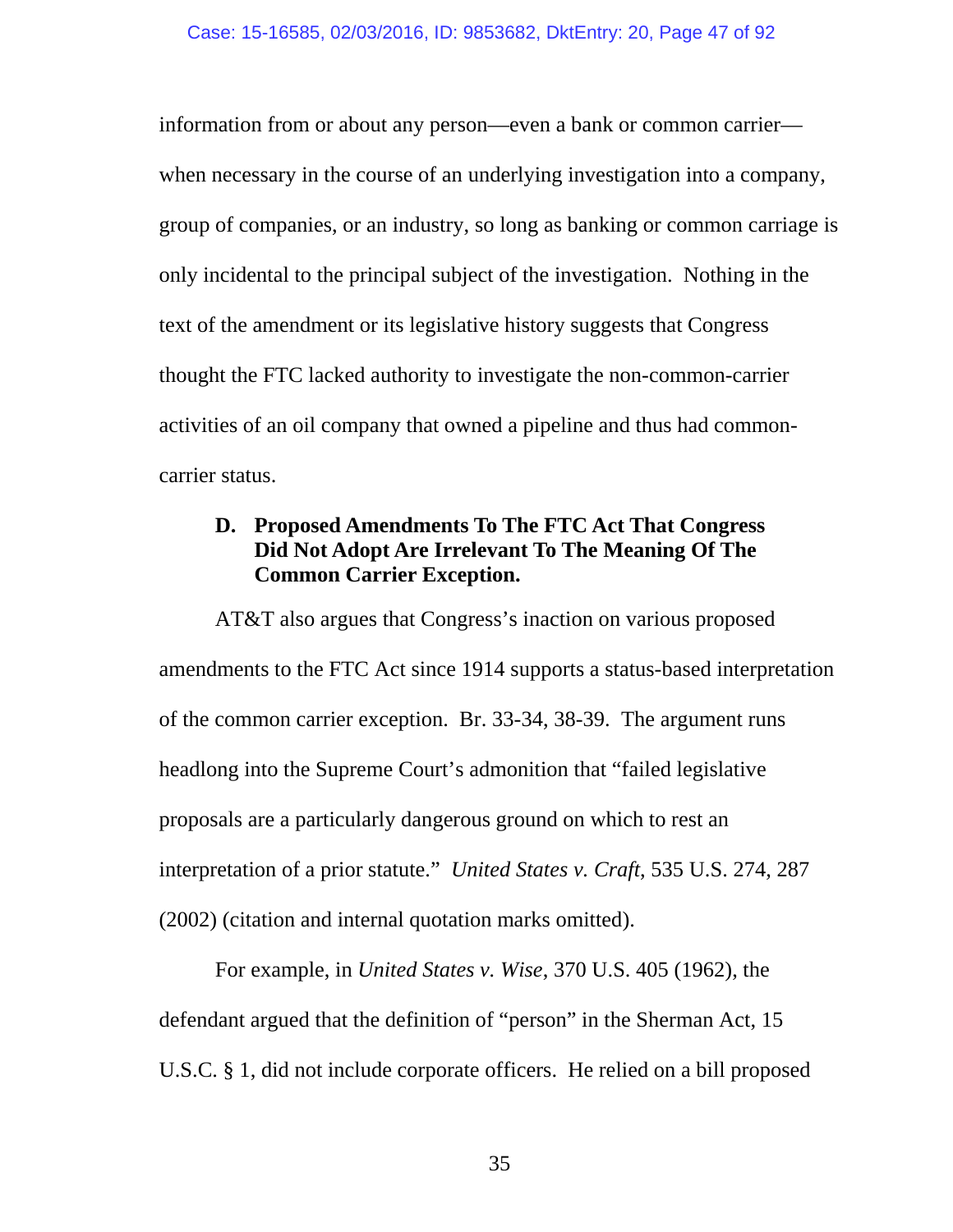ten years later that would have designated corporate officers as "persons" and an accompanying committee report stating that existing law did not subject officers to penalties. The Court held that the failure to adopt this amendment had "no persuasive significance" because "[l]ogically, several equally tenable inferences could be drawn from the failure of the Congress to adopt an amendment in the light of the interpretation placed upon the existing law by [the amendment's proponents], including the inference that the existing legislation already incorporated the offered change." 370 U.S. at 411.

The authorities AT&T cites indicate only that rejection of a legislative proposal during the *original enactment* of a bill may indicate that Congress did not intend the bill to include the rejected provisions.<sup>8</sup> Even then, AT&T's own preferred treatise notes that "[c]ourts should be cautious" about using rejection of an amendment to interpret legislative intent, because "rejection may signal … that a bill already includes those provisions." 2A Singer, *supra*, at § 48.18.

This Court has also rejected the idea that failed amendments can be used to interpret *existing* statutes. The Court "distinguish[es] unsuccessful attempts to amend proposed legislation during the process of enactment from

 $\frac{1}{8}$ *See John Hancock Mut. Life Ins. Co. v. Harris Trust & Savings Bank*, 510 U.S. 86, 100 (1993); *Microsoft Corp. v. Commissioner*, 311 F.3d 1178, 1186 (9th Cir. 2002); *Fiedler v. Clark*, 714 F.2d 77, 79 (9th Cir. 1983).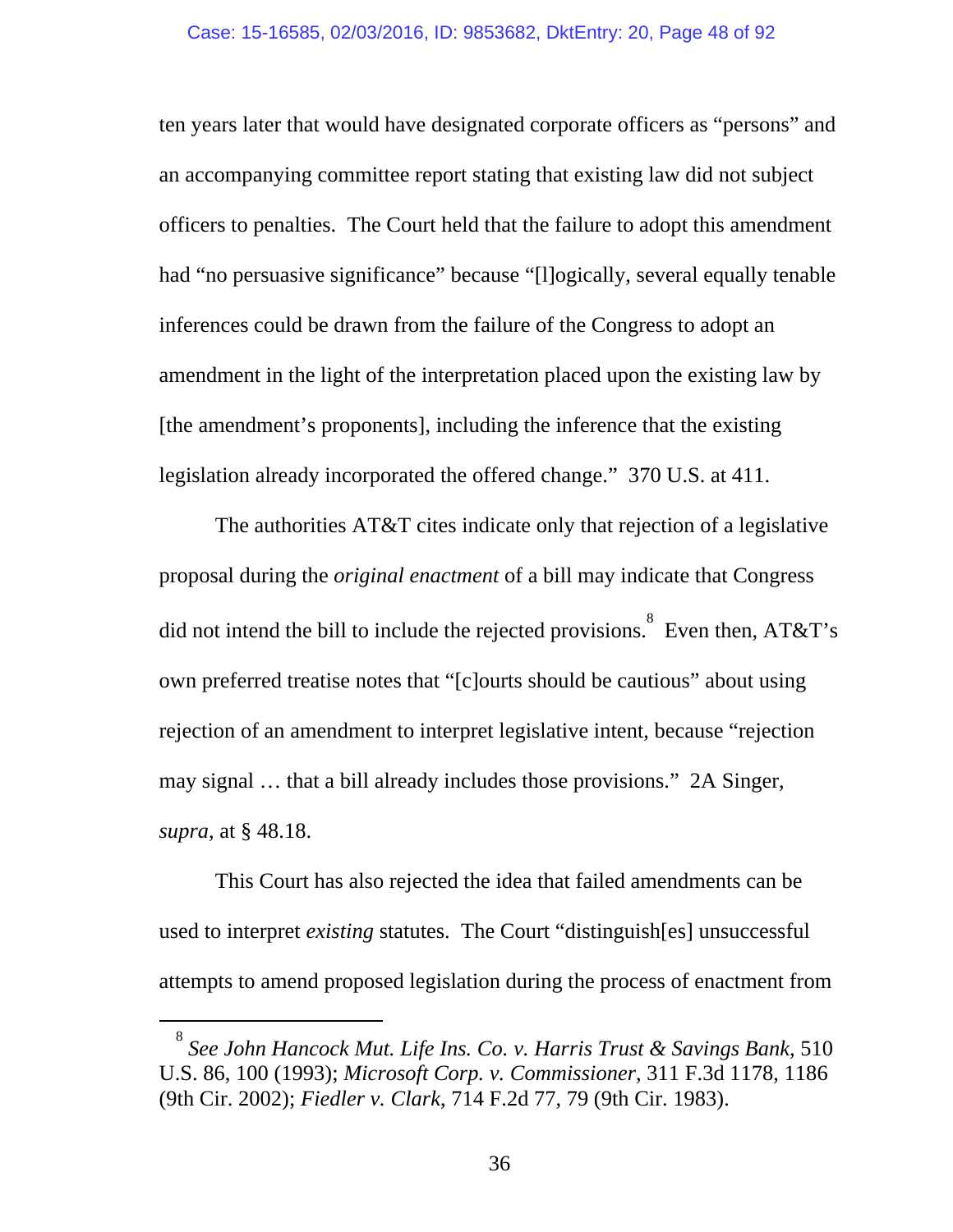unsuccessful attempts to amend a measure passed by a previous legislative session." *Tahoe Reg'l Planning Agency v. McKay*, 769 F.2d 534, 538 (9th Cir. 1985) (citations omitted). "[A]ction on a proposed amendment is not a significant aid to interpretation of an act that was passed years before." Id.

In any case, the proposed amendments that AT&T cites do not support its position, but reinforce that Congress never intended Section 5 to exclude non-common-carrier activity from the FTC's jurisdiction.

# **1. An unadopted proposal by a hearing witness shows nothing about Congress's intent.**

AT&T relies first on an amendment proposed by a witness at a 1937 House hearing that would have added the Communications Act to the definition of "Acts to regulate commerce" and specified that common carriers under the Communications Act were exempt from FTC regulation "only in respect of their common-carrier activities." *To Amend the Federal Trade Commission Act: Hearing on H.R. 3143 Before the H. Comm. on Interstate*  and Foreign Commerce, 75th Cong., at 23 (1937) (1937 Hr'g Tr.). $^{10}$  AT&T

 $\frac{1}{9}$  AT&T wrongly relies on *In re Perroton*, 958 F.2d 889 (9th Cir. 2002), in which the same Congress adopted an amendment to a statute and then deleted it later the same year. *Id.* at 894. No such unusual circumstances are present here.

 $10^{10}$  AT&T wrongly asserts that this proposal originated from the FTC. BR. 35 n.22. In fact, the FTC opposed it as unnecessary. 1937 Hr'g Tr. at 61-62.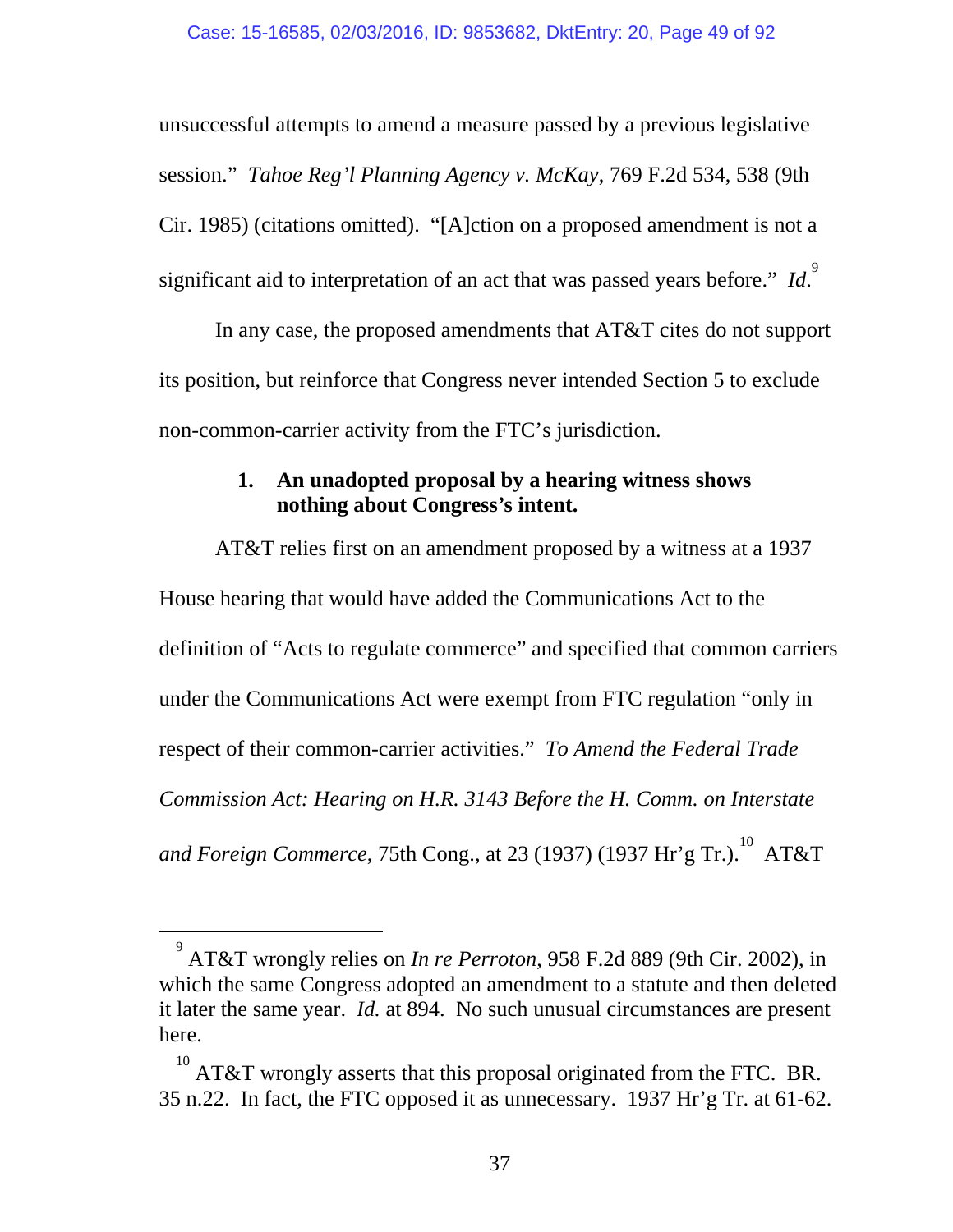#### Case: 15-16585, 02/03/2016, ID: 9853682, DktEntry: 20, Page 50 of 92

claims that Congress "rejected" the proposal and "broadened" the exception, thereby showing it to be status-based. Br. 34, 36.

The idea that Congress's action in 1937 resolves the meaning of a statute enacted 23 years earlier is wrong as a legal matter, as discussed above. It is factually incorrect too. To begin with, Congress did not "reject" the "proposal" AT&T cites. It was never formally introduced by a member of Congress nor voted on by any committee in either House, but was merely suggested by a witness at a committee hearing and then barely noted.

Furthermore, contrary to AT&T's bald assertion (Br. 35-36), Congress was not "actively considering" the scope of the common carrier exception in 1937, and it did not "broaden" the exception. Congress was grappling only with the effect of post-1914 legislative changes. Specifically, when the FTC Act was enacted, telecommunications companies were regulated as common carriers by the ICC under the Interstate Commerce Act. The Communications Act of 1934 transferred jurisdiction over such carriers to the FCC, casting doubt whether the common carrier exception in the FTC Act continued to apply to them. The proposal cited by AT&T would have amended the definition of "Acts to regulate commerce" in Section 4 of the FTC Act to include the Communications Act and clarify that telecommunications carriers would continue to be treated the same.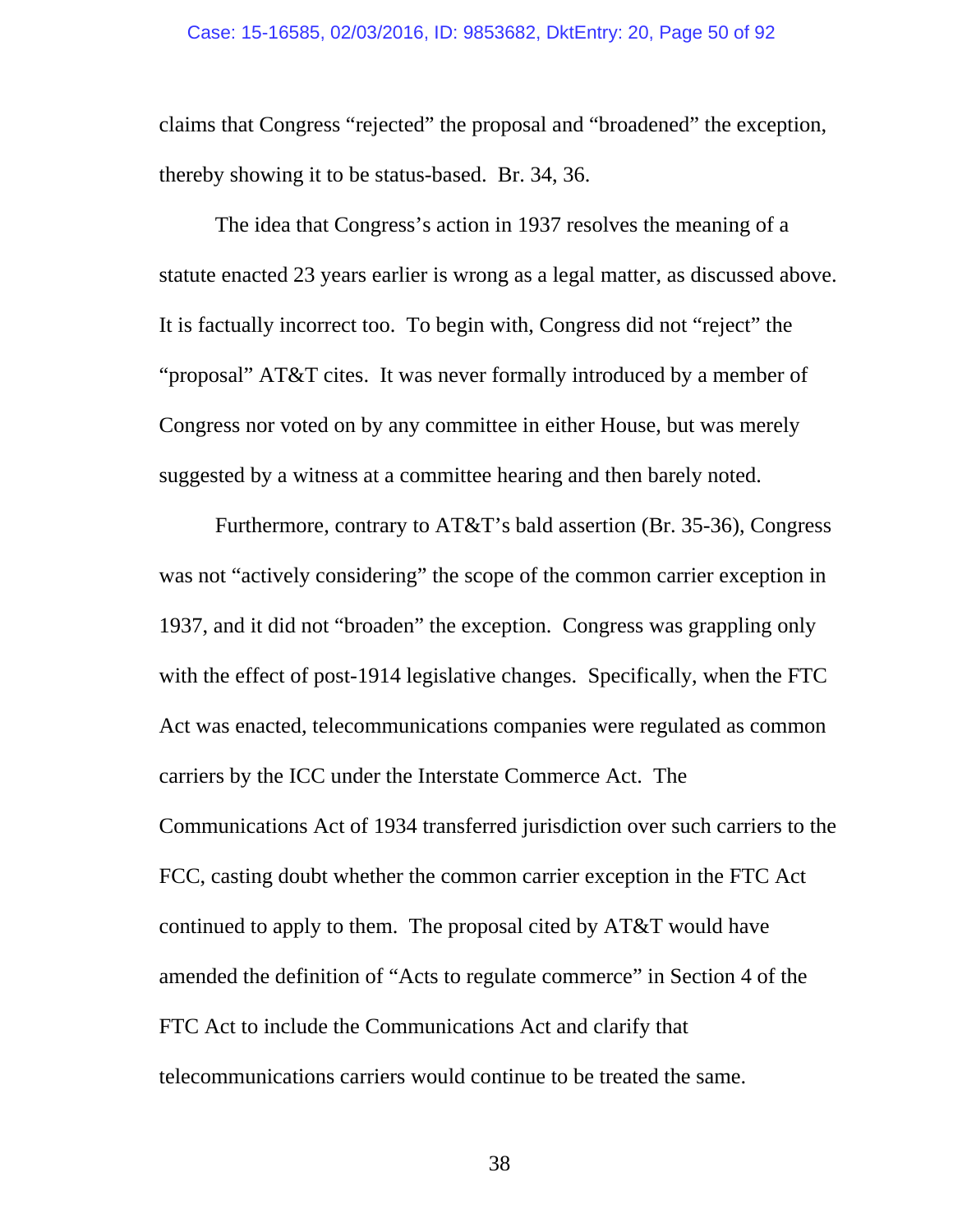Indeed, the witness disavowed any intent to change the scope of the existing common carrier exception. He testified instead that the proposal would "carry forward the policy that, so far as this point is concerned, has always been in the old Trade Commission Act." 1937 Hr'g Tr. at 27. In particular, he acknowledged that the existing exception did not apply to noncommon-carrier activities, such as a telephone company's manufacturing subsidiary. *Id*.

Congress's response to the proposal shows that it, like the witness, understood that the common carrier exception already applied only to common-carrier activities. No member of the House committee introduced the proposal as an amendment, and the committee never voted on it, finding "no pressing need" to amend Section 4. H.R. Rep. No. 75-1613, at 1. The Senate, however, adopted a different version of the amendment, which simply added the Communications Act to the definition of "Acts to regulate commerce." 81 Cong. Rec. 2806-07 (Mar. 29, 1937). The Conference Report and the final bill included the Senate amendment. *See* H.R. Rep. No. 75-1774, at 9 (1938). Both the proposal cited by AT&T and the amendment that was ultimately adopted by Congress simply clarified that telecommunications carriers remained exempt from Section 5 to the same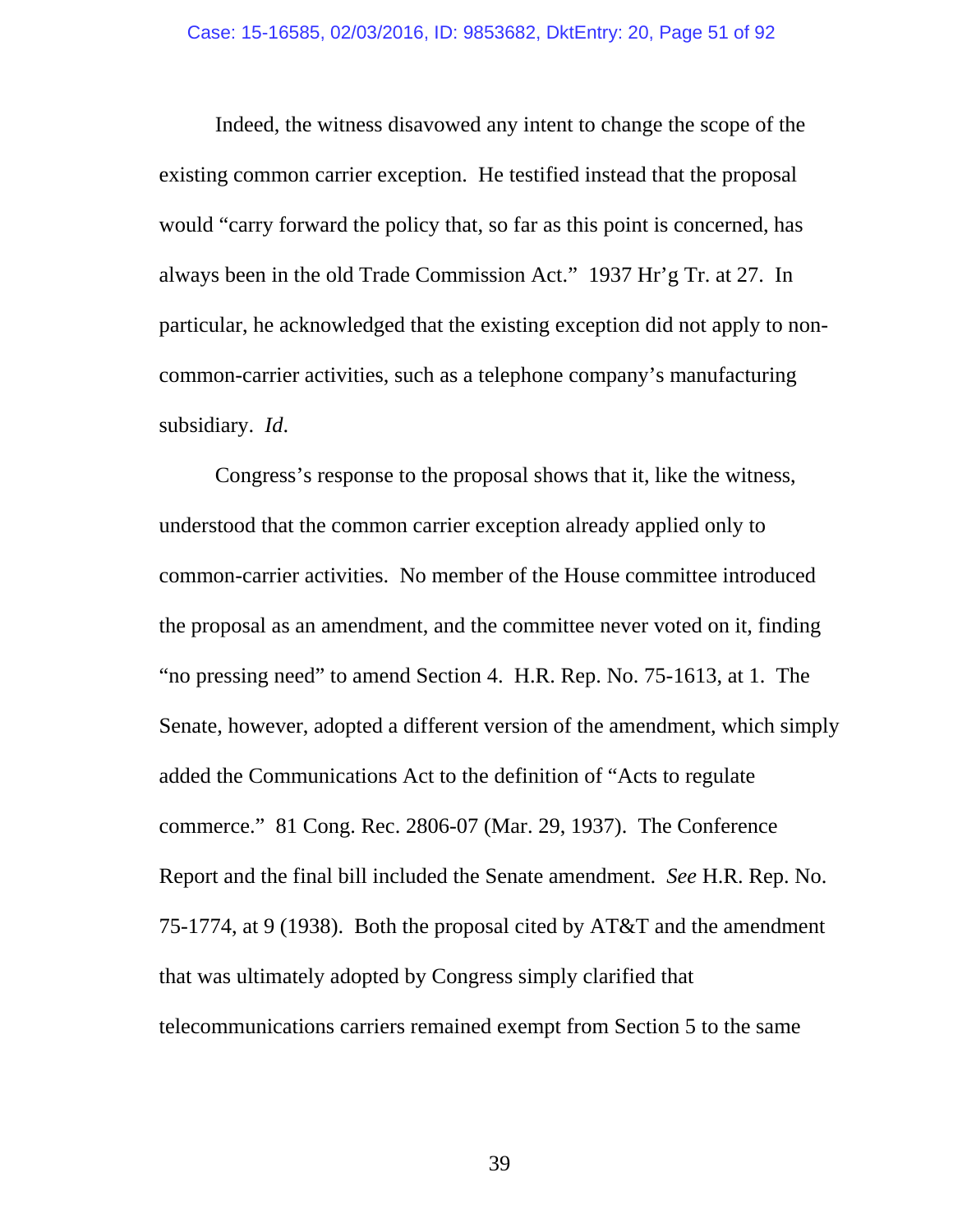extent that they were before 1934—*i.e.*, with respect to common-carrier activities only.

### **2. FTC proposals to amend or repeal the common carrier exception do not show it to be status-based.**

In 1977, the FTC asked Congress to amend all the Section 5 exceptions to give the agency enforcement authority over any activity "not subject to regulation by another federal agency." *FTC Amendments of 1977 and Oversight: Hearings Before the Subcomm. on Consumer Prot. & Fin. of the H. Comm. on Interstate and Foreign Commerce*, 95th Cong., at 53-55 (1977) (1977 Hr'g Tr.). In 2003, the FTC recommended that Congress repeal the exception for communications common carriers. *FTC Reauthorization: Hearing Before the Subcomm. on Consumer Affairs, Foreign Commerce and Tourism of the S. Comm. on Commerce, Sci. & Transp.*, 107th Cong., at 27 (2002) (2002 Hr'g Tr.). Congress did neither. Relying on *FDA v. Brown & Williamson Tobacco Corp*, 529 U.S. 120, 156 (2000), AT&T claims that Congress's inaction means it has "effectively ratified" a status-based understanding of the common carrier exception. Br. 39. The argument is legally and factually wrong.

*Brown & Williamson* does not support AT&T's assertion that congressional inaction sheds light on the meaning of an existing statute. There, after consistently taking the position that it lacked authority to regulate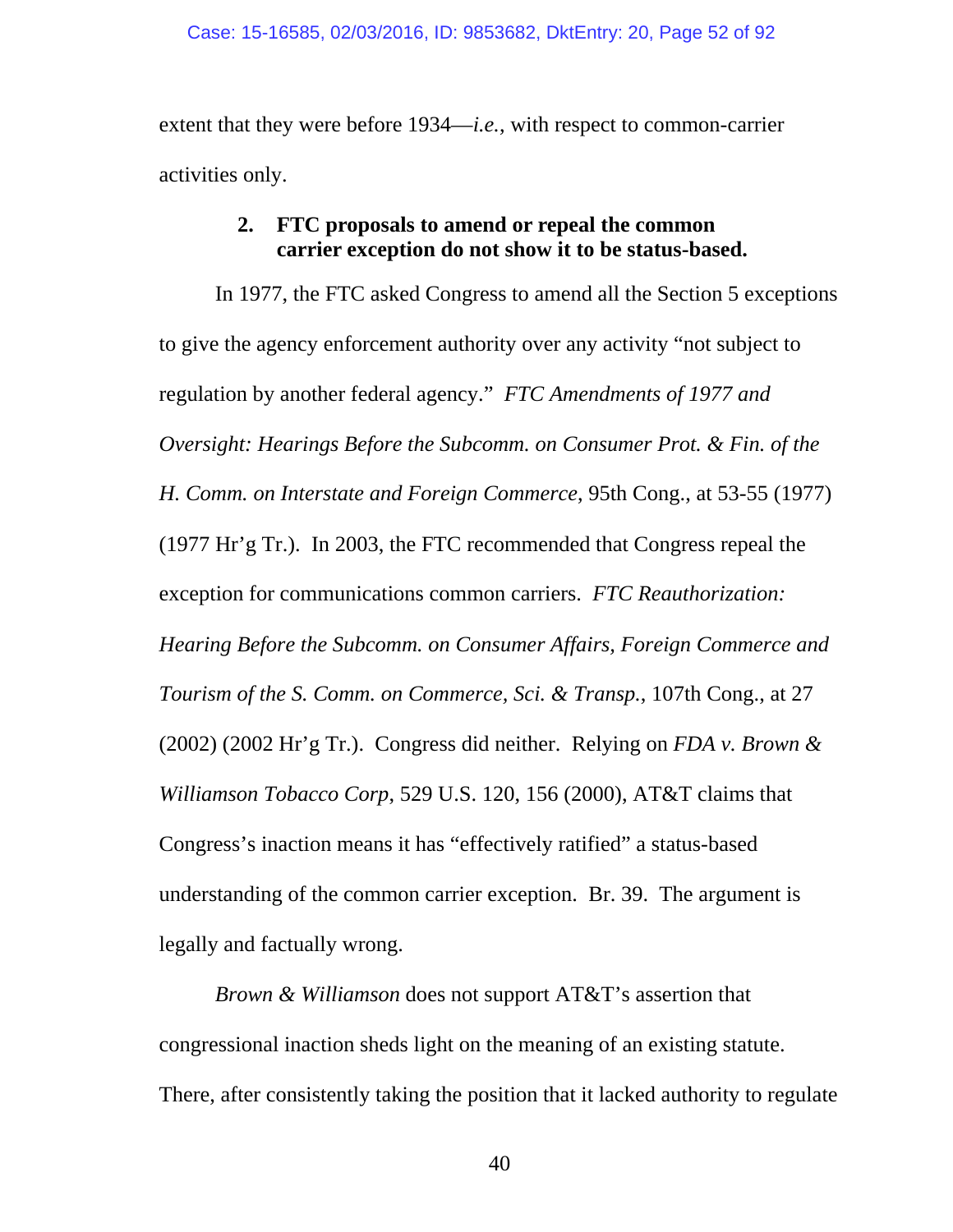tobacco, the Food and Drug Administration unsuccessfully asked Congress to grant it that authority. The agency then declared that it already had the authority after all. In rejecting the FDA's position, the Supreme Court "d[id] not rely on Congress' failure to act—its consideration and rejection of bills that would have given the FDA" the authority it requested. *Id.* at 155. Instead, the Court focused on Congress's *enactment* of several tobaccorelated statutes in reliance on the FDA's own longstanding prior position that it lacked jurisdiction over tobacco. *Id.* at 155-56.

There are no similar circumstances here. The FTC has never adopted a status-based interpretation of the common carrier exception that Congress could have ratified, nor has Congress enacted legislation in reliance on any status-based interpretation held by the FTC. Quite to the contrary, the FTC for years has interpreted the exception as activity-based. Three decades ago, the Commission explained in *Massachusetts Furniture* that "were an ICCregulated common carrier to engage in activities unrelated to interstate transportation, such as real estate or manufacturing, … those other activities would not be exempt from FTC jurisdiction merely because they were undertaken by a common carrier subject to the ICA." 102 F.T.C. at 1213.

The FTC has also successfully argued for an activity-based reading of the statute in court. *See Verity I*, 194 F. Supp. 2d at 274-75. And contrary to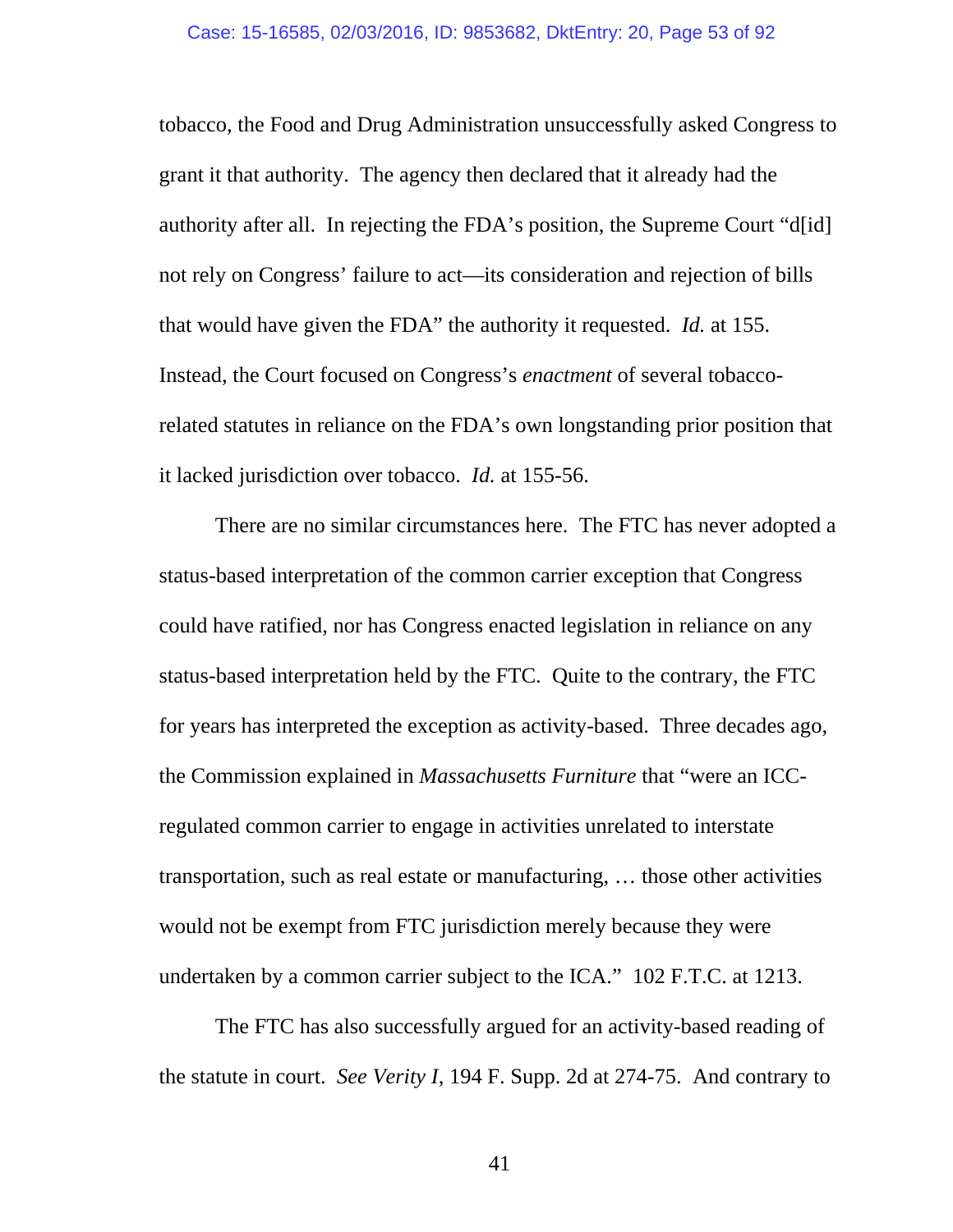AT&T's assertions (Br. 3, 39), the FTC has successfully enforced Section 5 against other telecommunications carriers that have engaged in unlawful practices with respect to non-common-carrier activities. Just last year the FTC entered into a consent decree with cell phone company TracFone Wireless to address practices similar to those at issue in this case.<sup>11</sup>

The FTC has also repeatedly endorsed an activity-based reading of the statute in other contexts. For example, in 2002 Commissioner Sheila Anthony told a Senate subcommittee that "[t]he Commission firmly believes that only the common carrier activities of such companies are exempted." 2002 Hr'g Tr. at 28. In 2006, Commissioner William Kovacic testified that "[t]he Commission has jurisdiction under the FTC Act over broadband Internet access services offered on a non-common carrier basis."<sup>12</sup> A 2007 FTC staff report stated that "[a]n entity is a common carrier … only with respect to services it provides on a common carrier basis" and that "because most broadband Internet access services are not provided on a common

 $^{11}$  *FTC v. TracFone Wireless, Inc.*, No. 3:15-cv-392 (N.D. Cal.) (Dkt. No. 17 Feb. 20, 2015).

<sup>12</sup> *FTC Jurisdiction Over Broadband Internet Access Services*, Prepared Statement of the Federal Trade Commission to the S. Comm. on the Judiciary 2-3 (June 14, 2006), *available at* https://www.ftc.gov/publicstatements/2006/06/prepared-statement-ftc-jurisdiction-over-broadbandinternet-access.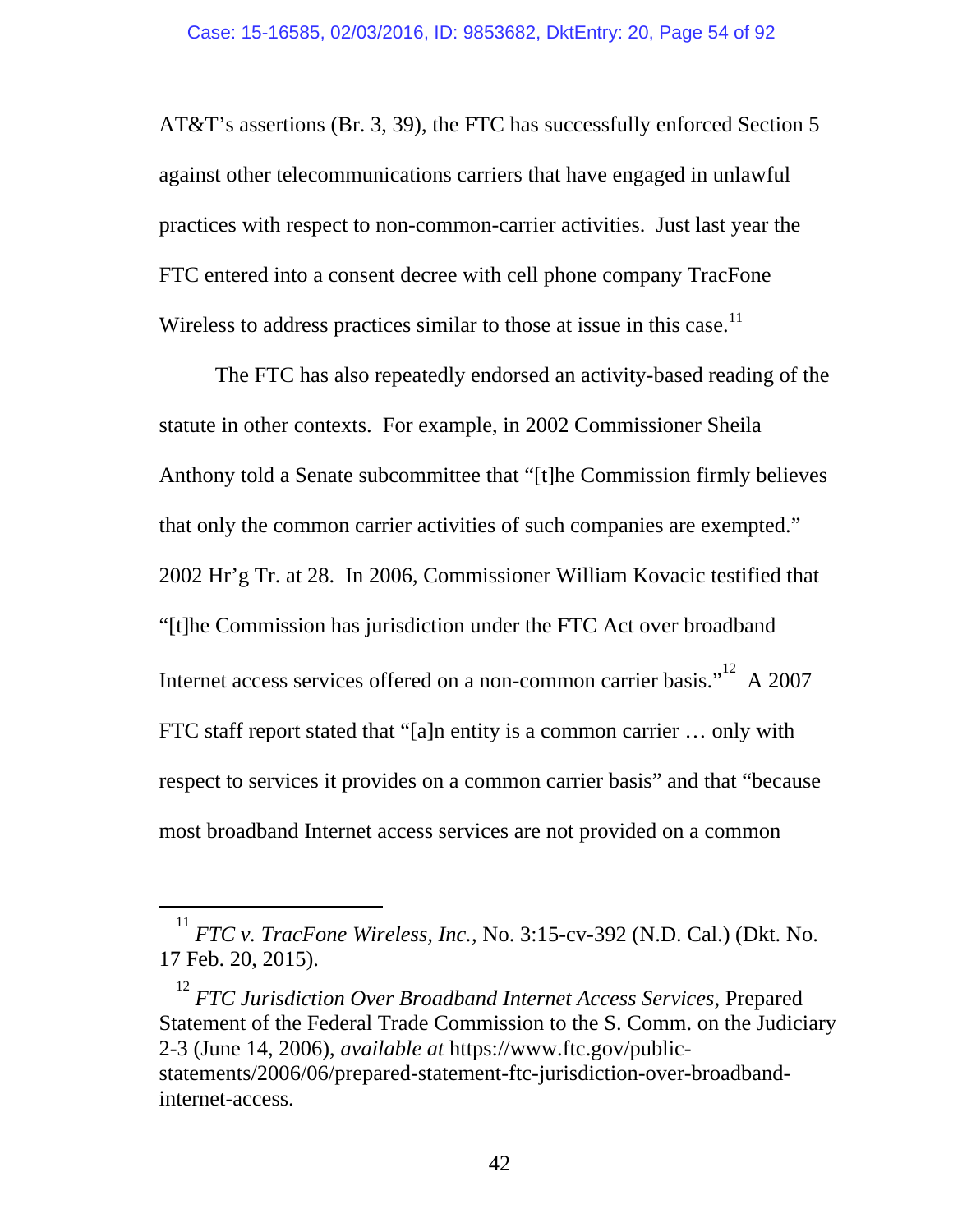carrier basis, they are … subject to the FTC's general competition and consumer protection authority."13 More recently, the FCC and FTC have entered into a memorandum of understanding concerning the scope of their respective consumer protection activities and expressing the agencies' shared view that "the scope of the common carrier exemption in the FTC Act does not preclude the FTC from addressing non-common carrier activity engaged in by common carriers." $14$ 

The legislative proposals on which AT&T relies (Br. 38-39) do not show that the FTC read the common carrier exception as status-based. As noted above, the 1977 proposal would have given the agency jurisdiction over *any* activity not subject to actual regulation by another federal agency including activities engaged in by companies like the one in *Miller* that provided only common-carrier services. And although AT&T intimates that the proposal concerned only the common carrier exception, it would in fact

<sup>&</sup>lt;sup>13</sup> Broadband Connectivity Competition Policy, FTC Staff Report, at 38 (June 2007), *available at* https://www.ftc.gov/reports/broadbandconnectivity-competition-policy-staff-report.

<sup>&</sup>lt;sup>14</sup> FCC-FTC Consumer Protection Memorandum of Understanding, at 2 (Nov. 16, 2015), *available at* https://www.ftc.gov/policy/cooperationagreements/memorandum-understanding-consumer-protection-betweenfederal-trade.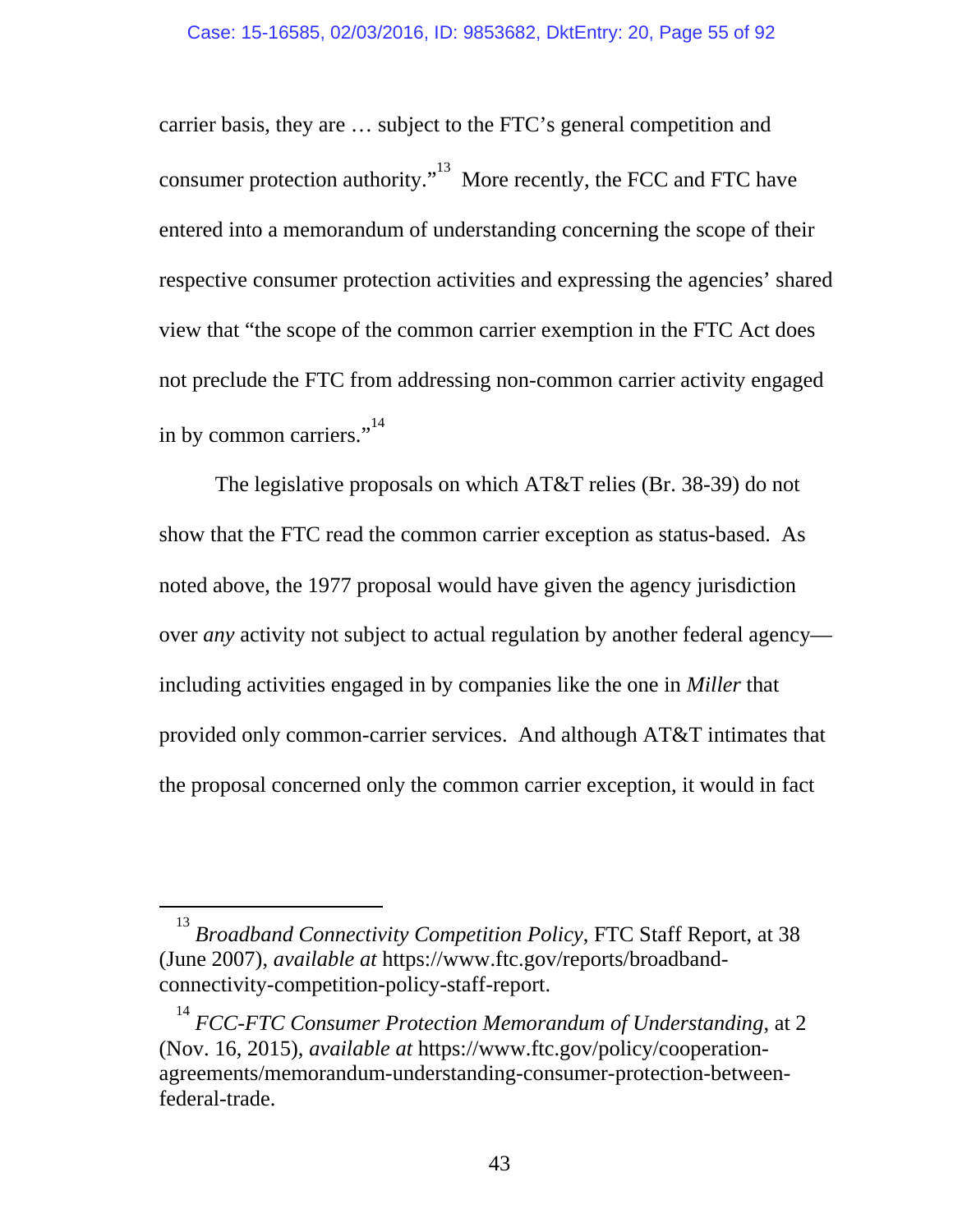have covered all the exceptions to Section 5, including the categorical bank exception. 1977 Hr'g Tr., at 53-55.

The FTC's proposal to repeal the exception for communications common carriers likewise does not suggest that the FTC read the exception as status-based. Commissioner Anthony testified clearly to the contrary. 2002 Hr'g Tr. at 28. As she explained, an activity-based exception can hinder FTC enforcement by creating disputes (such as the subject of this appeal) that bog down the process. The exception also restricts the agency's ability to engage in consumer protection and antitrust enforcement involving common-carrier services. 2002 Hr'g Tr. at 22-23.

Notably, while the FTC's position regarding the proper interpretation of the common carrier exception has been consistent, AT&T's position has not. As recently as 2010, AT&T itself took the position that the common carrier exception is activity-based. In comments filed with the FCC, AT&T urged that agency not to reclassify broadband Internet service as a commoncarrier service because doing so "could *divest the FTC of any jurisdiction* over broadband Internet access providers by presumably placing them squarely within the 'common carrier' exception to the FTC's section 5 jurisdiction." AT&T Comments, *Framework for Broadband Internet Service*, GN Docket No. 10-127 (FCC filed July 15, 2010) at 13 (emphasis added);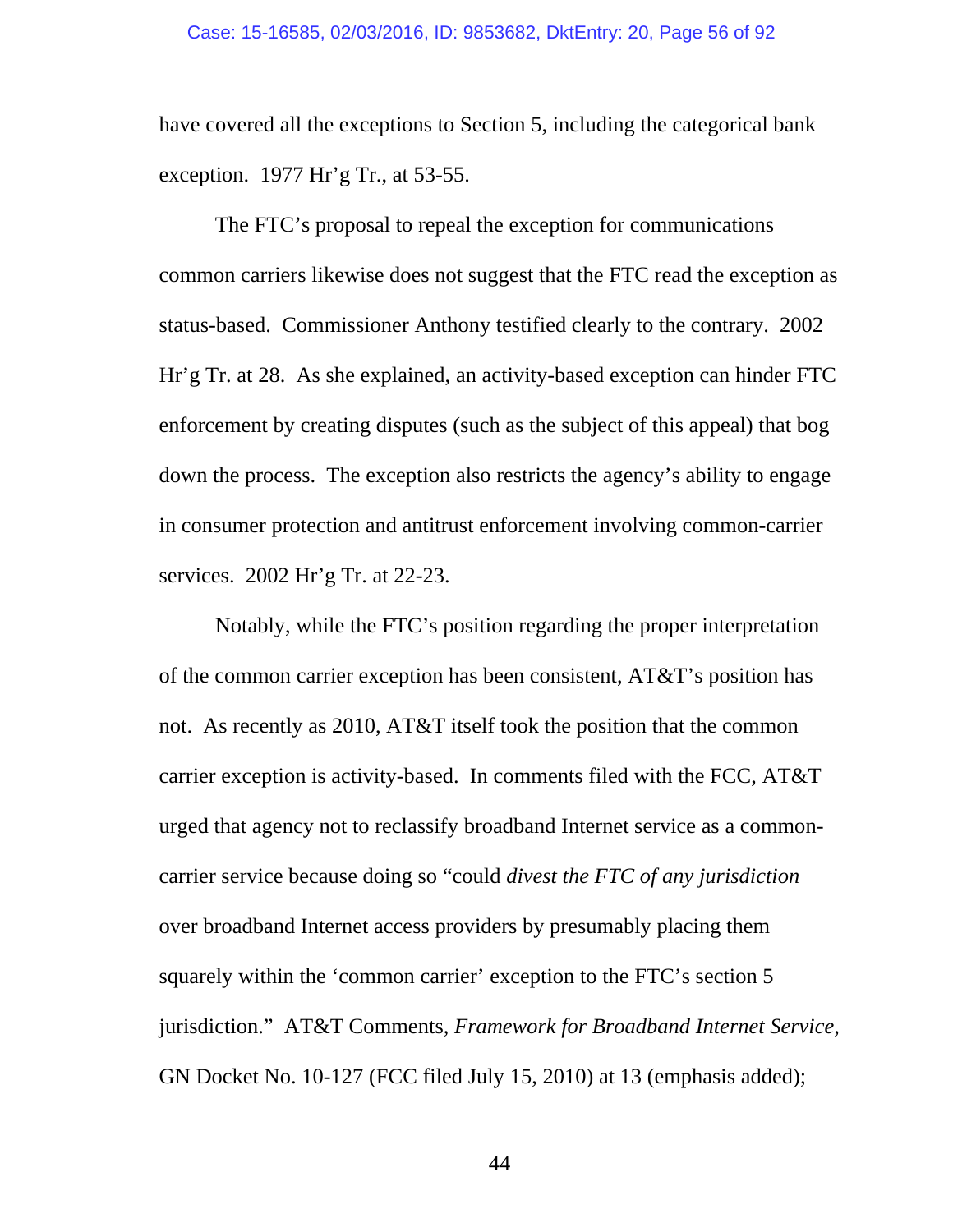*accord id.* at 20, 30, 35.<sup>15</sup> It also acknowledged that the FTC "has and regularly exercises its enforcement authority" with respect to Internet services, *id.* at 29, and expressed concern that reclassification would harm consumers because the FTC could no longer protect them. Since many broadband service providers were also (like AT&T) common carriers, AT&T's position necessarily presumes that the common carrier exception is activity-based.

# **E. AT&T's Interpretation Of The Common Carrier Exception Would Undermine The Purposes Of The FTC Act.**

When courts interpret statutes "in which a general statement of policy is qualified by an exception," they "read the exception narrowly in order to preserve the primary operation of the provision." *Commissioner v. Clark*, 489 U.S. 726, 739 (1989). That is why the Court considers the "practical effects" of a proposed statutory interpretation. *United States v. Byun*, 539 F.3d 982, 991 (9th Cir. 2008). AT&T's reading of the common carrier exception could severely undermine FTC enforcement of the FTC Act.

In crafting the FTC Act, Congress plainly intended to give the FTC a "broad delegation of authority" to address the "many and variable practices that prevail in commerce" throughout the economy. *Atlantic Ref. Co. v. FTC*,

 <sup>15</sup> Available at http://apps.fcc.gov/ecfs/document/view?id=7020544677.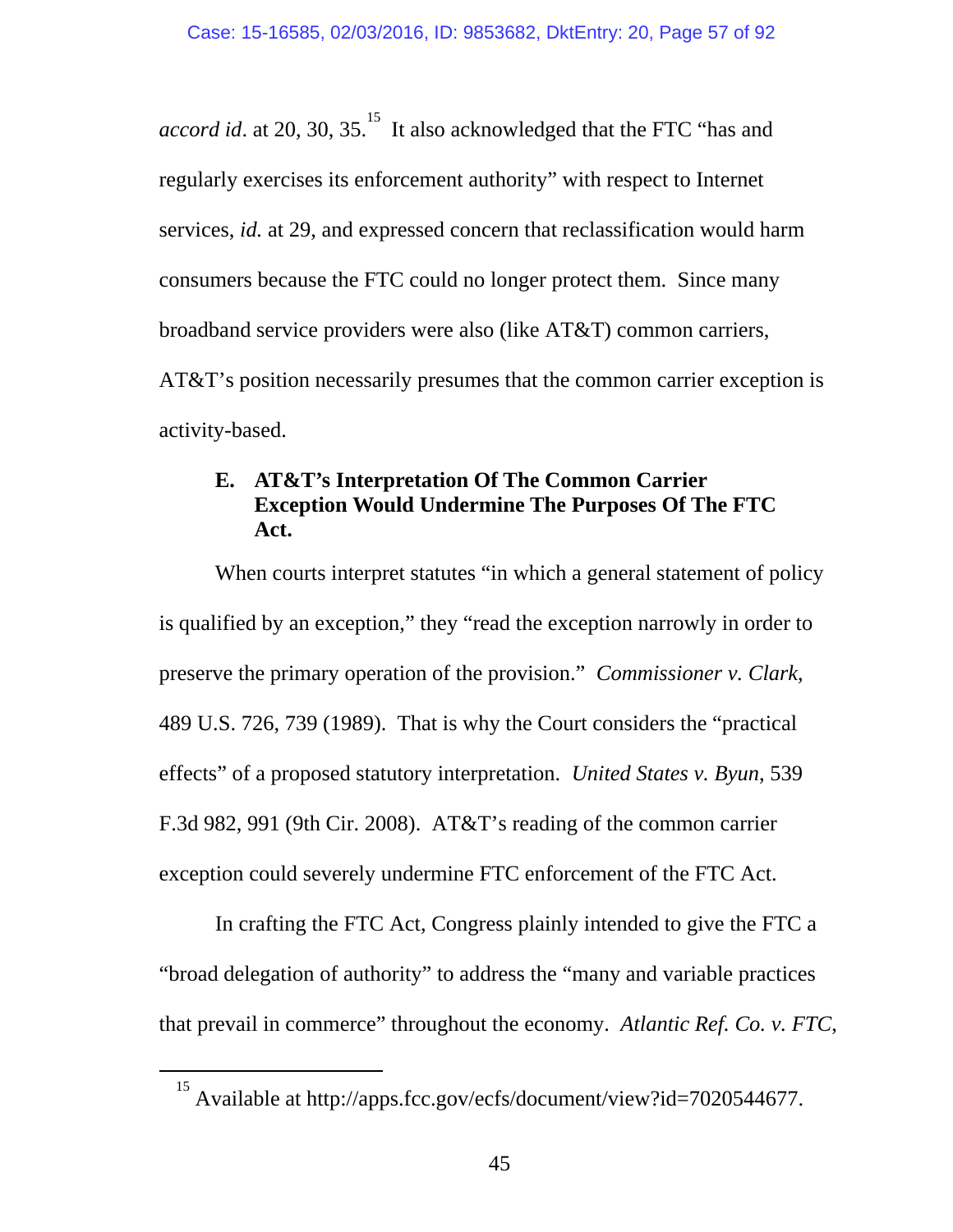381 U.S. 357, 367 (1965) (citation omitted). But AT&T's status-based interpretation of Section 5 would remove from the coverage of the statute a large range of potentially harmful activities that no other agency could address. The Court should not interpret the exception to "produce absurd results … if alternative interpretations consistent with the legislative purpose are available." *Joffe v. Google, Inc.*, 746 F.3d 920, 936 (9th Cir. 2013).

This case demonstrates the gap that would result from AT&T's interpretation. AT&T engages in a wide range of activities, only some of them common carriage. In addition to mobile voice and data service, it sells consumer goods and services such as smartphones, tablet computers, digital video recorders, GPS devices, fitness trackers, cellphone accessories, home automation, and security systems.<sup>16</sup> Congress intended the consumers of such services to be protected by the FTC. AT&T's reading of the common carrier exception, however, would leave them unprotected—and no other agency could fill the breach. The FCC cannot address many of AT&T's non-carrier activities, for its authority is generally limited to "interstate and foreign communications by wire or radio." 47 U.S.C. § 152. The resulting gap could

 $\frac{16}{16}$ *See, e.g.,* https://www.att.com/shop/wireless/devices/internet devices.html; https://www.att.com/shop/wireless/accessories.html; https://my-digitallife.att.com/learn/explore-home-automation; https://mydigitallife.att.com/learn/explore-home-automation.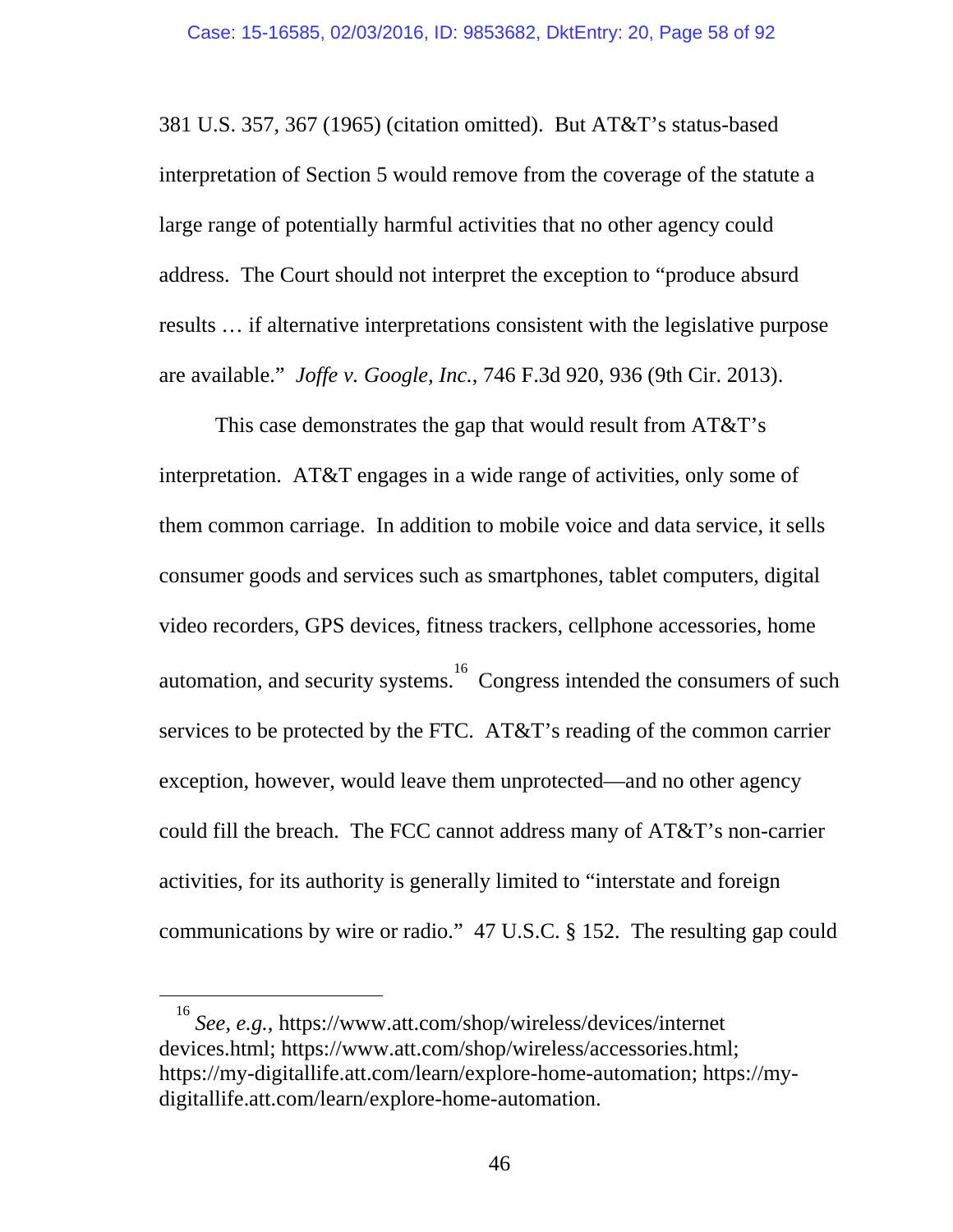seriously undermine the purposes of the FTC Act. Indeed, companies could immunize themselves from FTC enforcement simply by providing some common-carrier service.

The regulatory gap that would be created by AT&T's status-based reading of the common carrier exception is widened in light of the FCC's *Reclassification Order*, which reclassifies as common carriage not only mobile data service, but *all* forms of broadband Internet access. If that order is upheld, a broad range of companies that do not provide traditional common-carrier service will now be able to claim common carrier status. They include most cable television companies and emerging broadband providers such as Google. Such companies may collect vast amounts of consumer data with the corresponding possibility of harming privacy interests; some such companies have been the subject of prior FTC enforcement. Their market positions can also pose threats to fair competition. Yet if the Court accepts AT&T's reading of the FTC Act, consumers will be left unprotected by the FTC Act in all these companies' lines of business. The agency would be powerless to protect the public against newly emerging harms that reach into virtually every area of commerce.

The resulting gaps in enforcement would not be limited to telecommunications. Pipelines are also common carriers. A status-based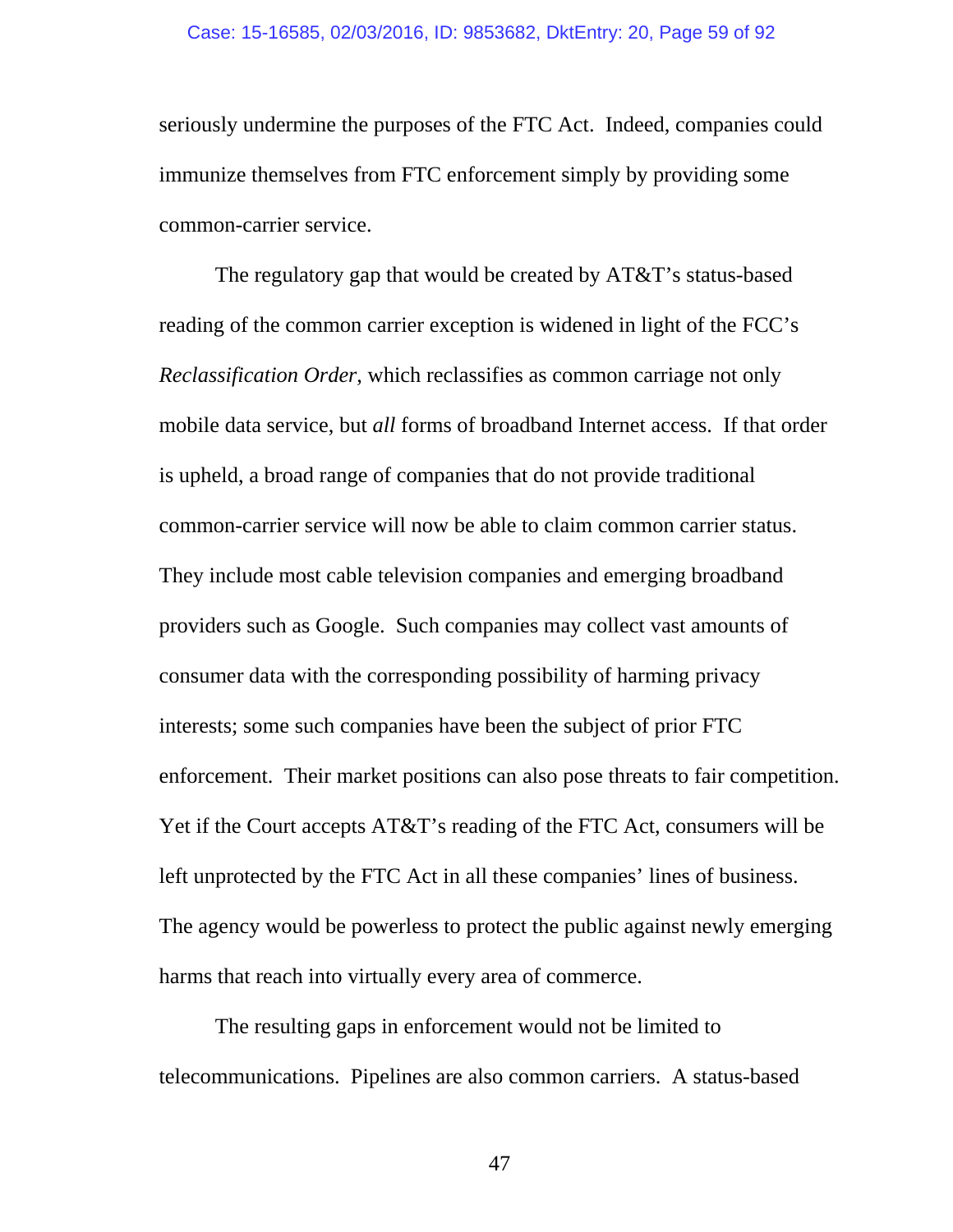interpretation of the common carrier exception would render the FTC powerless to enforce the FTC Act against most petroleum companies. The FTC has a track record of policing deceptive, unfair, or anticompetitive practices in that market. *See*, *e.g.*, *FTC v. Texaco*, 393 U.S. 223 (1968).

AT&T attempts to dismiss these concerns as "hypothetical and farfetched." Br. 47. But in today's economy, it is beyond dispute that many companies offer both common-carrier and non-common-carrier services. Deceptive, unfair, or anticompetitive acts or practices in connection with such services can significantly harm consumers. AT&T's interpretation of Section 5 would leave consumers unprotected in many important areas, undermining Congress's core purpose in creating the FTC. AT&T itself recognized as much when it attempted to convince the FCC not to reclassify broadband Internet access service. *See* pp.44-45, *supra*.

Alternatively, AT&T argues that the problem can be addressed by reading a "*de minimis*" exception into the statute, which would prevent companies from purchasing immunity by acquiring small stakes in common carriers. Br. 48-49 (citing *Ober v. Whitman*, 243 F.3d 1190 (9th Cir. 2001)). Assuming such a reading could be consistent with the statute, it would not solve the problem. The common-carrier services of AT&T and similar companies are not *de minimis*, so AT&T's proposed solution would not work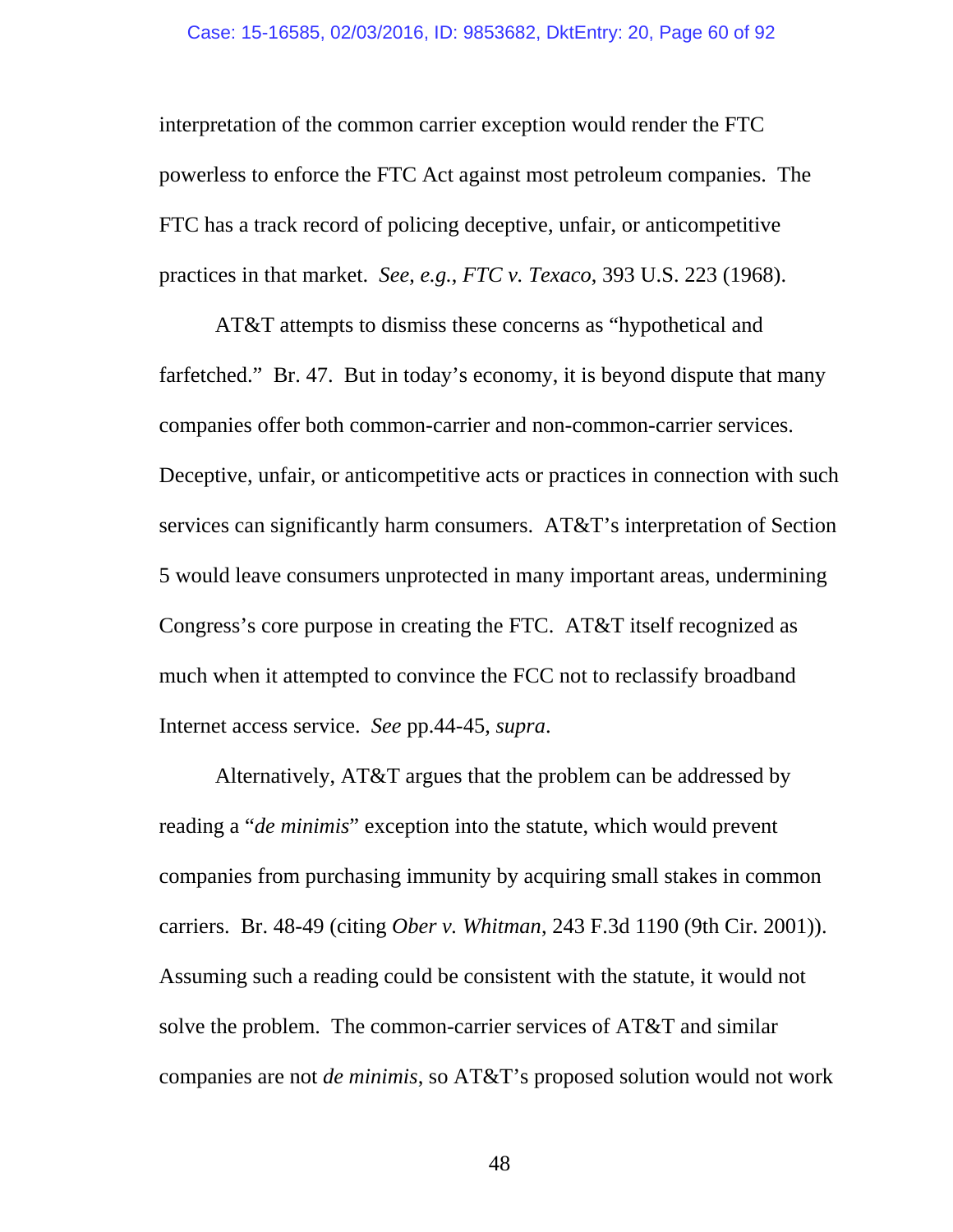in such cases. Nor would it prevent companies that do not currently provide common-carrier services from beginning to provide them and thereby insulating *all* of their activities from the reach of the FTC Act.

#### **II. AT&T'S CLAIM THAT THE FTC MAY NOT ENFORCE THE FTC ACT WHILE THE FCC ENFORCES ITS OWN REGULATIONS IS MERITLESS**

As a fallback position, AT&T argues that because mobile data services are regulated by the FCC—albeit not as common carriage—the FTC may not exercise its statutory. Br. 43-45. AT&T first contends that "[i]f the FTC's case were allowed to proceed against AT&T, AT&T would be subject to dueling federal agency regulation and potentially inconsistent regulatory commands." *Id.* 44. Alternatively, it asserts that FCC regulations in effect from November 2011 to March 2014 transformed mobile data service into a common-carrier activity during that time period. *Id*. 46-47. Both arguments fail.

# **A. The FCC's Concurrent Jurisdiction Does Not Restrict The FTC's Authority.**

The FCC is investigating whether AT&T's throttling program complied with an FCC rule requiring AT&T to disclose its terms of service. Seven months after the FTC filed its complaint, the FCC proposed to fine the company for violating that rule. *See AT&T Mobility, LLC*, 30 FCC Rcd 6613 (2015). AT&T now contends that it would "contravene[] Congress's intent to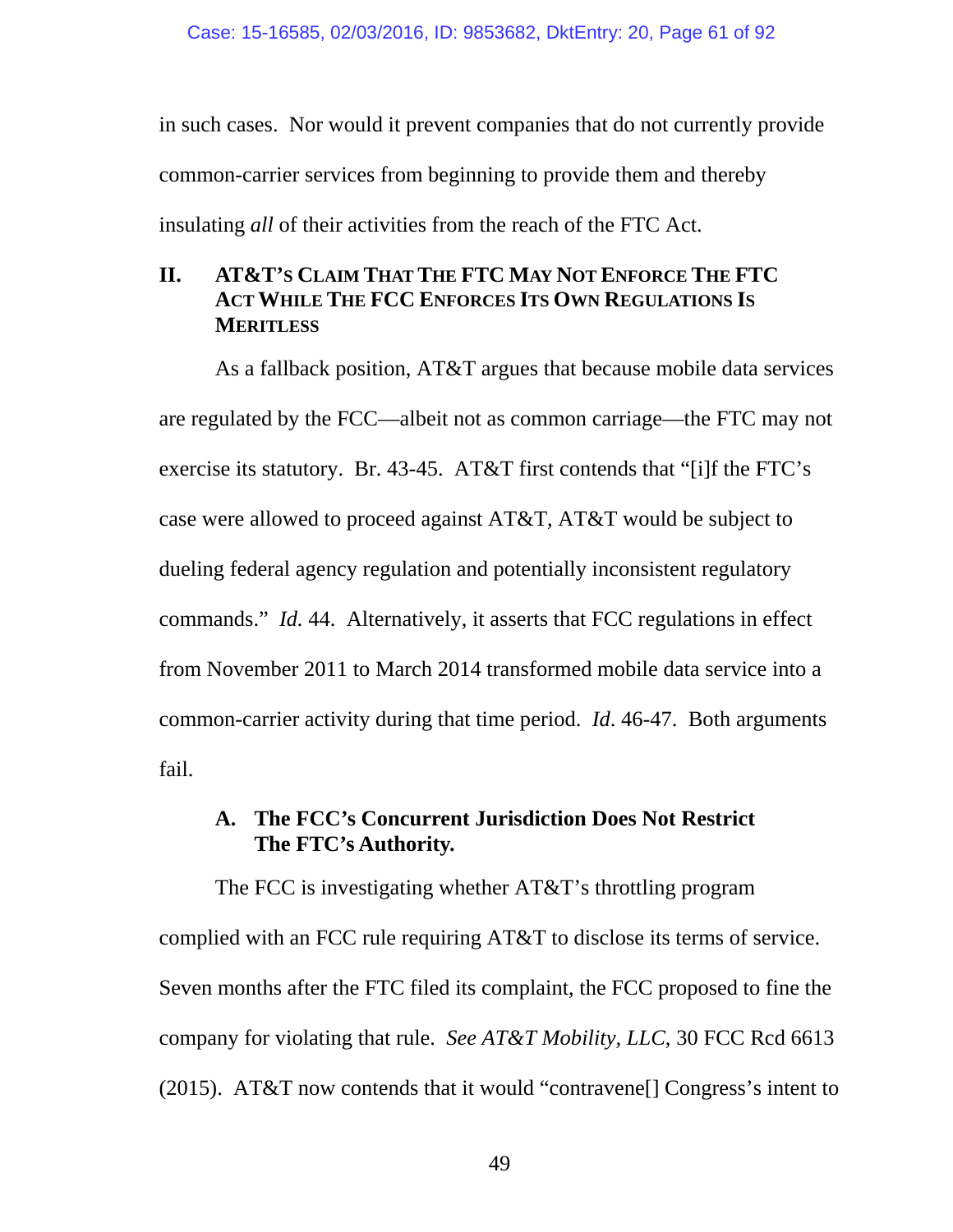give the federal government two chances to make the same determination about the same conduct." Br. 44, 45.

That claim is flatly wrong. AT&T fails to cite a single case (and we are aware of none) in which a court dismissed a government enforcement lawsuit because another agency was enforcing its own compatible statute against the same conduct. The lack of support for AT&T's argument is hardly surprising, for it is firmly established that, in this "age of overlapping and concurring regulatory jurisdiction," *Thompson Med. Co. v. FTC*, 791 F.2d 189, 192–93 (D.C. Cir. 1986), multiple agencies often have concurrent authority to enforce their own statutes against the same conduct. Such "overlapping agency jurisdiction under different statutory mandates," *FTC v. Texaco, Inc.*, 555 F.2d 862, 881 (D.C. Cir. 1977), is particularly common for the FTC, to which Congress granted broad authority over unfair or deceptive conduct "in or affecting commerce" across most sectors of the national economy. 15 U.S.C. § 45(a). *See FTC v. Cement Inst.*, 333 U.S. 683, 693-94 (1948) (upholding concurrent proceedings by the FTC and the Department of Justice over the same conduct by the same parties).

Concurrent proceedings by the FTC and the FCC thus pose no bar here. As the Supreme Court determined long ago, where two statutes apply to "the same subject, effect should be given to both if possible." *Posadas v. National*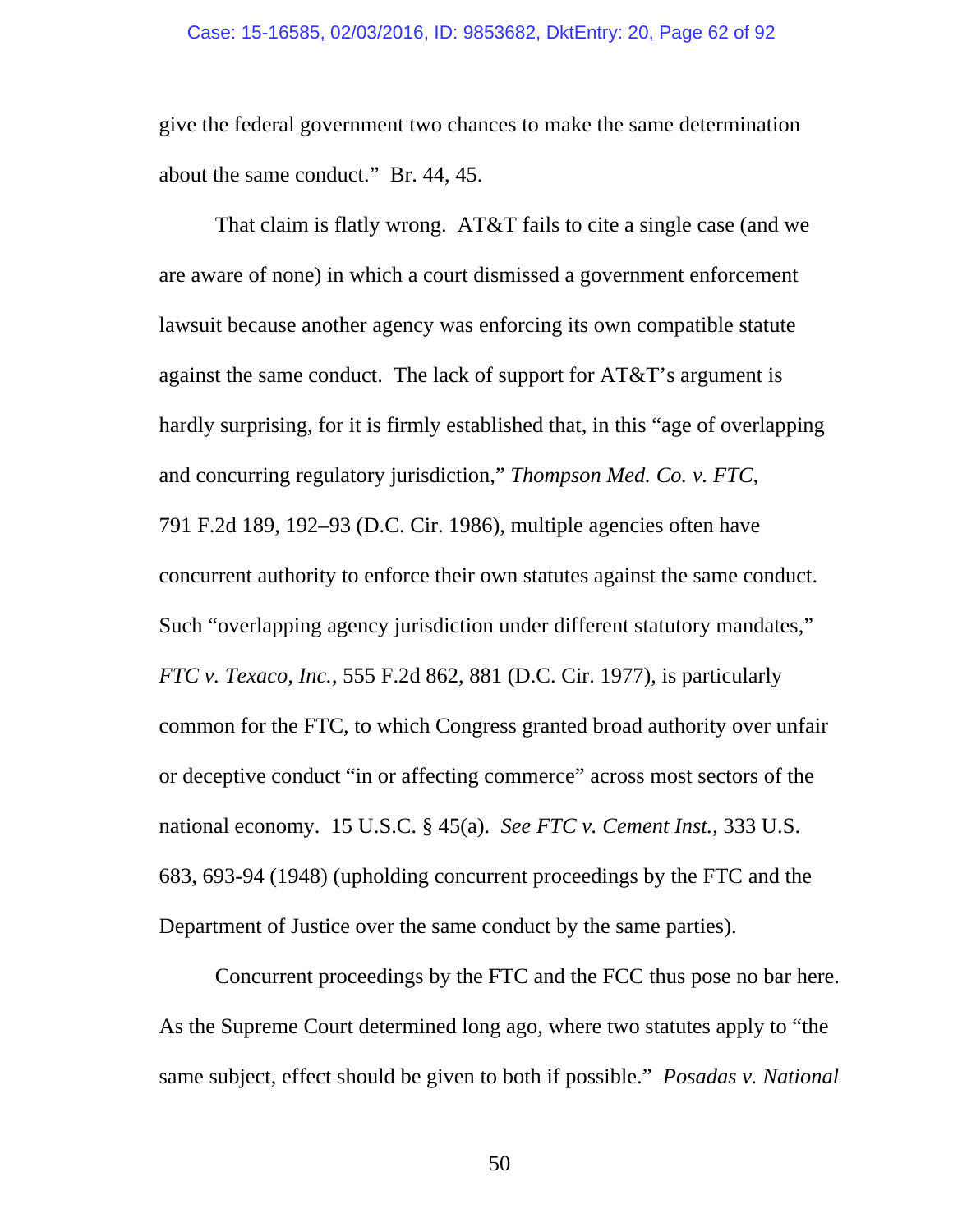*City Bank of N.Y.*, 296 U.S. 497, 503 (1936); *accord J.E.M. Ag Supply, Inc. v. Pioneer Hi-Bred Int'l, Inc.*, 534 U.S. 124, 143-44 (2001) ("when two statutes are capable of co-existence, it is the duty of the courts … to regard each as effective"). The FTC thus "may proceed against unfair [or deceptive] practices even if those practices violate some other statute that the FTC lacks authority to administer." *FTC v. Accusearch, Inc.*, 570 F.3d 1187, 1195 (10th Cir. 2009) (*en banc*). Multi-agency proceedings involving the FTC are commonplace. *See FTC v. Pantron I Corp.*, 33 F.3d 1088, 1091 (9th Cir. 1994) (FTC, FDA, and Postal Service); *United States v. Lane Labs-USA Inc.*, 427 F.3d 219, 221-22 (3d Cir. 2005) (FTC and FDA); *FTC v. Trudeau*, 662 F.3d 947 (7th Cir. 2011) (FTC civil contempt and DOJ criminal contempt); *Thompson*, 791 F.2d 189, 192-93 (FTC and FDA); *Texaco*, 555 F.2d 862 (FTC and Federal Power Commission).

That consistent line of authority renders irrelevant AT&T's claim that the FCC is an "expert agency Congress designed to regulate telecommunications providers" and is the "principal regulator" of certain of AT&T's services and activities. Br. 12, 21. The same might be said of the FDA's role in regulating over-the-counter drugs, yet the D.C. Circuit has held that the FTC can police aspects of that market as well. *Thompson*, 791 F.2d at 192-93. Any overlap between FTC and FCC authority is governed by the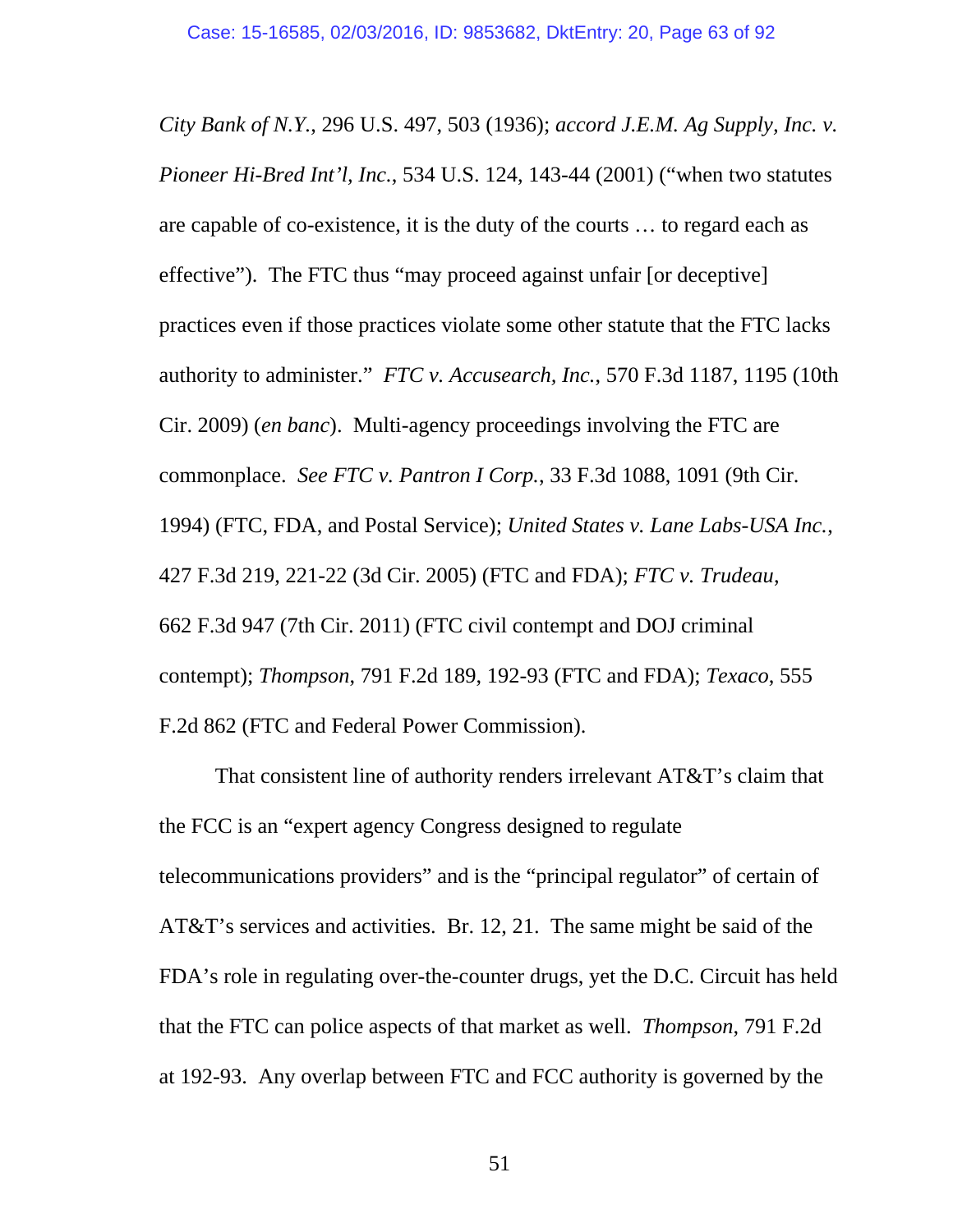principles set forth above, except to the degree that Congress directed otherwise in the common carrier exception. Where that exception does not apply, FCC "expertise" does not restrict the FTC's authority. AT&T recognized as much itself in its comments to the FCC. *See* pp.44-45, *supra*.

Indeed, the FTC routinely exercises its ordinary authority to enforce the FTC Act against companies over which the FCC also has authority. The FTC reviews and has authority to challenge mergers and acquisitions involving companies whose activities are pervasively regulated by the FCC. *E.g.*, *Time Warner, Inc.*, 123 F.T.C. 171 (1997); *America Online, Inc. & Time Warner, Inc.*, 131 F.T.C. 829 (2001). It has also enforced the FTC Act against other mobile phone providers. *See* p.42 & n.11, *supra*.

#### **B. The FTC And FCC Enforcement Matters Are Consistent With One Another.**

AT&T implausibly suggests that there is "a real possibility" that this case and the FCC's pending enforcement proceeding could result in "inconsistent regulatory commands." Br. 44. That could happen only if the FCC were to *require* AT&T to engage in conduct that the FTC *prohibits* (or vice versa). There is no such genuine possibility here. To the contrary, the FTC's complaint in this case is closely aligned with the FCC proceeding. Both agencies are investigating whether AT&T informed its subscribers about its data throttling practices. AT&T would violate the FTC Act if it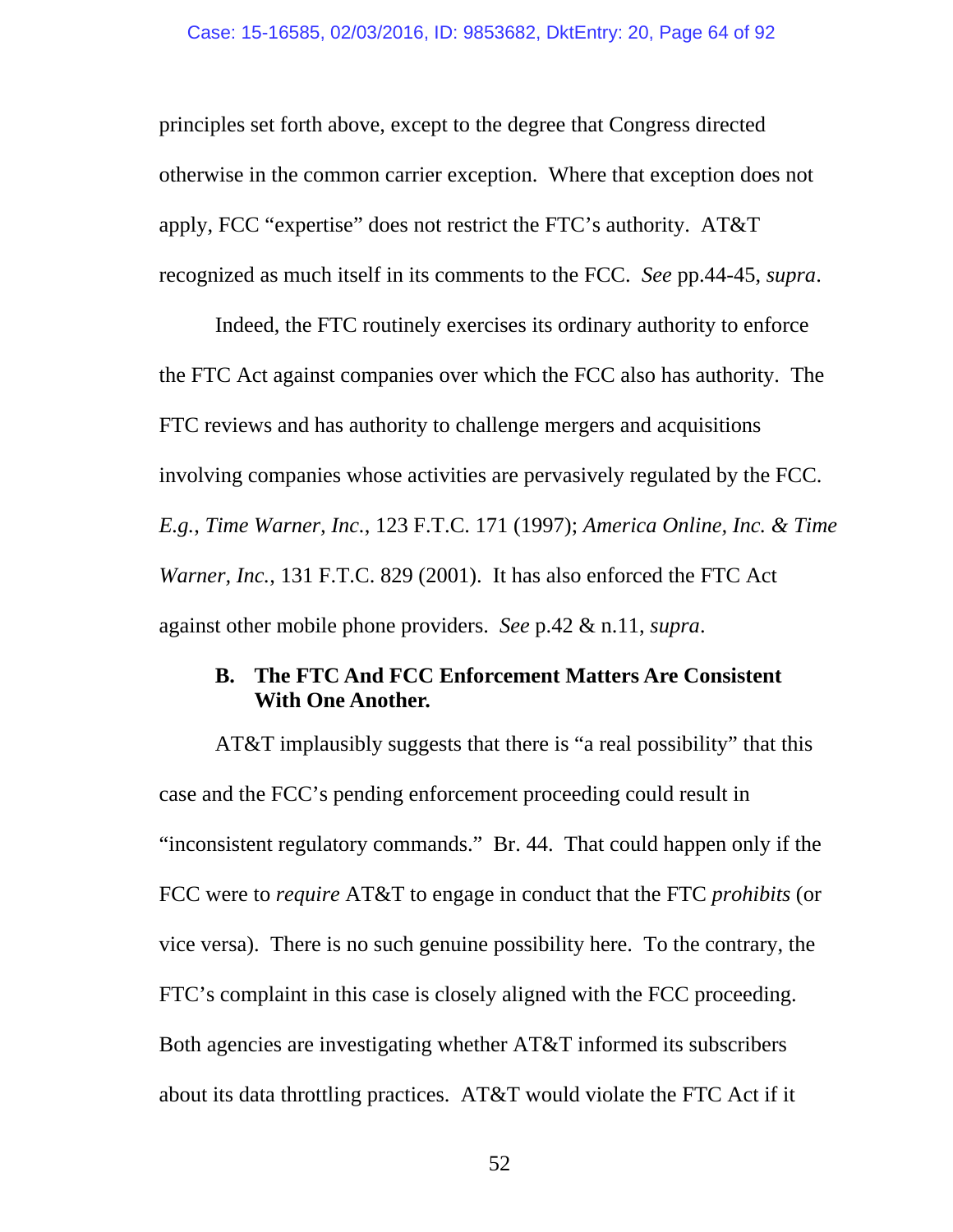"fail[ed] to perform promised services," *Pantron I*, 33 F.3d at 1096 n.22, and it would violate the FCC's rule if it failed to "publicly disclose accurate information regarding the … performance" of its wireless data service. 47 C.F.R. § 8.3. Moreover, as noted at p.43 *supra*, the agencies have agreed to cooperate where their jurisdictions overlap.

Where, as here, the agencies' regulatory regimes are compatible, it makes no difference if their standards are not identical so that conduct allowable under one statute might be prohibited under another. The Supreme Court has determined that there is no bar to FTC enforcement action where the FTC Act forbids conduct that another applicable statute permits. That is why conduct found by one agency "to be consonant with the public interest could still be viewed by the FTC as an unfair method of competition." *Texaco*, 555 F.2d at 881; *accord United States v. Radio Corp. of Am.*, 358 U.S. 334, 346 (1959); *Cement Inst.*, 333 U.S. at 694. For the same reason, the D.C. Circuit upheld an FTC rule prohibiting credit practices that were "authorized by [other bodies of] law," where "creditors will be able to comply with both [the other] law and this rule." *American Fin. Servs. v. FTC*, 767 F.2d 957, 990 (D.C. Cir. 1985).

AT&T's claim of conflict is especially misplaced here, because the FCC made clear when it adopted the rule it is enforcing against AT&T that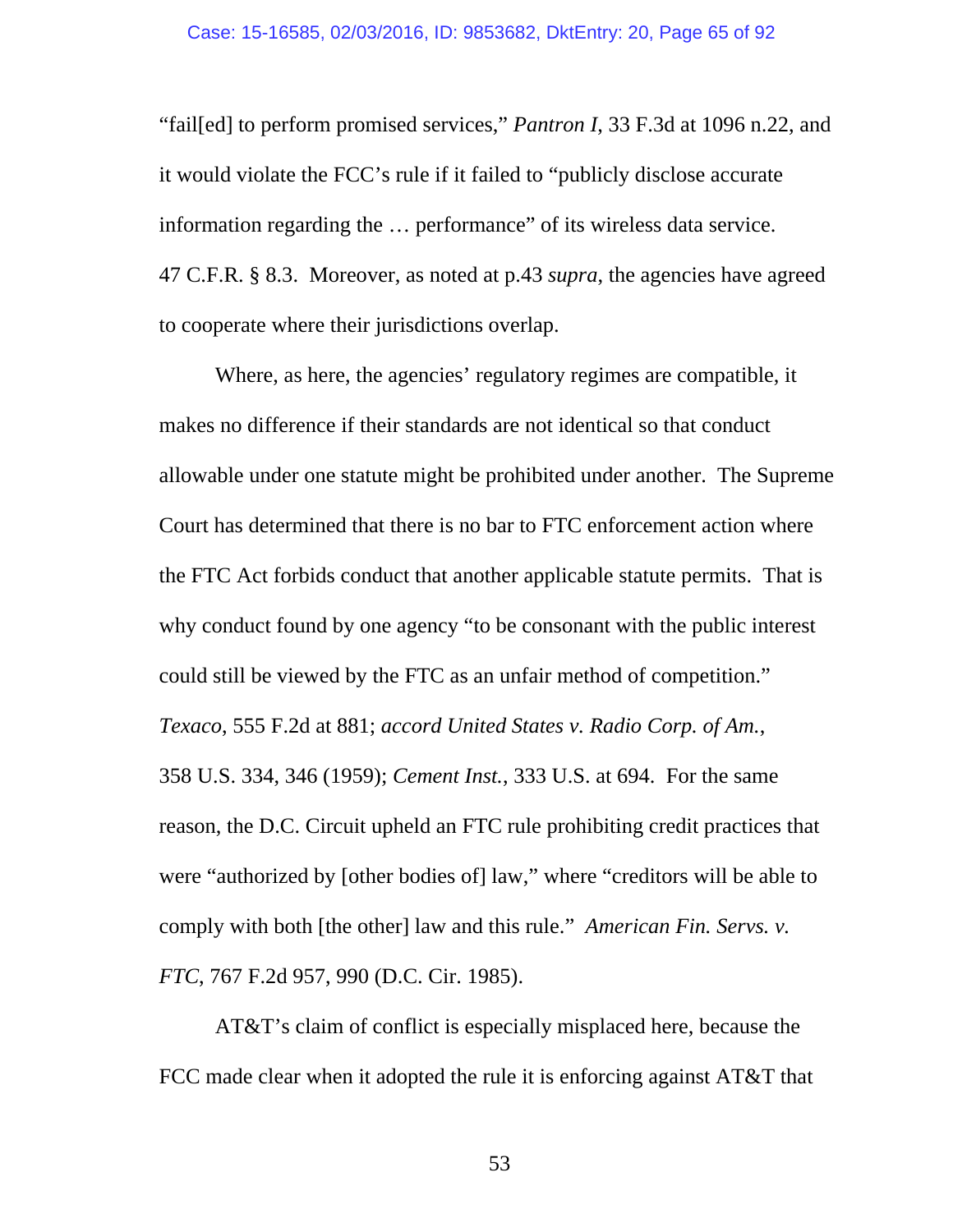the rule "was not intended to expand or contract broadband providers' rights or obligations with respect to other laws," and that "open Internet protections can and must coexist with … other legal frameworks." *Preserving the Open Internet*, 25 FCC Rcd 17905, 17962-63 (2010) (subsequent history omitted).

### **C. AT&T's Claim That Mobile Data Service Is Common Carriage Under 2011 FCC Rules Is Both Waived And Wrong.**

AT&T argues that FCC rules in effect from November 2011 until March 2014 (when they were struck down by the D.C. Circuit) turned mobile data service into a common-carrier service. As a result, AT&T claims, even if the common carrier exception is activity-based, wireless data service was, as a *de facto* matter, a common-carrier activity during that time period. Br. 46-47. This argument is both waived and wrong.

In its written pleadings before the district court, AT&T argued (prior to the *Reclassification Order*) that its "mobile *data* services [were] not regulated as common-carrier services under the Communications Act." Mot. to Dismiss at 9 (Dkt. No.29) (filed Jan. 5, 2015). It alluded to its current claim only at oral argument on the motion to dismiss (and even then only in passing). That was insufficient to preserve the claim, which the district court did not address. *See McKay v. Ingleson*, 558 F.3d 888, 891 n.5 (9th Cir. 2009); *Broad v. Sealaska Corp.*, 85 F.3d 422, 430 (9th Cir.1996). AT&T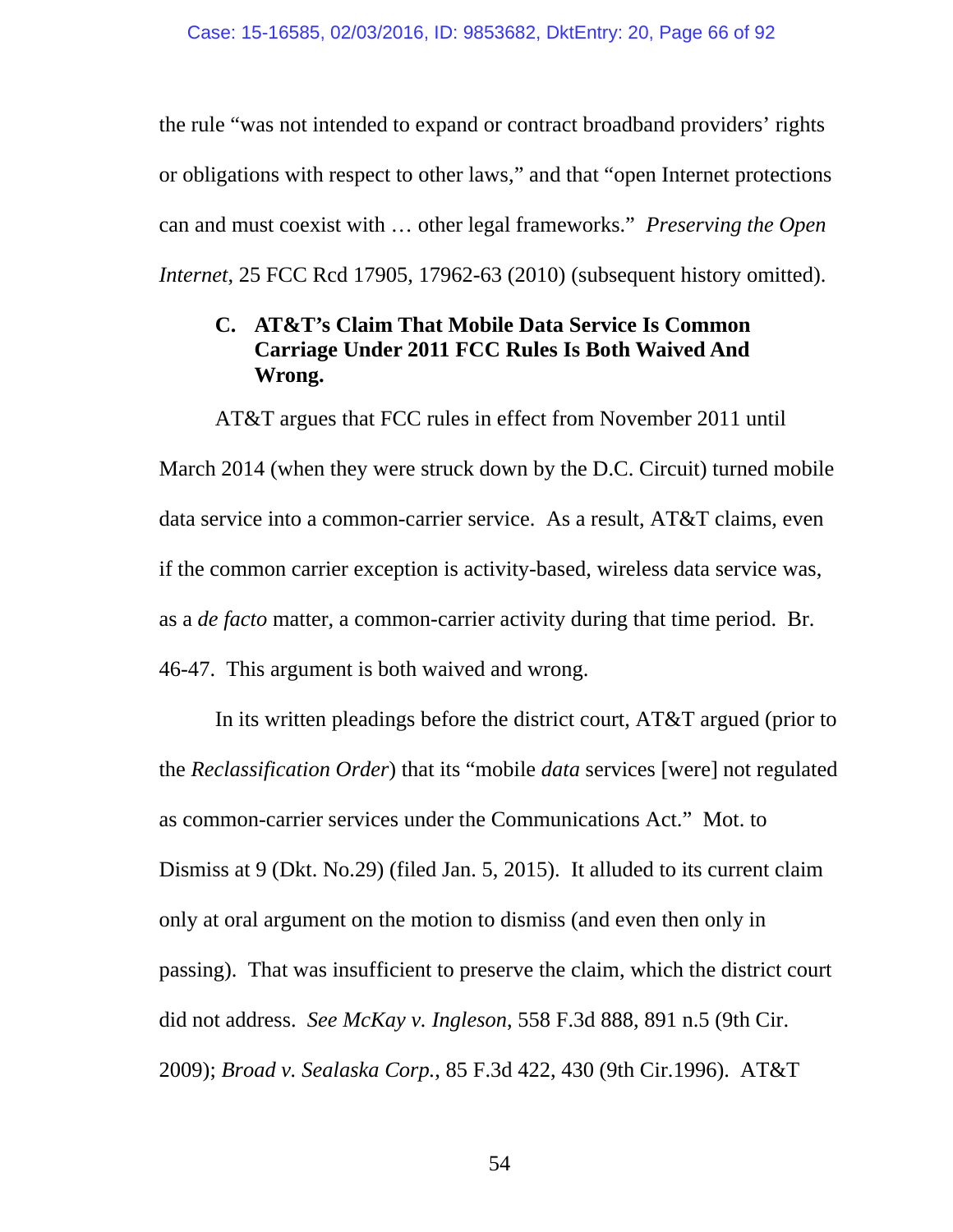may not now raise it on appeal. *International Alliance of Theatrical Stage Employees v. InSync Show Prod'ns, Inc.*, 801 F.3d 1033, 1044 n.8 (9th Cir. 2015); *see also Singleton v. Wulff*, 428 U.S. 106, 120 (1976) (appellate court generally "does not consider an issue not passed upon below").

If AT&T preserved the argument, it is meritless. Prior to reclassification, the FCC had long deemed mobile data a service that may "not … be treated as a common carrier [service]." *Verizon v. FCC*, 740 F.3d 623, 650 (D.C. Cir. 2014); *see Appropriate Regulatory Treatment for Broadband Access to the Internet Over Wireless Networks*, 22 FCC Rcd 5901 (2007). The FCC emphasized in its 2010 order that it did not (and did not intend to) treat mobile data service as common carriage. *2010 Open Internet Order*, 25 FCC Rcd at 17950-51. On review, the D.C. Circuit confirmed that the FCC had done nothing to alter that "still-binding decision." *Verizon*, 740 F.3d at 649-50.

AT&T relies on the D.C. Circuit's statement in *Verizon* that FCC rules for broadband Internet access service "relegated" providers "*pro tanto*, to common carrier status." Br. 46, quoting *Verizon*, 740 F.3d at 654. In fact, the court was addressing two rules that did not apply to the mobile services at issue here. The "nondiscrimination rule" applied only to "fixed broadband Internet access service" and not mobile service. *Open Internet Order*, 25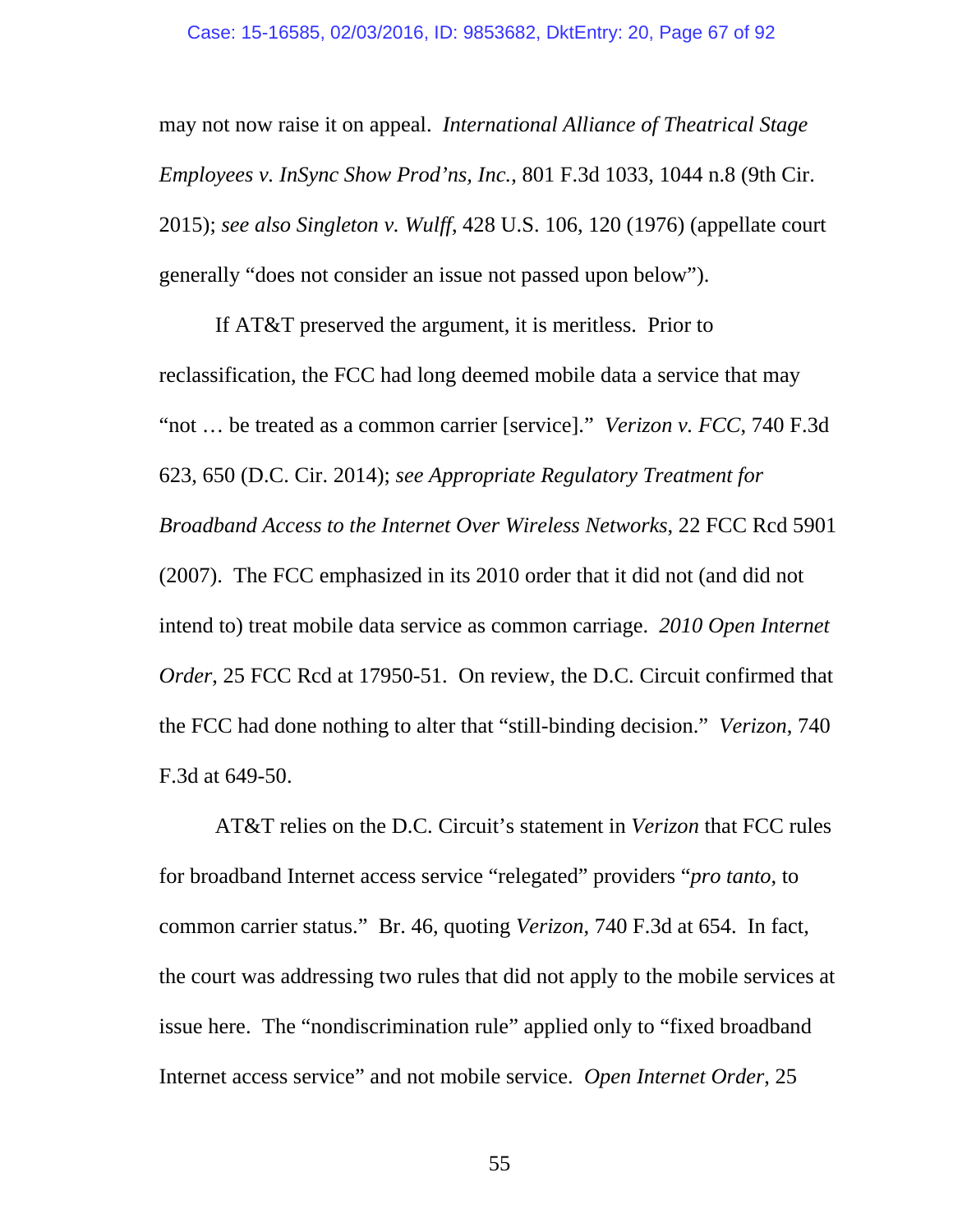FCC Rcd at 17992, 17956-58. The "no-blocking" rule applied to services used by Internet content providers such as websites and not to end-user customers of Internet service. *Verizon*, 740 F.3d at 653 (citing *Open Internet Order*, 25 FCC Rcd at 17950-51). The mobile data services at issue in this case were not "relegated … to common carrier status." Br. 46.

## **III. THE FCC'S** *RECLASSIFICATION ORDER* **DOES NOT SHIELD AT&T FROM LIABILITY BASED UPON PAST FTC ACT VIOLATIONS**

Finally, AT&T argues that even if the common carrier exception is activity-based and the FTC could have pursued a case against it before June 2015, the *Reclassification Order* has since rendered the FTC powerless to maintain this action. If AT&T prevails in its challenge to the *Reclassification Order*, this argument will be moot. If the argument remains live, it fails.

# **A. The FCC's Order Does Not Retroactively Immunize AT&T's Unlawful Conduct.**

AT&T's understanding of the *Reclassification Order* collides with its express terms. The FCC stated explicitly that broadband Internet access service will be treated as common carriage "*only on a prospective basis*." 30 FCC Rcd at 5734 n.792 (emphasis added). AT&T's approach, by contrast, would alter "the past legal consequences of [its] past actions," *American Mining Cong. v. EPA*, 965 F.2d 759, 769 (9th Cir. 1992) (citation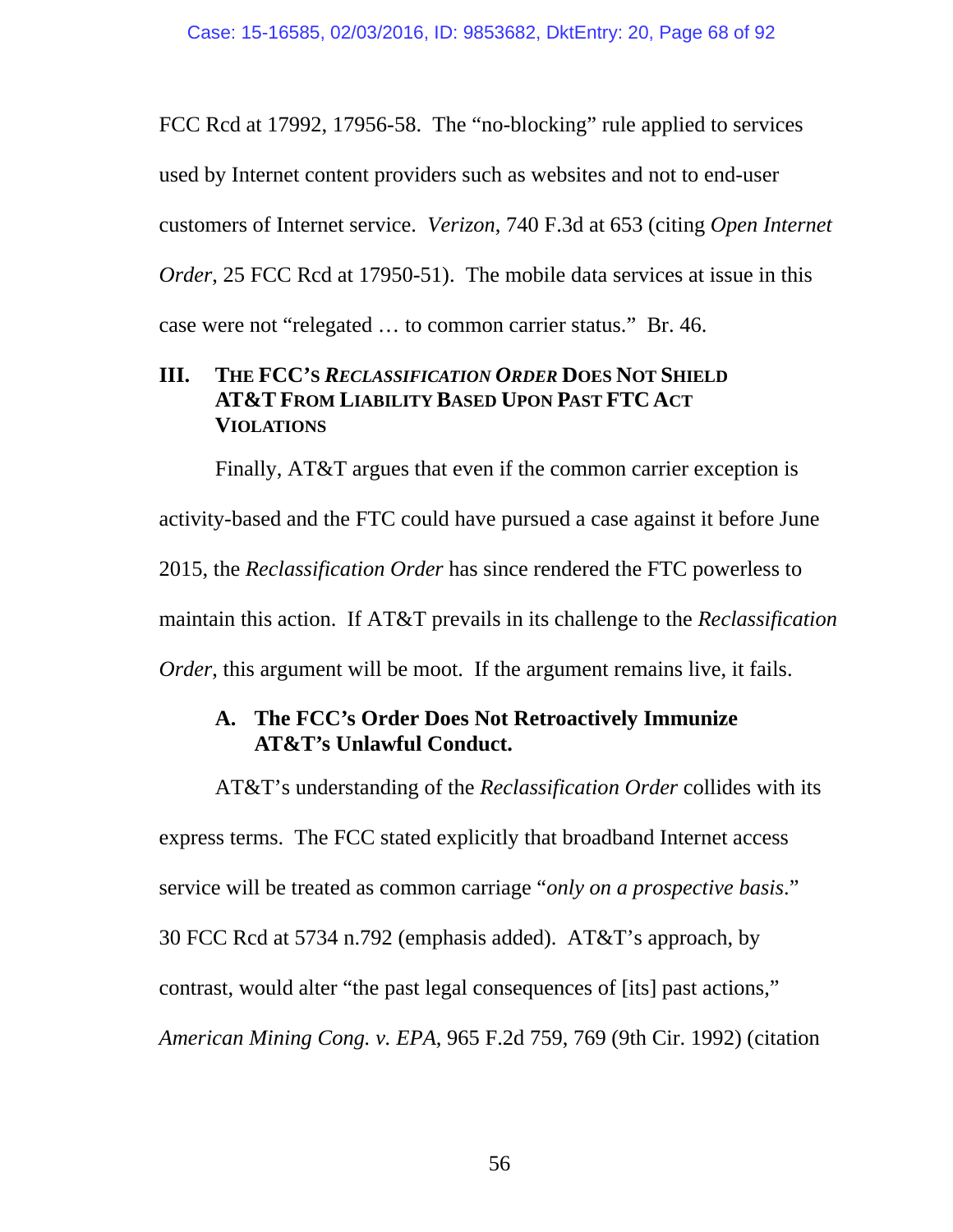and emphasis omitted), giving the *Reclassification Order* the very retroactive effect it disavows.

The district court correctly rejected AT&T's attempt to evade liability through retroactive application of the *Reclassification Order*. AT&T's unlawful practices were not common-carrier activities when they were undertaken and were subject to FTC enforcement prior to the June 2015 effective date of the *Reclassification Order*. Under AT&T's theory, its prior conduct is now immunized from enforcement. But administrative rules "will not be construed to have retroactive effect unless their language requires this result." *Landgraf v. USI Film Prods., Inc.*, 511 U.S. 244, 264 (1994). The *Reclassification Order* leaves no doubt that it was *not* intended to apply to past conduct.

AT&T claims that *Southwest Center for Biological Diversity v. Department of Agriculture*, 314 F.3d 1060 (9th Cir. 2002), held otherwise. Br. 55-56. It did not. Unlike the regulatory reclassification at issue here, which the FCC clearly stated would apply only prospectively, the statutory change at issue in *Southwest Center* was ambiguous. Moreover, the Court held that applying a newly enacted statute to that pending FOIA case would not be impermissibly retroactive because it would not impair the plaintiff's existing rights. As the district court held, the present case, by contrast,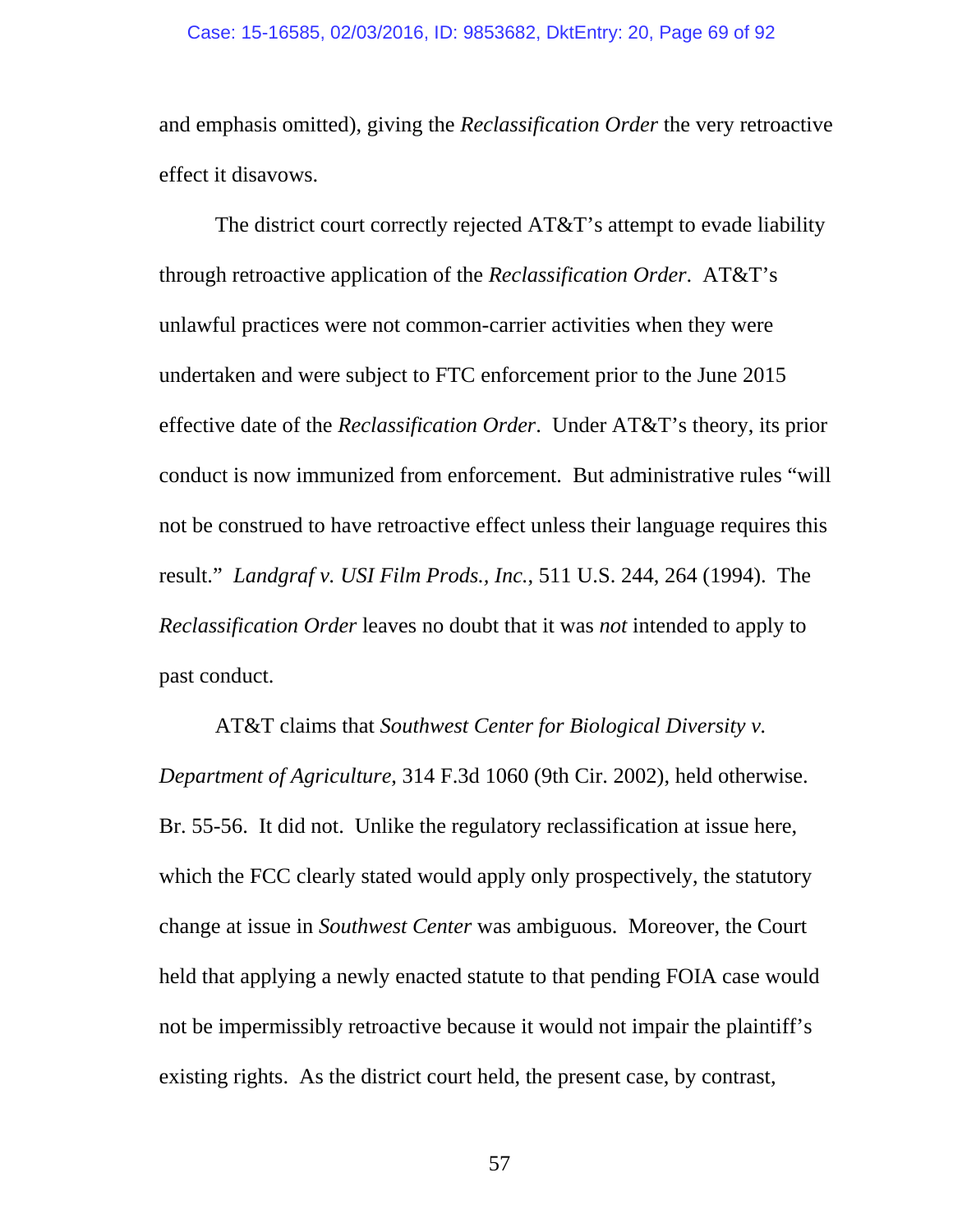involves "substantive rights directly affecting financial interest[s]." ER22. AT&T's approach would retroactively erase the possibility of restitution for millions of AT&T customers who were the victims of its unlawful behavior. This case thus is on all fours with *Hughes Aircraft Co. v. United States*, 520 U.S. 939 (1997), because AT&T's suggested approach would "attach[] a new disability, in respect to transactions or considerations already past." *Id*. at 948 (citing *Landgraf*, 511 U.S. at 264); *see* ER21-22.

Because the FCC's order expressly disclaims any retroactive effect, the Court need not resort to interpretive rules that govern ambiguous statutes, such as the general presumption against retroactivity. *See Landgraf*, 511 U.S. at 273. Nonetheless, AT&T is wrong that the presumption does not apply to the government. Br. 58-59. The Supreme Court has "applied the presumption [against retroactivity] in cases involving new monetary obligations that fell only on the government." *Landgraf*, 511 U.S. at 271 n.25. AT&T's principal case, *United States v. Lindsay*, 346 U.S. 568 (1954), does not show otherwise. It held only that the plain language of a new statute of limitations showed that Congress intended the law to apply to existing claims. *Id.* at 570-71. Furthermore, the present case involves not only governmental interests, but the economic interests of private consumers as well. As the district court correctly concluded, retroactive application of the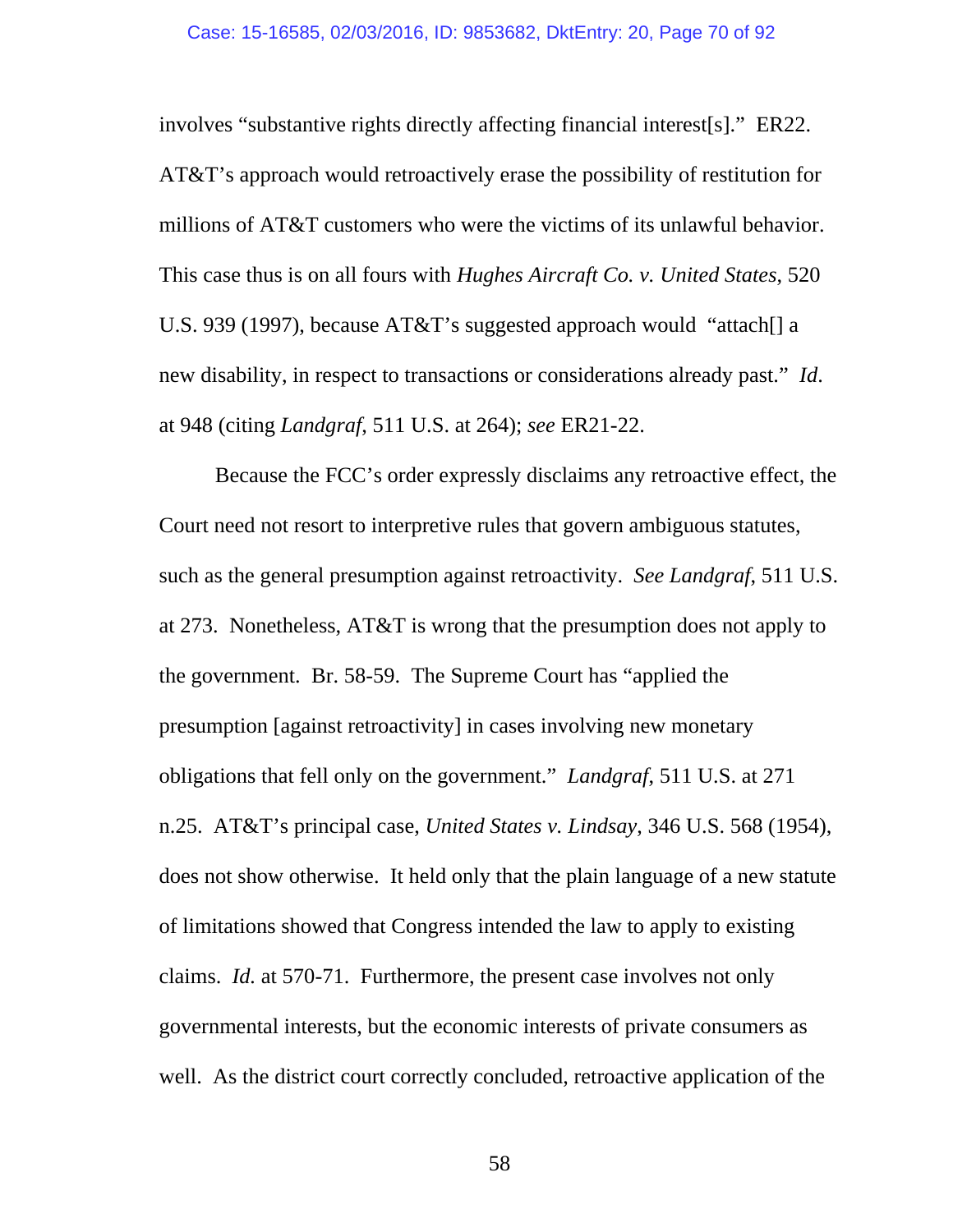*Reclassification Order* would have the effect of "destroying … [those consumers'] rights." ER21 (citation omitted).

# **B. Section 13(b) Of The FTC Act Authorizes The District Court To Order Equitable Remedies For AT&T's Past Violations.**

Section 5 of the FTC Act states that the FTC is "empowered and directed" to combat unfair or deceptive acts or practices, subject to exceptions such as the common carrier exception. 15 U.S.C.  $\S$  45(a)(2). According to AT&T, because mobile data service now falls within the common carrier exception, the FTC is no longer "empowered" to maintain this action. Br. 51. In a nutshell, AT&T claims that, because its future conduct is beyond the reach of FTC enforcement, it is now entirely off the hook for its past illegal activity and is entitled to retain the ill-gotten gains it reaped from cheating its customers for years.

Nothing about the word "empowered" in Section 5 requires such an implausible interpretation, which is fundamentally at odds with the principle that remedial statutes like the FTC Act should be "construed broadly so as to achieve the Act's objectives." *Padilla v. Lever*, 463 F.3d 1046, 1057 (9th Cir. 2006). Congress intended the Act to protect consumers from the very types of acts engaged in by AT&T, and its reading of Section 5 would directly undermine that intent. The FTC may lack power to enforce the Act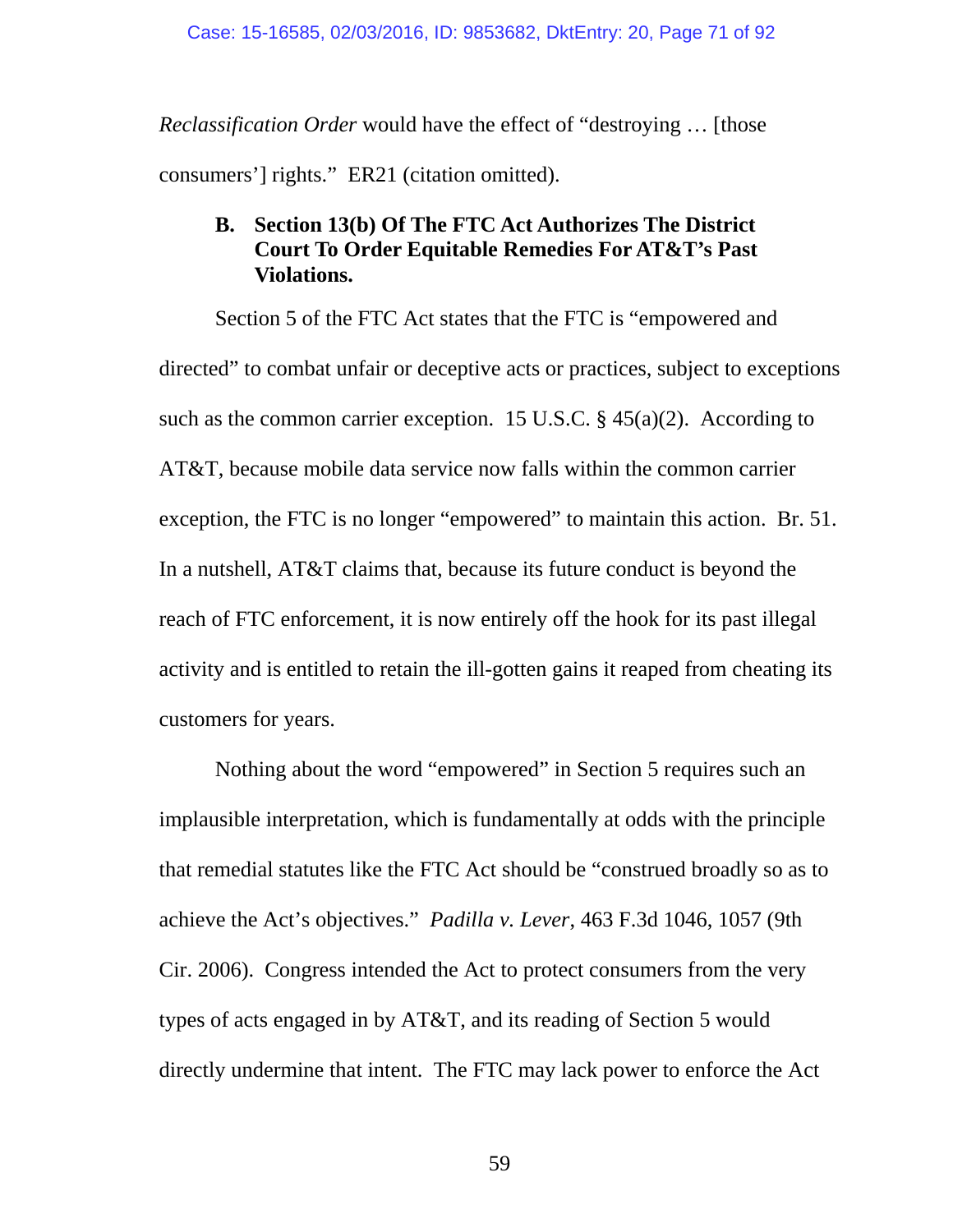against AT&T's *future* provision of mobile data service, but there is no good reason to believe that the statute operates like a light switch that turns off with respect to past violations when it no longer applies to future ones.

AT&T's attempt to avoid enforcement of the FTC Act also cannot be squared with Congress's separate grant to the FTC of authority to bring enforcement lawsuits in federal court, which is the direct source of the FTC's power to litigate this case. Section 13(b) of the FTC Act—which AT&T does not even mention—authorizes the agency in any "proper case" to sue for (and the court to issue) a "permanent injunction." 15 U.S.C. § 53(b). A "proper case" is one that involves the violation of "any provision of law enforced by" the FTC, including Section 5. *Id*.; *see, e.g.*, *FTC v. Evans Prods. Co.*, 775 F.2d 1084, 1087 (9th Cir. 1985); *FTC v. H.N. Singer, Inc.*, 668 F.2d 1107, 1113 (9th Cir. 1982). Once the FTC brings such a case, Section 13(b) gives the district court "broad authority to fashion appropriate remedies for violations of the Act"—not just forward-looking injunctive relief but the full range of equitable remedies, including restitution and other equitable monetary remedies for past unlawful conduct. *Pantron I*, 33 F.3d at 1102; *see also H.N. Singer*, 668 F.2d at 1112-13; *FTC v. Grant Connect LLC*, 763 F.3d 1094, 1101-02 (9th Cir 2014); *FTC v. Neovi, Inc.*, 604 F.3d 1150, 1160- 61 (9th Cir. 2010)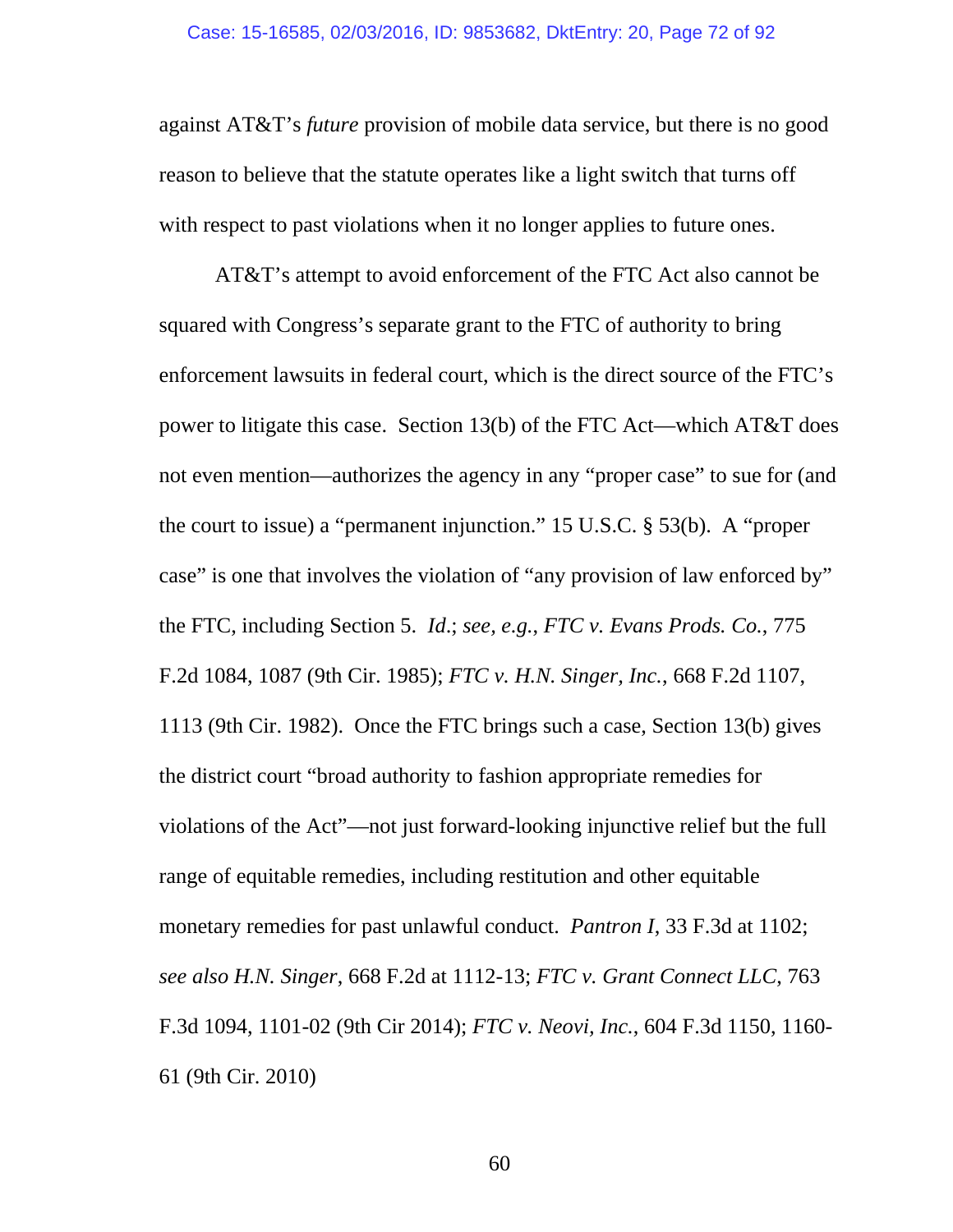Section 13(b) authorized the FTC to bring this action to seek remedies for AT&T's violations of Section 5. Nothing in Section 13(b) suggests that the FTC's power to maintain the action or the district court's authority to award equitable relief is contingent on the enforceability of Section 5 against AT&T's future conduct. To the contrary, the court's power to redress prior violations remains intact even when there is no likelihood of recurrence. *Evans Prods.*, 775 F.2d at 1088; *accord SEC v. Commonwealth Chem. Sec., Inc.*, 574 F.2d 90, 103 n.13 (2d Cir. 1978) (defendant has an "obligation to disgorge" for past violations even when future violations are unlikely); *United States v. Moore*, 340 U.S. 616, 620-21 (1951) (court could order restitution of illegal overcharges collected in violation of rent control rules, even the rules were no longer in effect). By the same logic, the FTC has power to seek and the district court has power to award equitable relief based on AT&T's past violations, regardless whether its future conduct is beyond the scope of the FTC's enforcement authority

The same reasoning also defeats AT&T's suggestion that the *Reclassification Order* renders this case moot. Br. 54 n.33. "A case becomes moot only when it is impossible for a court to grant any effectual relief whatever to the prevailing party." *FTC v. Phoebe Putney Health Sys., Inc.*, 133 S. Ct. 1003, 1009 n.3 (2013) (citation omitted). Here, at a minimum, the

61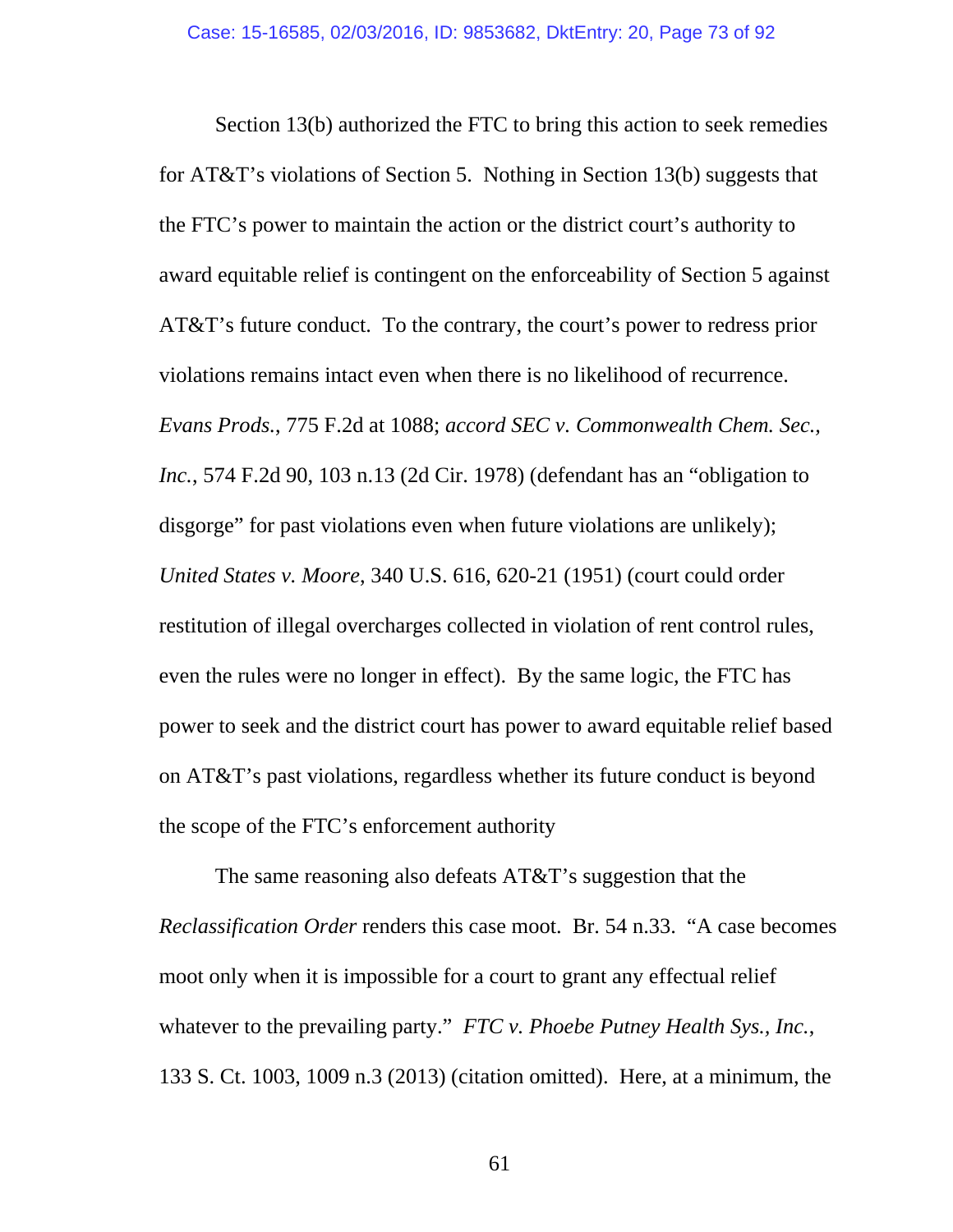## Case: 15-16585, 02/03/2016, ID: 9853682, DktEntry: 20, Page 74 of 92

district court may properly grant equitable monetary relief to redress AT&T's past violations.

The cases AT&T cites do not support its position that the change in the regulatory status of mobile data strips the FTC of authority to maintain this action. Several of them stand for the unremarkable proposition that a tribunal can no longer adjudicate a pending case when Congress repeals its jurisdiction, unless the repealing statute contains a savings clause. *See Bruner v. United States*, 343 U.S. 112, 116-17 (1952); *Pentheny, Ltd. v. Government of Virgin Islands*, 360 F.2d 786, 790 (3d Cir. 1966). Such cases are inapposite because Congress has not repealed or modified the district court's jurisdiction under Section 13(b). The FTC's litigating authority and the court's remedial power have remained the same—there has simply been a regulatory change in the future status of a particular activity.<sup>17</sup>

<sup>17</sup> *American Electric Power Co.*, 2006 WL 305806 (SEC Feb. 9, 2006), involved legislative repeal of an enabling statute, and *Eddis v. LB&B Assocs., Inc*., 2001 WL 960049 (Dep't of Labor ALJ, 2001), turned on regulations that had been rescinded pursuant to an executive order. *Swift & Co.*, 18 Agric. Dec. 464 (USDA 1959), is also irrelevant. There, the Agriculture Department without objection voluntarily moved to dismiss an administrative complaint in favor of a parallel FTC proceeding and the hearing examiner granted the motion without addressing jurisdiction. *Id*. at 465. The decision has neither precedential value nor bearing on whether the FTC may obtain equitable relief under Section 13(b).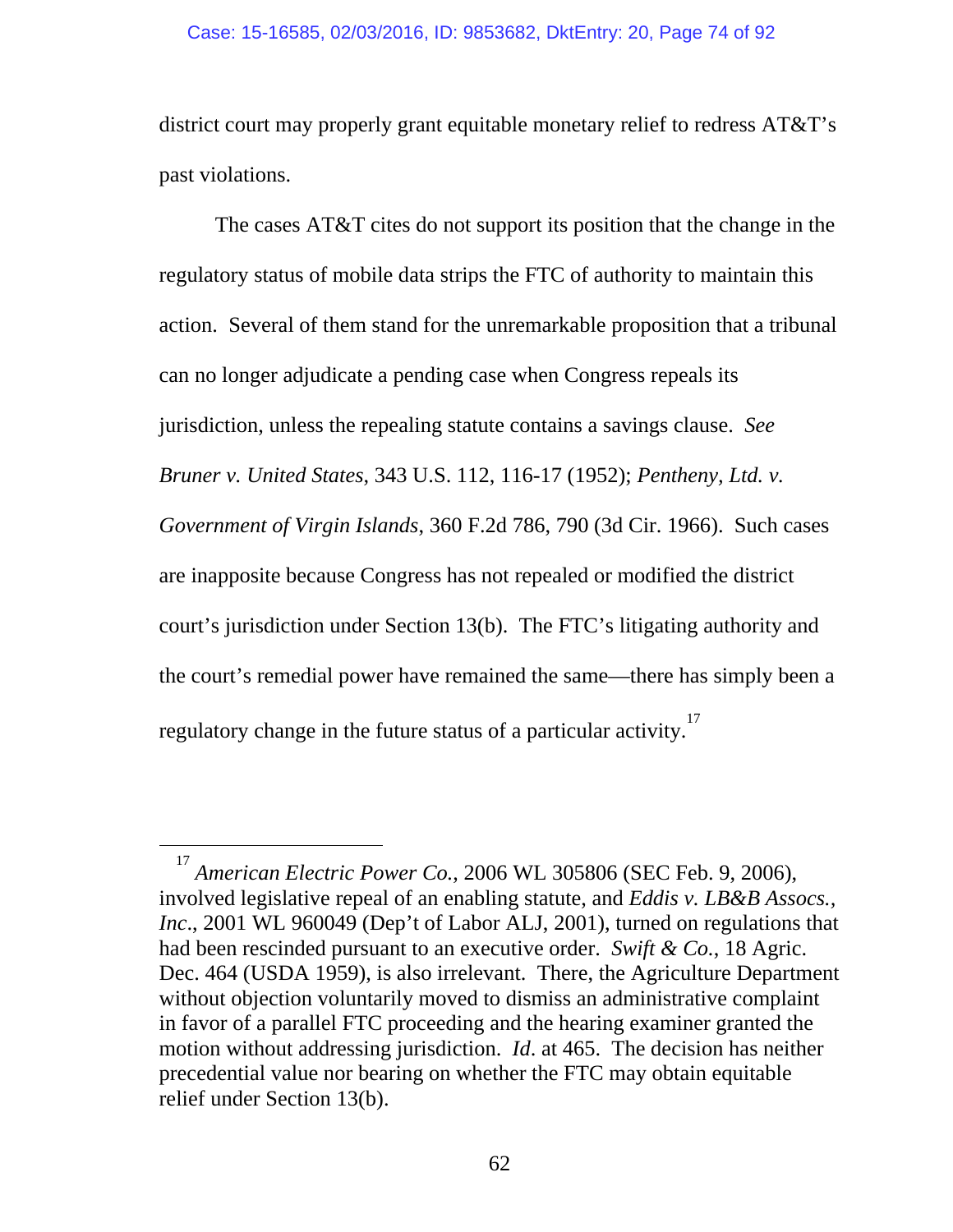AT&T gets no support from *Giant Food Shopping Center, Inc.*, 55 F.T.C. 2058 (1959), an administrative proceeding and not a Section 13(b) lawsuit, where the Commission held that the 1958 amendments expanding FTC jurisdiction applied to a pending case. By contrast, the present case involves neither a statutory change in the FTC's jurisdiction nor a retroactive change of any kind. *Giant Food* does not address whether a regulatory change affects the FTC's authority to maintain a Section 13(b) lawsuit.

*Leonard F. Porter, Inc.*, 88 F.T.C. 546 (1976), is inapposite for the same reasons, and the ruling in that matter on which AT&T relies is not good law anyway. The Administrative Law Judge found that one of the defendants was no longer subject to FTC jurisdiction because while the case was pending it had stopped selling goods in interstate commerce, a prerequisite to FTC authority. *Id.* at 609-11, 622. That conclusion was not directly challenged on appeal to the full Commission, but it was plainly wrong given the well-settled rule that "voluntary cessation of allegedly illegal conduct" generally "does not deprive the tribunal of power to hear and determine the case." *United States v. W.T. Grant Co.*, 345 U.S. 629, 632 (1953). The full Commission noted that "the law looks with disfavor upon the claim of abandonment [of unlawful conduct] as a defense to a charge of Section 5 violations." *Porter*, 88 F.T.C. at 629.

63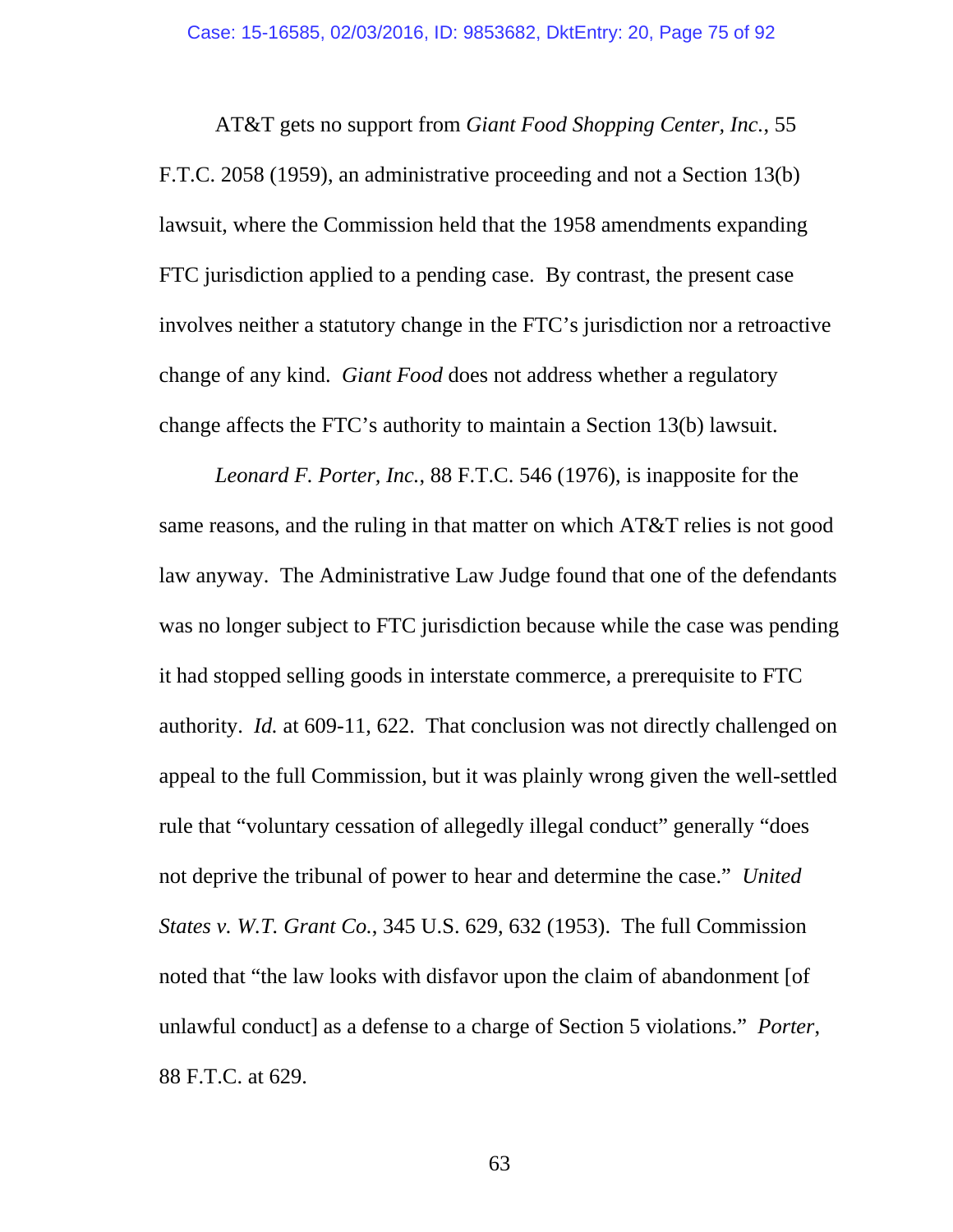AT&T's position would preclude enforcement of the FTC Act against all past violations of the FTC Act whenever an unlawful practice becomes excepted from enforcement in the future due to its regulatory status. Letting AT&T off the hook for its past violation depriving its victims of redress simply because another agency changed a regulatory definition would illogically undermine the Act. The Court should not condone such a senseless outcome.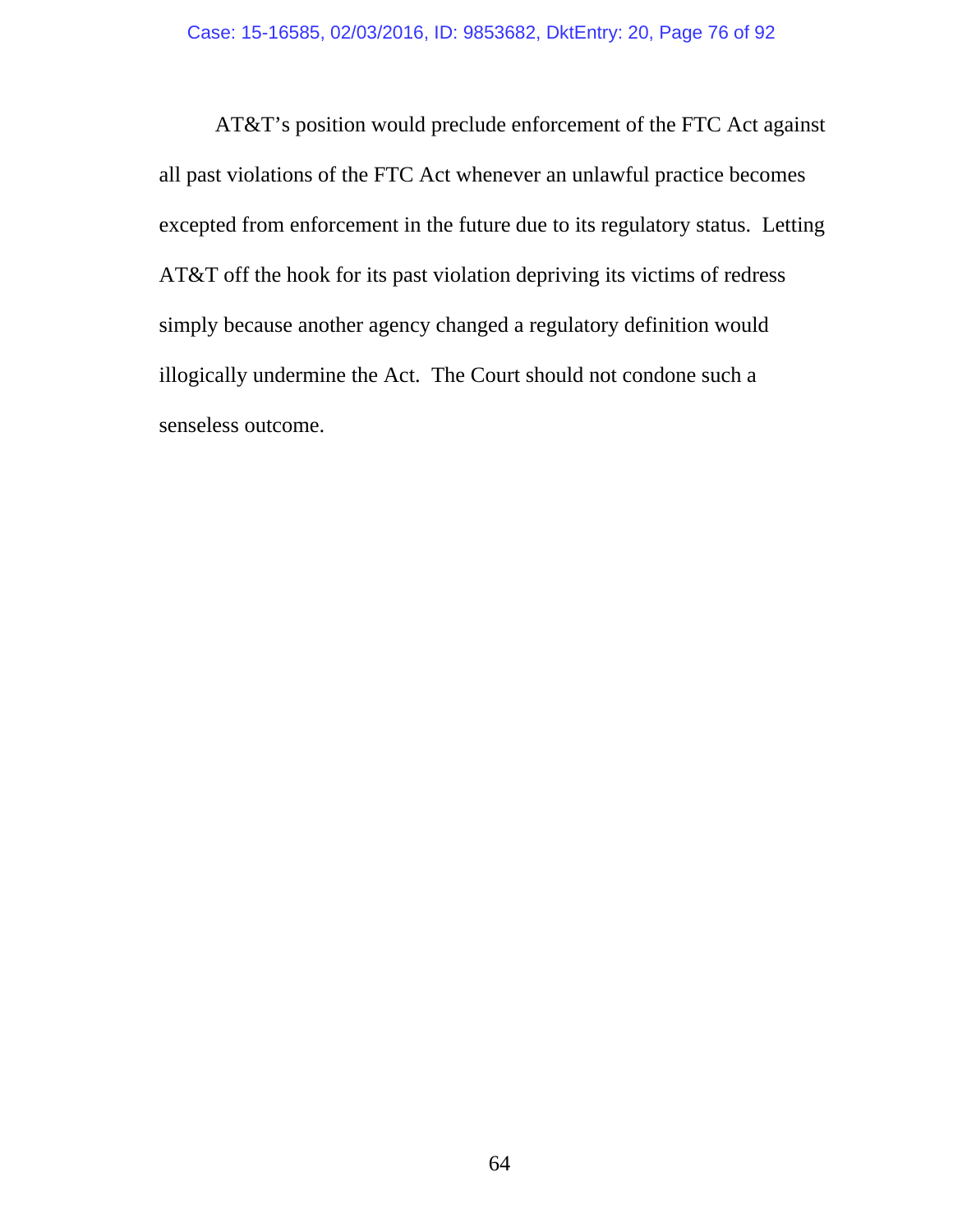Case: 15-16585, 02/03/2016, ID: 9853682, DktEntry: 20, Page 77 of 92

## **CONCLUSION**

The judgment of the district court should be affirmed.

Respectfully submitted,

 DAVID C. SHONKA *Acting General Counsel* 

JOEL MARCUS *Director of Litigation* 

 /s/ David L. Sieradzki MATTHEW M. HOFFMAN DAVID L. SIERADZKI *Attorneys* 

FEDERAL TRADE COMMISSION 600 Pennsylvania Avenue, N.W. Washington, DC 20580

Of Counsel:

EVAN ROSE MATTHEW D. GOLD LINDA K. BADGER *Attorneys* 

FEDERAL TRADE COMMISSION San Francisco, CA 94103

February 3, 2016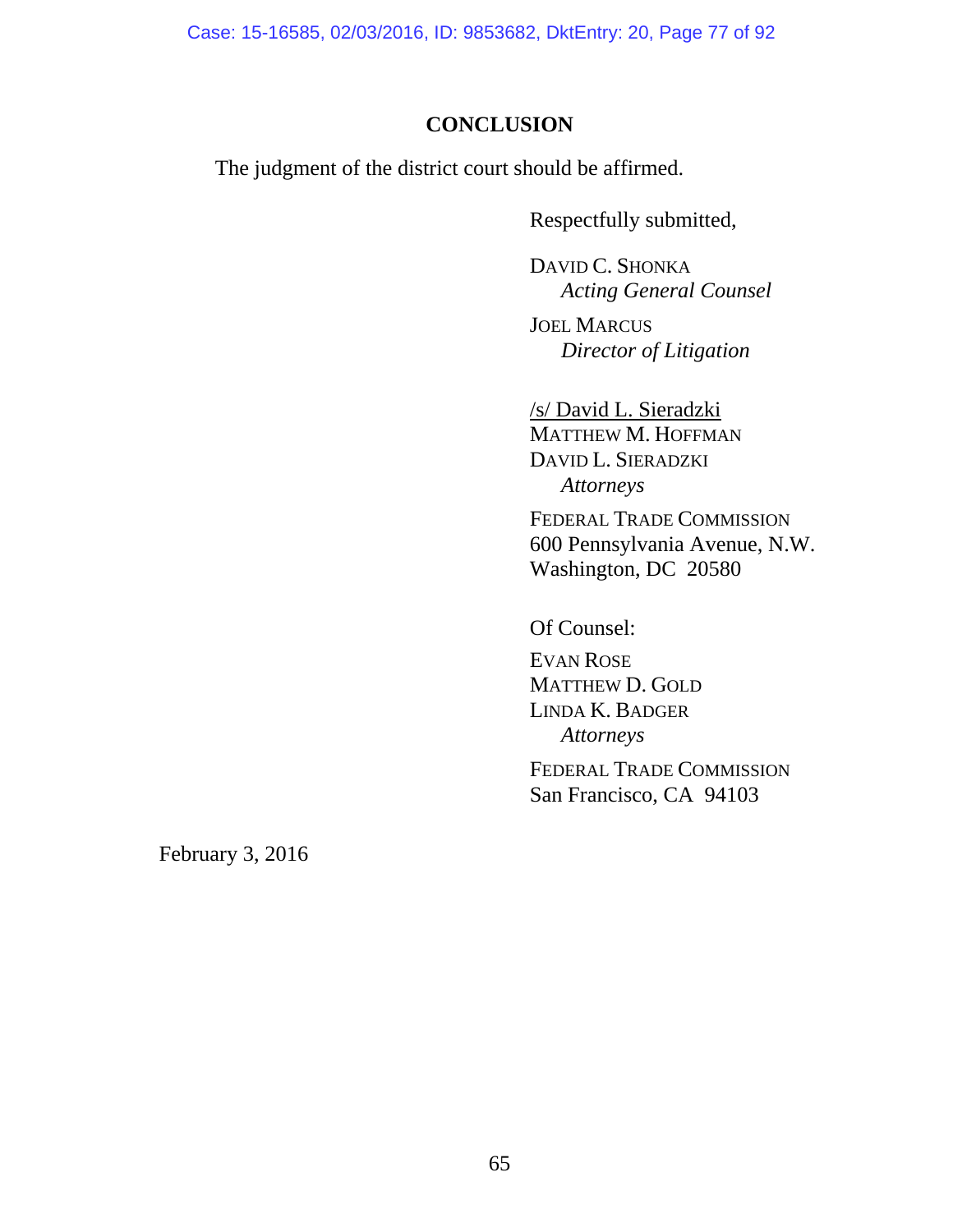## **STATEMENT OF RELATED CASES**

 Pursuant to Ninth Circuit Rule 28-2.6, the FTC states that it is unaware of any related cases pending before this Court.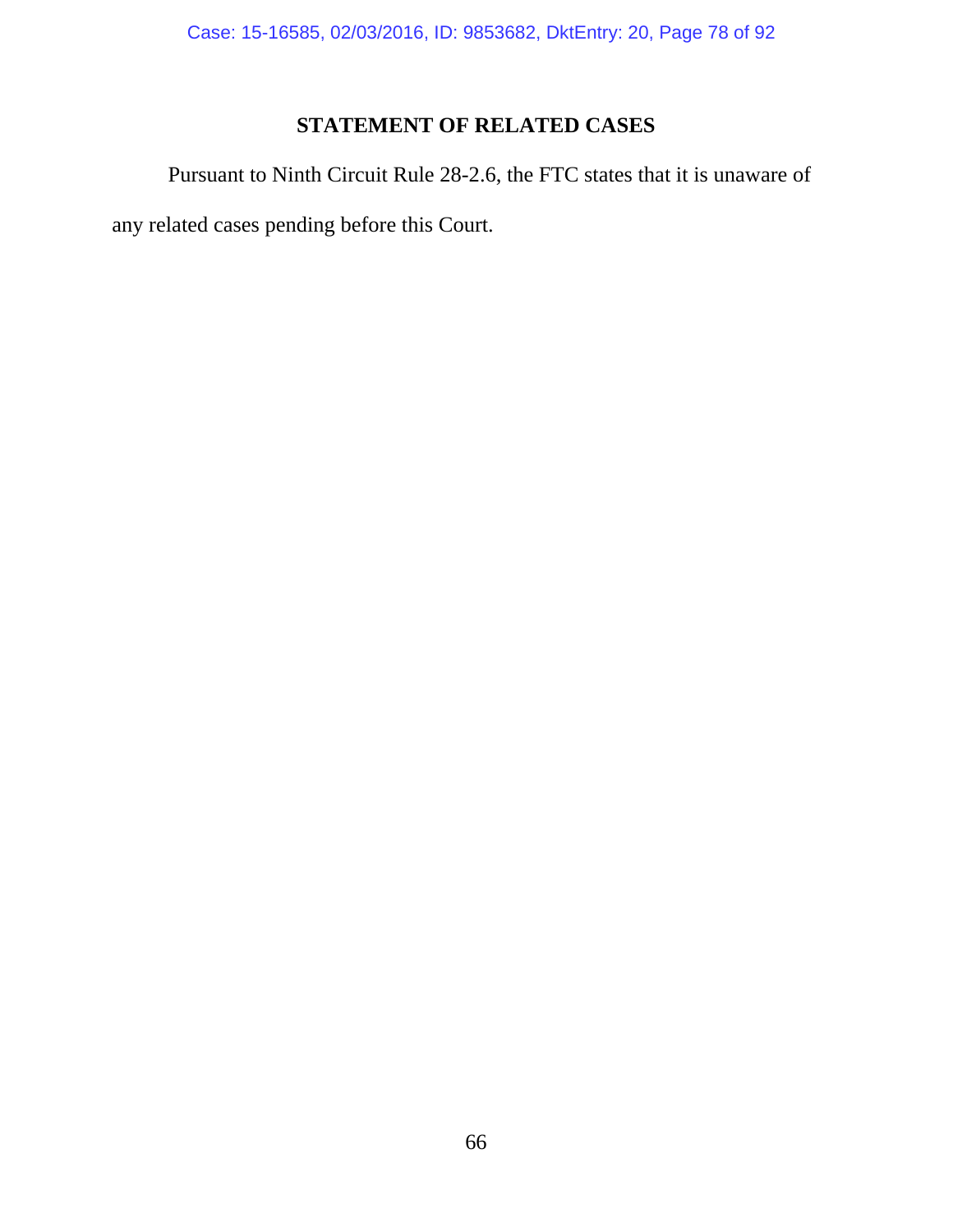Case: 15-16585, 02/03/2016, ID: 9853682, DktEntry: 20, Page 79 of 92

## **Form 6. Certificate of Compliance With Type-Volume Limitation, Typeface Requirements, and Type Style Requirements**

- 1. This brief complies with the type-volume limitation of Fed. R. App. P. 32(a)(7)(B) because:
	- words, excluding the parts of the brief exempted by Fed. R. App. P. 32(a)(7)(B)(iii), *or*  $\overline{\mathbf{X}}$  this brief contains 13,973
	- excluding the parts of the brief exempted by Fed. R. App. P.  $32(a)(7)(B)(iii)$ .  $\Box$  this brief uses a monospaced typeface and contains lines of text,
- 2. This brief complies with the typeface requirements of Fed. R. App. P. 32(a)(5) and the type style requirements of Fed. R. App. P. 32(a)(6) because:
	- $\overline{X}$  this brief has been prepared in a proportionally spaced typeface using *(state name*) *and version of word processing program)* Microsoft Word 2010 *(state font size and name of type style) , or* 14-point font, Times New Roman type style

*and version of word processing program)* with *(state number of characters per inch and name of type style)*  $\Box$  this brief has been prepared in a monospaced spaced typeface using *(state name*)

*.*

Signature | s/ David L. Sieradzki

Attorney for Federal Trade Commission

Date Feb 3, 2016